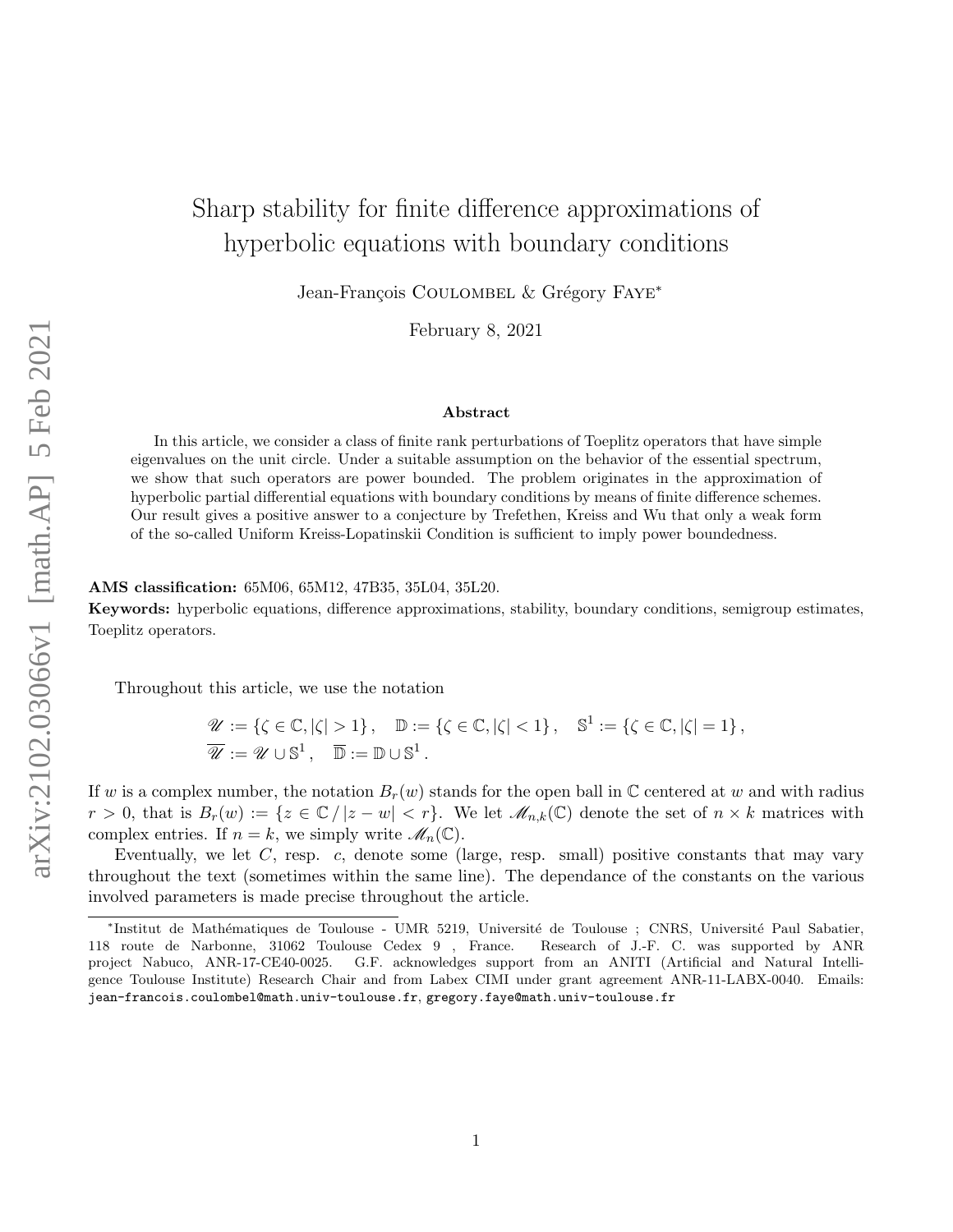# 1 Introduction

This article is devoted to the proof of power boundedness for a class of finite rank perturbations of some Toeplitz operators. The problem originates in the discretization of initial boundary value problems for hyperbolic partial differential equations. From the standard approach in numerical analysis, convergence of numerical schemes follows from stability and consistency. We focus here on stability. For discretized hyperbolic problems with numerical boundary conditions, several possible definitions of stability have been explored. From a historic perspective, the first stability definition introduced for instance in [\[Kre68,](#page-31-0) [Osh69b,](#page-31-1) [Osh69a\]](#page-31-2) is a power boundedness property and reads (here T denotes the discrete evolution operator which gives the solution at each time step, and the norm in [\(1\)](#page-1-0) below corresponds to an operator norm on  $\ell^2(\mathbb{N})$  - the numerical boundary conditions are incorporated in the definition of the functional space):

<span id="page-1-0"></span>
$$
\sup_{n \in \mathbb{N}} \|T^n\| < +\infty. \tag{1}
$$

The notion of *strong stability* later introduced in the fundamental contribution [\[GKS72\]](#page-31-3) amounts to proving a strengthened version of the resolvent condition :

<span id="page-1-1"></span>
$$
\sup_{z \in \mathcal{U}} (|z| - 1) \| (zI - T)^{-1} \| < +\infty.
$$
 (2)

We refer to [\[SW97\]](#page-31-4) for a detailed exposition of the links between the conditions [\(1\)](#page-1-0) and [\(2\)](#page-1-1). Both conditions [\(1\)](#page-1-0) and [\(2\)](#page-1-1) preclude the existence of unstable eigenvalues  $z \in \mathcal{U}$  for the operator T, the so-called Godunov-Ryabenkii condition [\[GKO95\]](#page-31-5).

The notion of strong stability analyzed in [\[GKS72\]](#page-31-3) has the major advantage of being stable with respect to perturbations. It is an *open* condition, hence suitable for nonlinear analysis. However, it is restricted to zero initial data and is therefore not so convenient in practical applications. A long line of research has dealt with proving that strong stability implies power boundedness<sup>[1](#page-1-2)</sup>. As far as we know, the most complete answers in the discrete case are [\[Wu95\]](#page-32-0) (for scalar 1D problems and one time step schemes), [\[CG11\]](#page-31-6) (for multidimensional systems and one time step schemes) and [\[Cou15\]](#page-31-7) (for scalar multidimensional problems and multistep schemes). In the continuous setting, that is for hyperbolic partial differential equations, the reader is referred to  $[Rau72, Aud11, Mét17]$  $[Rau72, Aud11, Mét17]$  $[Rau72, Aud11, Mét17]$  and to references therein. All the above mentionned works are based on the fact that strong stability (or equivalently, the fulfillment of the so-called Uniform Kreiss-Lopatinskii Condition) provides with a sharp trace estimate of the solution in terms of the data. Summarizing the methodology in the strongly stable case, the goal is to control the time derivative (the time difference in the discrete case) of the solution in terms of its trace. All these techniques thus break down if the considered problem is not strongly stable and a trace estimate is not available.

However, it has been noted that several numerical boundary conditions do not yield strongly stable problems, see for instance [\[Tre84\]](#page-32-1). As observed in [\[Tre84\]](#page-32-1) and later made more formal in [\[KW93\]](#page-31-10), even though the Uniform Kreiss-Lopatinskii Condition may not be fulfilled, it does seem that some numerical schemes remain stable in the sense that their associated (discrete) semigroup is bounded (property [\(1\)](#page-1-0)). This is precisely such a result that we aim at proving here, in the case where the Uniform Kreiss-Lopatinskii Condition breaks down because of simple, isolated eigenvalues on the unit circle<sup>[2](#page-1-3)</sup>. Up to our knowledge,

<span id="page-1-2"></span><sup>&</sup>lt;sup>1</sup>Recall that strong stability is actually stronger than just verifying  $(2)$ . It is known that in general,  $(2)$  does not imply [\(1\)](#page-1-0) in infinite dimension, see [\[SW97\]](#page-31-4).

<span id="page-1-3"></span><sup>2</sup>This is not the only possible breakdown for the Uniform Kreiss-Lopatinskii Condition, see [\[Tre84\]](#page-32-1) or [\[BGS07\]](#page-30-1) for the analogous continuous problem. However, the case we deal here with is the simplest and therefore the first to tackle in view of future generalizations.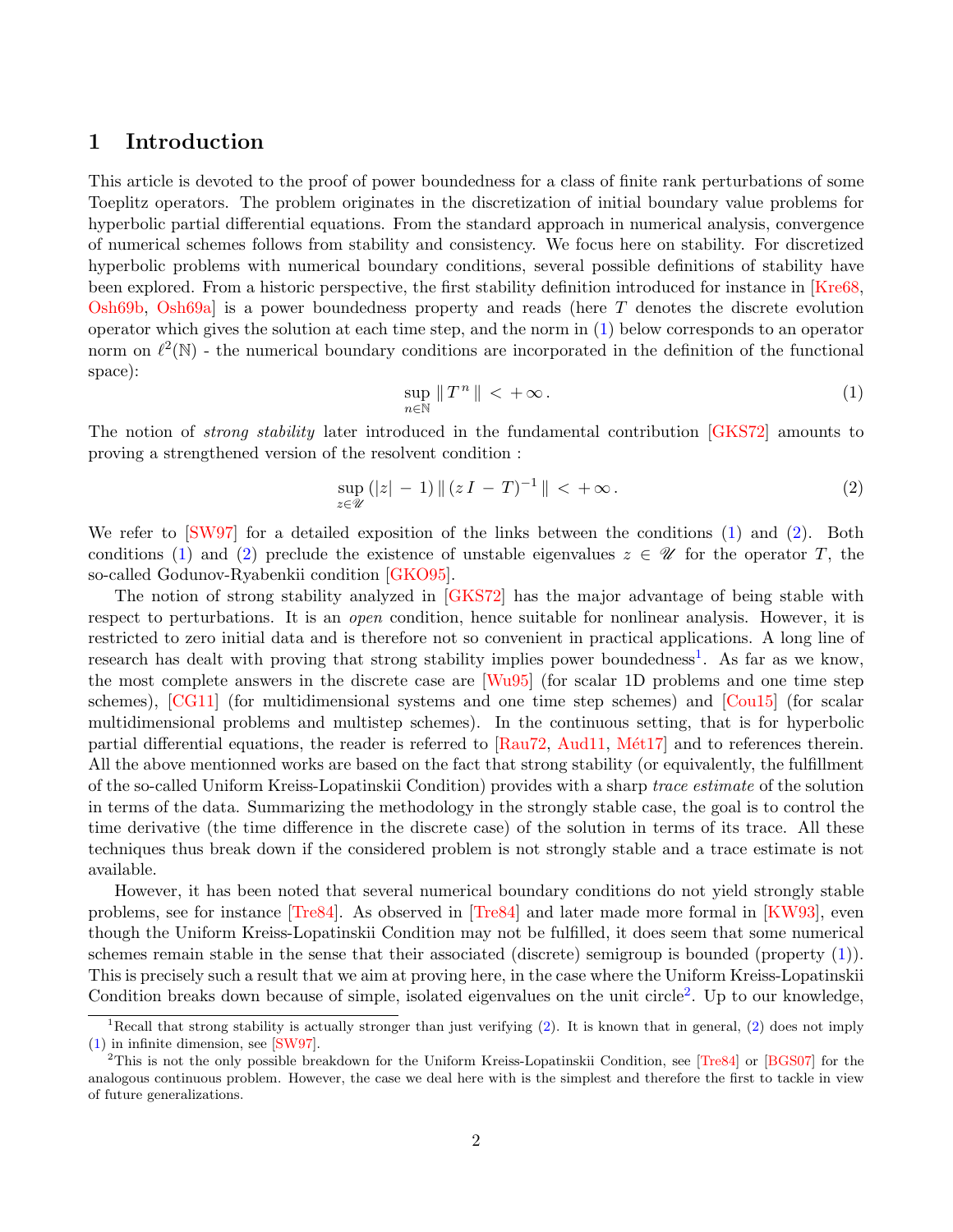this is the first general result of this type. Our analysis is based on pointwise semigroup bounds in the spirit of a long series of works initiated in [\[ZH98\]](#page-32-2) and devoted to the stability analysis of viscous shock profiles. We thus restrict, in this work, to finite difference approximations of the transport operator that are stable in  $\ell^1(\mathbb{Z})$  (or equivalently  $\ell^{\infty}(\mathbb{Z})$ ) without any boundary condition. By the result in [\[Tho65\]](#page-32-3), see more recent developments in [\[Des08,](#page-31-11) [DSC14\]](#page-31-12), we thus base our analysis on the dissipation Assumption [1](#page-3-0) below. This does seem restrictive at first glance, but it is very likely that our methodology is flexible enough to handle more general situations, up to refining some steps in the analysis. We shall explore such extensions in the future.

#### 1.1 The framework

We consider the scalar transport equation

<span id="page-2-0"></span>
$$
\partial_t u + a \partial_x u = 0, \tag{3}
$$

in the half-line  $\{x > 0\}$ , and restrict from now on to the case of an incoming velocity, that is,  $a > 0$ . The transport equation [\(3\)](#page-2-0) is supplemented with Dirichlet boundary conditions:

<span id="page-2-1"></span>
$$
u(t,0) = 0, \t\t(4)
$$

and a Cauchy datum at  $t = 0$ . Our goal in this article is to explore the stability of finite difference approximations of the continuous problem [\(3\)](#page-2-0), [\(4\)](#page-2-1). We thus introduce a time step  $\Delta t > 0$  and a space step  $\Delta x > 0$ , assuming from now on that the ratio  $\lambda := \Delta t / \Delta x$  is always kept fixed. The solution to [\(3\)](#page-2-0), [\(4\)](#page-2-1) is meant to be approximated by a sequence<sup>[3](#page-2-2)</sup>  $(u_j^n)$ . We consider some fixed integers r, p with  $\min(r, p) \geq 1$ . The *interior* cells are then the intervals  $[(j-1)\Delta x, j\Delta x)$  with  $j \in \mathbb{N}^*$ , and the *boundary* cells are the intervals  $[(\nu - 1) \Delta x, \nu \Delta x)$  with  $\nu = 1 - r, \ldots, 0$ . The numerical scheme in the interior domain N ∗ reads:

<span id="page-2-4"></span>
$$
u_j^{n+1} = \sum_{\ell=-r}^p a_\ell u_{j+\ell}^n, \quad j \ge 1,
$$
\n(5)

where the coefficients  $a_{-r}, \ldots, a_p$  are real and may depend only on  $\lambda$  and a, but not on  $\Delta t$  (or  $\Delta x$ ). The numerical boundary conditions that we consider in this article take the form:

<span id="page-2-3"></span>
$$
\forall \nu = 1 - r, \dots, 0, \quad u_{\nu}^{n+1} = \sum_{\ell=1}^{p_b} b_{\ell, \nu} u_{\ell}^{n+1}, \tag{6}
$$

where the coefficients  $b_{\ell,\nu}$  in [\(6\)](#page-2-3) are real and may also depend on  $\lambda$  and a, but not on  $\Delta t$  (or  $\Delta x$ ). We assume for simplicity that the (fixed) integer  $p_b$  in [\(6\)](#page-2-3) satisfies  $p_b \leq p$ . This is used below to simplify some minor technical details (when we rewrite high order *scalar* recurrences as first order *vectorial* recurrences).

An appropriate vector space for the stability analysis of  $(5)-(6)$  $(5)-(6)$  is the Hilbert space H defined by:

<span id="page-2-5"></span>
$$
\mathscr{H} := \left\{ (w_j)_{j \geq 1-r} \in \ell^2 \quad / \quad \forall \, \nu = 1-r, \dots, 0 \, , \quad w_{\nu} = \sum_{\ell=1}^{p_b} b_{\ell, \nu} \, w_{\ell} \right\} \, . \tag{7}
$$

Sequences in  $\mathscr H$  are assumed to be complex valued (even though, in practice, the numerical scheme [\(5\)](#page-2-4)-[\(6\)](#page-2-3) applies to real sequences). Since any element w of  $\mathscr H$  is uniquely determined by its interior values (those

<span id="page-2-2"></span><sup>&</sup>lt;sup>3</sup>As usual, we identify the sequence  $(u_j^n)$  with its associated step function on the time-space grid.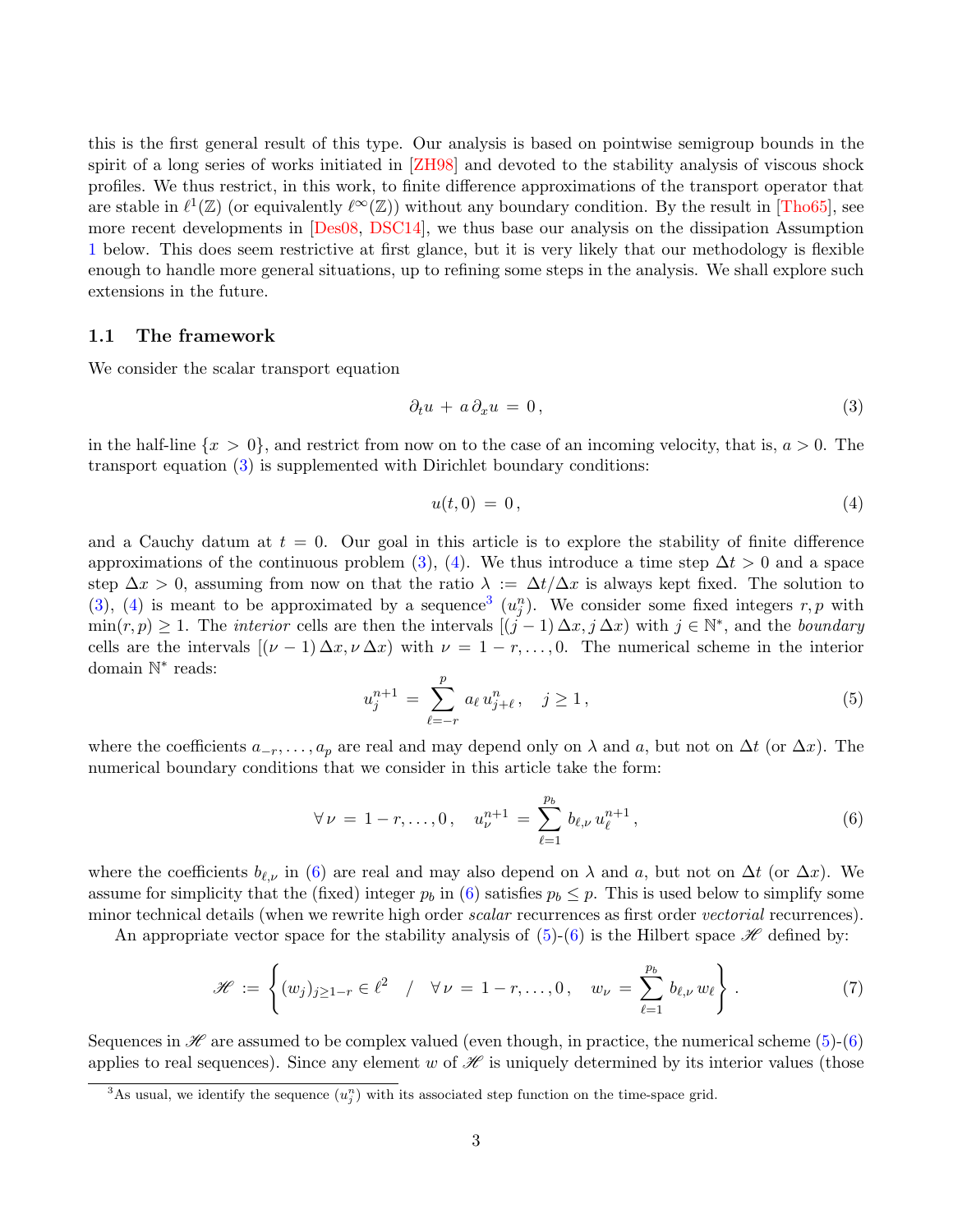$w_j$ 's with  $j \geq 1$ , we use the following norm on  $\mathcal{H}$ :

$$
\forall w \in \mathcal{H}, \quad \|w\|_{\mathcal{H}}^2 := \sum_{j \ge 1} |w_j|^2.
$$

The numerical scheme  $(5)-(6)$  $(5)-(6)$  can be then rewritten as:

$$
\forall n \in \mathbb{N}, \quad u^{n+1} = \mathcal{T} u^n, \quad u^0 \in \mathcal{H},
$$

where  $\mathscr T$  is the bounded operator on  $\mathscr H$  defined by:

<span id="page-3-1"></span>
$$
\forall w \in \mathcal{H}, \quad \forall j \ge 1, \quad (\mathcal{F}w)_j := \sum_{\ell=-r}^p a_\ell w_{j+\ell}.
$$
 (8)

Recall that a sequence in  $\mathscr H$  is uniquely determined by its interior values so [\(8\)](#page-3-1) determines  $\mathscr Tw \in \mathscr H$ unambiguously. We introduce the following terminology.

**Definition 1** (Stability [\[Kre68,](#page-31-0) [Osh69a\]](#page-31-2)). The numerical scheme  $(5)-(6)$  $(5)-(6)$  $(5)-(6)$  is said to be stable if there exists a constant  $C > 0$  such that, for any  $f \in \mathcal{H}$ , the solution  $(u^n)_{n \in N}$  to  $(5)-(6)$  $(5)-(6)$  $(5)-(6)$  with initial condition  $u^0 = f$ satisfies:

$$
\sup_{n\in\mathbb{N}}\|u^n\|_{\mathscr{H}}\leq C\,\|f\|_{\mathscr{H}}.
$$

This means equivalently that the operator  $\mathscr T$  in [\(8\)](#page-3-1) is power bounded by the same constant C:

$$
\sup_{n\in\mathbb{N}}\|\mathcal{F}^n\|_{\mathscr{H}\to\mathscr{H}}\leq C.
$$

Our goal in this article is to show that the scheme  $(5)-(6)$  $(5)-(6)$  is stable under some spectral assumptions on the operator  $\mathscr{T}$ .

### 1.2 Assumptions and main result

We make two major assumptions: one on the finite difference scheme  $(5)$ , and one on the compatibility between the scheme [\(5\)](#page-2-4) and the numerical boundary conditions [\(6\)](#page-2-3).

<span id="page-3-0"></span>Assumption 1. The finite difference approximation [\(5\)](#page-2-4) is consistent with the transport equation [\(3\)](#page-2-0):

<span id="page-3-4"></span>
$$
\sum_{\ell=-r}^{p} a_{\ell} = 1, \quad \sum_{\ell=-r}^{p} \ell a_{\ell} = -\lambda a < 0, \quad \text{(consistency).} \tag{9}
$$

Moreover, the coefficients  $a_{\ell}$  in [\(5\)](#page-2-4) satisfy  $a_{-r} a_p \neq 0$  and the dissipativity condition:

<span id="page-3-3"></span>
$$
\forall \theta \in [-\pi, \pi] \setminus \{0\}, \quad \left| \sum_{\ell=-r}^{p} a_{\ell} e^{\mathbf{i} \ell \theta} \right| < 1,\tag{10}
$$

and for some nonzero integer  $\mu$  and some positive real number  $\beta > 0$ , there holds:

<span id="page-3-2"></span>
$$
\sum_{\ell=-r}^{p} a_{\ell} e^{i\ell\theta} = \exp\left(-i\lambda a\theta - \beta \theta^{2\mu} + O\!\left(\theta^{2\mu+1}\right)\right),\tag{11}
$$

as  $\theta$  tends to 0.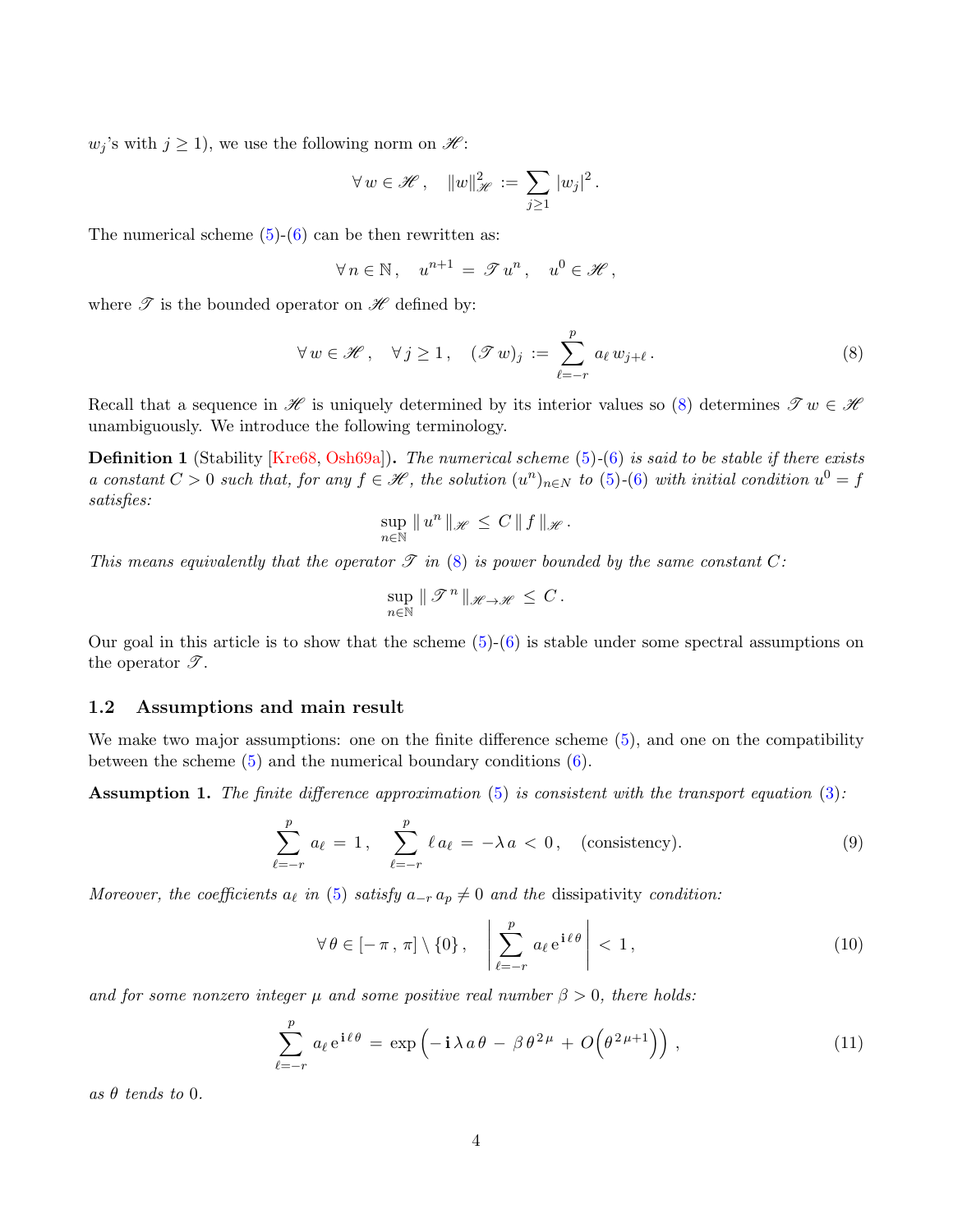An important consequence of Assumption [1](#page-3-0) is the following Bernstein type inequality, which we prove in Appendix [A.](#page-28-0)

#### <span id="page-4-4"></span>**Lemma 1.** Under Assumption [1,](#page-3-0) there holds  $\lambda a < r$ .

The relevance of [\(11\)](#page-3-2) for the  $\ell^1$  stability of [\(5\)](#page-2-4) on Z is the major result in [\[Tho65\]](#page-32-3) (see [\[CF20,](#page-30-2) [Des08,](#page-31-11) [DSC14\]](#page-31-12) for recent developments in this direction). This stability property will greatly simplify the final steps of the proof of our main result, which is Theorem [1](#page-6-0) below. Relaxing [\(10\)](#page-3-3) and [\(11\)](#page-3-2) in order to encompass a wider class of finite difference schemes is postponed to some future works. We now state two Lemma whose proofs, which are relatively standard, can also be found in Appendix [A.](#page-28-0) These two Lemma will allow us to introduce our second spectral assumption on the operator  $\mathscr{T}$ .

<span id="page-4-0"></span>**Lemma 2.** There exists a constant  $c_0 > 0$  such that, if we define the set:

$$
\mathscr{C} := \left\{ \rho \, \mathrm{e}^{\mathbf{i}\varphi} \in \mathbb{C} \, / \, \varphi \in [-\pi, \pi] \quad \text{and} \quad 0 \le \rho \le 1 - c_0 \, \varphi^{2\mu} \right\},
$$

then  $\mathscr C$  is a compact star-shaped subset of  $\overline{\mathbb{D}}$ , and the curve:

<span id="page-4-3"></span>
$$
\left\{ \sum_{\ell=-r}^{p} a_{\ell} e^{\mathbf{i}\ell\theta} / \theta \in [-\pi, \pi] \right\}
$$
 (12)

is contained in  $\mathscr{C}.$ 

The above Lemma [2](#page-4-0) provides an estimate on the location of the essential spectrum of the operator  $\mathscr T$  and shows that it is contained in  $\mathscr C$  (see the reminder below on the spectrum of Toeplitz operators). Next, we introduce the following matrix:

<span id="page-4-1"></span>
$$
\forall z \in \mathbb{C}, \quad \mathbb{M}(z) := \begin{pmatrix} \frac{\delta_{p-1,0} z - a_{p-1}}{a_p} & \cdots & \cdots & \frac{\delta_{-r,0} z - a_{-r}}{a_p} \\ 1 & 0 & \cdots & 0 \\ 0 & \ddots & \ddots & \vdots \\ 0 & 0 & 1 & 0 \end{pmatrix} \in \mathscr{M}_{p+r}(\mathbb{C}). \tag{13}
$$

Since min $(r, p) \geq 1$ , the upper right coefficient of M(z) is always nonzero (it equals  $-a_{-r}/a_p$ ), and M(z) is invertible. We shall repeatedly use the inverse matrix  $\mathbb{M}(z)^{-1}$  in what follows.

<span id="page-4-2"></span>**Lemma 3** (Spectral splitting). Let  $z \in \mathbb{C}$  and let the matrix  $\mathbb{M}(z)$  be defined as in [\(13\)](#page-4-1). Let the set  $\mathscr{C}$  be defined by Lemma [2.](#page-4-0) Then for  $z \notin \mathscr{C}$ ,  $\mathbb{M}(z)$  has:

- no eigenvalue on  $\mathbb{S}^1$ ,
- r eigenvalues in  $\mathbb{D} \setminus \{0\},\$
- p eigenvalues in  $\mathscr U$  (eigenvalues are counted with multiplicity).

Furthermore, M(1) has 1 as a simple eigenvalue, it has  $r-1$  eigenvalues in  $\mathbb D$  and p eigenvalues in  $\mathscr U$ .

We introduce some notation. For  $z \notin \mathscr{C}$ , Lemma [3](#page-4-2) shows that the so-called stable subspace, which is spanned by the generalized eigenvectors of  $M(z)$  associated with eigenvalues in  $\mathbb{D}$ , has constant dimension r. We let  $\mathbb{E}^s(z)$  denote the stable subspace of  $\mathbb{M}(z)$  for  $z \notin \mathscr{C}$ . Because of the spectral splitting shown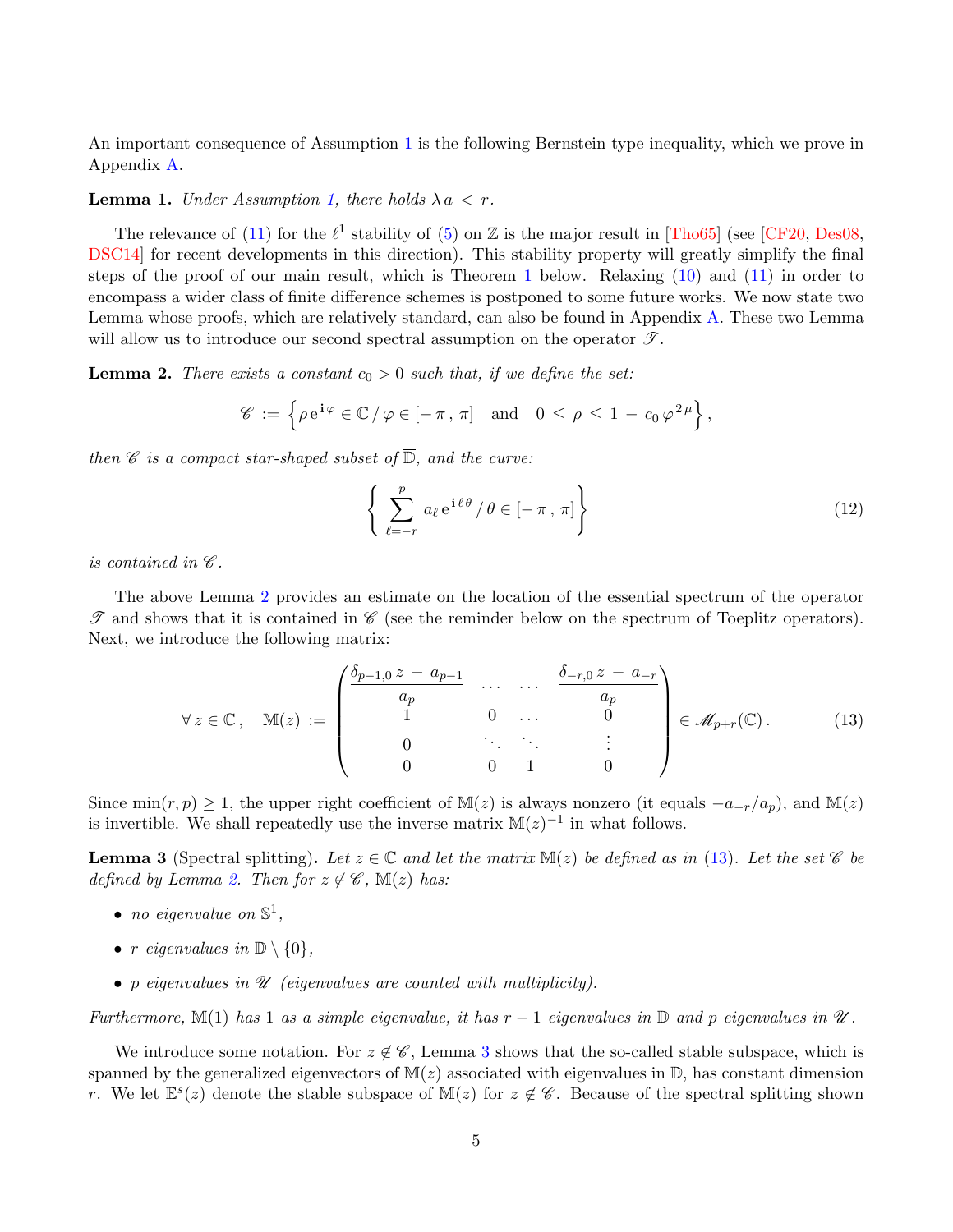in Lemma [3,](#page-4-2)  $\mathbb{E}^s(z)$  depends holomorphically on z in the complementary set of  $\mathscr{C}$ . We can therefore find, near every point  $z \notin \mathscr{C}$ , a basis  $e_1(z), \ldots, e_r(z)$  of  $\mathbb{E}^s(z)$  that depends holomorphically on z. Similarly, the unstable subspace, which is spanned by the generalized eigenvectors of  $M(z)$  associated with eigenvalues in  $\mathscr{U}$ , has constant dimension p. We denote it by  $\mathbb{E}^u(z)$ , and it also depends holomorphically on z in the complementary set of  $\mathscr{C}$ . With obvious notation, the projectors associated with the decomposition:

$$
\forall z \notin \mathscr{C}, \quad \mathbb{C}^{p+r} = \mathbb{E}^s(z) \oplus \mathbb{E}^u(z),
$$

are denoted  $\pi^s(z)$  and  $\pi^u(z)$ .

Let us now examine the situation close to  $z = 1$ . Since 1 is a simple eigenvalue of  $\mathbb{M}(1)$ , we can extend it holomorphically to a simple eigenvalue  $\kappa(z)$  of  $\mathbb{M}(z)$  in a neighborhood of 1. This eigenvalue is associated with the eigenvector:

$$
E(z) := \begin{bmatrix} \kappa(z)^{p+r-1} \\ \vdots \\ \kappa(z) \\ 1 \end{bmatrix} \in \mathbb{C}^{p+r},
$$

which also depends holomorphically on  $z$  in a neighborhood of 1. Furthermore, the unstable subspace  $\mathbb{E}^u(1)$  associated with eigenvalues in  $\mathscr U$  has dimension p. It can be extended holomorphically to a neighborhood of 1 thanks to the Dunford formula for spectral projectors. This holomorphic extension coincides with the above definition for  $\mathbb{E}^u(z)$  if z is close to 1 and  $z \notin \mathscr{C}$ . Eventually, the stable subspace of  $\mathbb{M}(1)$ associated with eigenvalues in  $\mathbb D$  has dimension  $r-1$ . For the sake of clarity, we denote it by  $\mathbb E^{ss}(1)$ (the double s standing for strongly stable). Using again the Dunford formula for spectral projectors, we can extend this "strongly stable" subspace holomorphically with respect to z; for z close to 1,  $\mathbb{E}^{ss}(z)$ has dimension  $r - 1$  and is either all or a hyperplane within the stable subspace of  $M(z)$ . Namely, the situation has no ambiguity: for  $z \notin \mathscr{C}$  close to 1, the eigenvalue  $\kappa(z)$  necessarily belongs to  $\mathbb D$  and the stable subspace  $\mathbb{E}^s(z)$  of  $\mathbb{M}(z)$  (which has been defined above and has dimension r) splits as:

<span id="page-5-0"></span>
$$
\mathbb{E}^s(z) = \mathbb{E}^{ss}(z) \oplus \text{Span } E(z).
$$
 (14)

Since the right hand side in  $(14)$  depends holomorphically on z in a whole neighborhood of 1 and not only in  $\mathscr{C}^c$ , the stable subspace  $\mathbb{E}^s(z)$  extends holomorphically to a whole neighborhood of 1 as an invariant subspace of dimension r for  $\mathbb{M}(z)$ . In particular, we shall feel free to use below the notation  $\mathbb{E}^s(1)$  for the r-dimensional vector space:

<span id="page-5-1"></span>
$$
\mathbb{E}^{s}(1) := \mathbb{E}^{ss}(1) \oplus \text{Span}\begin{bmatrix} 1 \\ 1 \\ \vdots \\ 1 \end{bmatrix},
$$
\n(15)

which is, in our case, the direct sum of the stable and central subspaces of  $\mathbb{M}(1)$ .

For future use, it is convenient to introduce the following matrix:

$$
\mathscr{B} := \begin{pmatrix} 0 & \cdots & 0 & -b_{p_b,0} & \cdots & -b_{1,0} & 1 & 0 & \cdots & 0 \\ \vdots & \vdots & \vdots & & \vdots & & 0 & \vdots & \ddots & \vdots \\ \vdots & \vdots & \vdots & & \vdots & \vdots & \ddots & \ddots & 0 \\ 0 & \cdots & 0 & -b_{p_b,1-r} & \cdots & -b_{1,1-r} & 0 & \cdots & 0 & 1 \end{pmatrix} \in \mathscr{M}_{r,p+r}(\mathbb{R}).
$$
 (16)

We can now state our final assumption.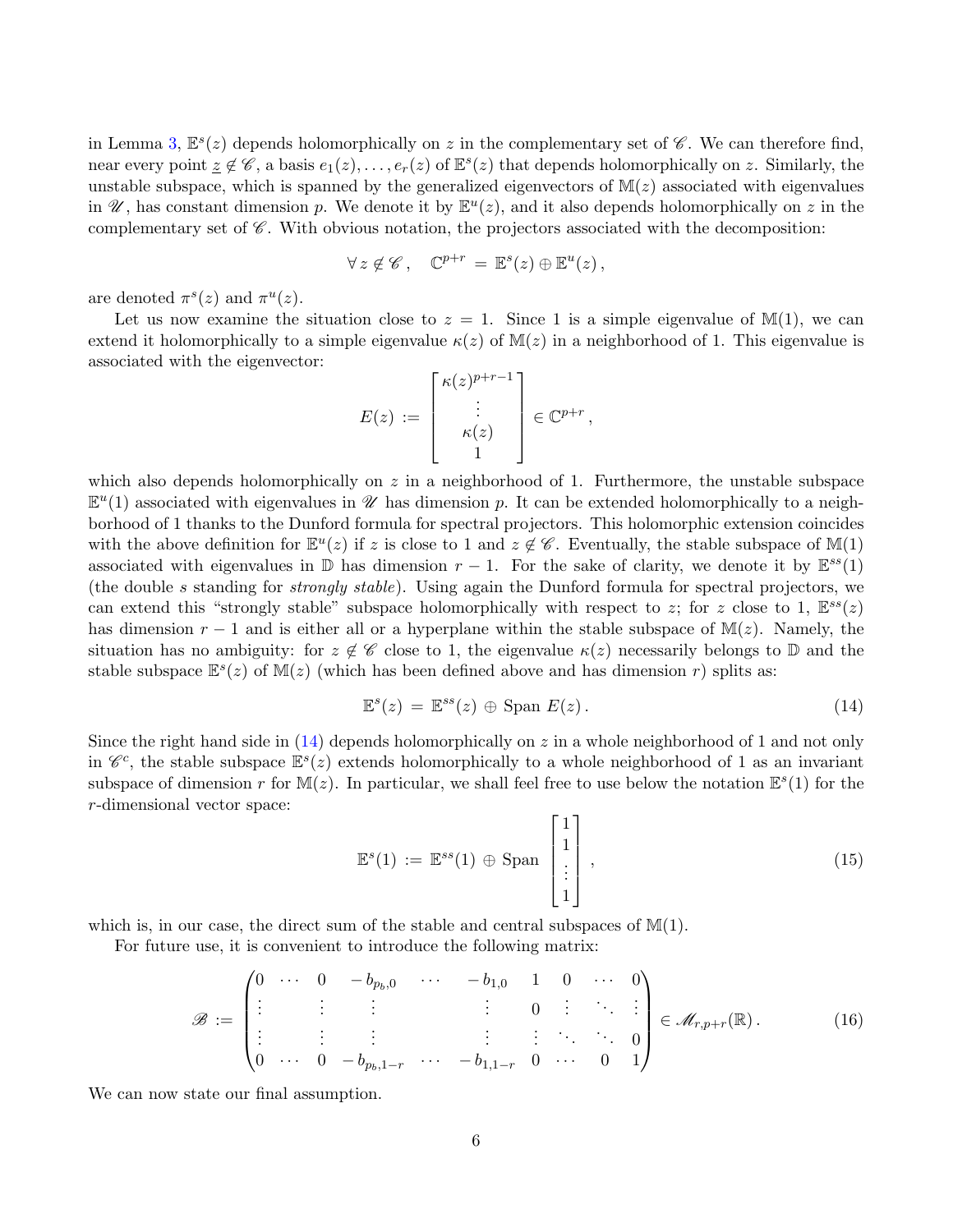<span id="page-6-1"></span>Assumption 2. For any  $z \in \mathcal{U} \cup \{1\}$ , there holds:

$$
\mathbb{C}^{p+r} = \text{Ker } \mathscr{B} \, \oplus \, \mathbb{E}^s(z) \, ,
$$

or, in other words,  $\mathscr{B}|_{\mathbb{E}^s(z)}$  is an isomorphism from  $\mathbb{E}^s(z)$  to  $\mathbb{C}^r$ . Moreover, choosing a holomorphic basis  $e_1(z), \ldots, e_r(z)$  of  $\mathbb{E}^s(z)$  near every point  $\underline{z} \in \mathbb{S}^1 \setminus \{1\}$ , the function:

$$
\Delta : z \longmapsto \det \big[ \mathscr{B} e_1(z) \cdots \mathscr{B} e_r(z) \big]
$$

has finitely many simple zeroes in  $\mathbb{S}^1 \setminus \{1\}$ .

Let us recall that for  $z \in \overline{\mathscr{U}} \setminus \{1\}$ ,  $\mathbb{E}^s(z)$  denotes the stable subspace of the matrix  $\mathbb{M}(z)$  in [\(13\)](#page-4-1) since then  $z \in \mathscr{C}^c$ . At the point  $z = 1$ ,  $\mathbb{E}^s(1)$  denotes the holomorphic extension of  $\mathbb{E}^s(z)$  at 1 and it is furthermore given by [\(15\)](#page-5-1).

Of course, the function  $\Delta$  in Assumption [2](#page-6-1) depends on the choice of the (holomorphic) basis  $e_1(z)$ ,  $\ldots, e_r(z)$  of  $\mathbb{E}^s(z)$ . However, the location of its zeroes and their multiplicity does not depend on that choice, which means that Assumption [2](#page-6-1) is an intrinsic property of the operator  $\mathscr{T}$ . We shall refer later on to the function  $\Delta$  as the *Lopatinskii determinant* associated with [\(5\)](#page-2-4)-[\(6\)](#page-2-3). It plays the role of a characteristic polynomial for  $\mathscr T$  which detects the eigenvalues in  $\mathscr C^c$ . This object already appears in [\[Kre68,](#page-31-0) [Osh69b,](#page-31-1) [Osh69a\]](#page-31-2). Its analogue in the study of discrete shock profiles is the so-called Evans function, see [\[God03\]](#page-31-13). Our main result is the following.

<span id="page-6-0"></span>**Theorem [1](#page-3-0).** Under Assumptions 1 and [2,](#page-6-1) the operator  $\mathcal{T}$  in [\(8\)](#page-3-1) is power bounded, that is, the numerical scheme  $(5)-(6)$  $(5)-(6)$  $(5)-(6)$  is stable.

If the function  $\Delta$  in Assumption [2](#page-6-1) does not vanish on  $\overline{\mathscr{U}}$ , the Uniform Kreiss-Lopatinskii Condition is said to hold and the main result in  $[Wu95]$  implies that  $\mathscr T$  is power bounded, see also [\[Kre68,](#page-31-0) [Osh69b,](#page-31-1) [Osh69a\]](#page-31-2). The novelty here is to allow  $\Delta$  to vanish on  $\mathbb{S}^1$ . The Uniform Kreiss-Lopatinskii Condition thus breaks down. Power boundedness of  $\mathscr T$  in this case was conjectured in [\[Tre84,](#page-32-1) [KW93\]](#page-31-10).

The remainder of this article is organized as follows. The proof of Theorem [1](#page-6-0) follows the same strategy as in  $[CF20]$ . In Section [2,](#page-6-2) we clarify the location of the spectrum of  $\mathscr T$  and give accurate bounds on the so-called spatial Green's function (that is, the Green's function for the operator  $z I - \mathcal{T}$  with  $z \notin \sigma(\mathcal{T})$ ). This preliminary analysis is used in Section [3](#page-16-0) to give an accurate description of the so-called temporal Green's function (that is, the Green's function for the original problem  $(5)-(6)$  $(5)-(6)$ ). Power boundedness of  $\mathscr T$  easily follows by classical inequalities. An example of operator for which Theorem [1](#page-6-0) applies is given in Section [4.](#page-25-0)

## <span id="page-6-2"></span>2 Spectral analysis

For later use, we let  $\underline{z}_1,\ldots,\underline{z}_K\in\mathbb{S}^1\setminus\{1\}$  denote the pairwise distinct roots of the Lopatinskii determinant  $\Delta$  introduced in Assumption [2.](#page-6-1) We recall that these roots are simple. We first locate the spectrum of the operator  $\mathscr T$  and then give an accurate description of the so-called spatial Green's function. Precise definitions are provided below.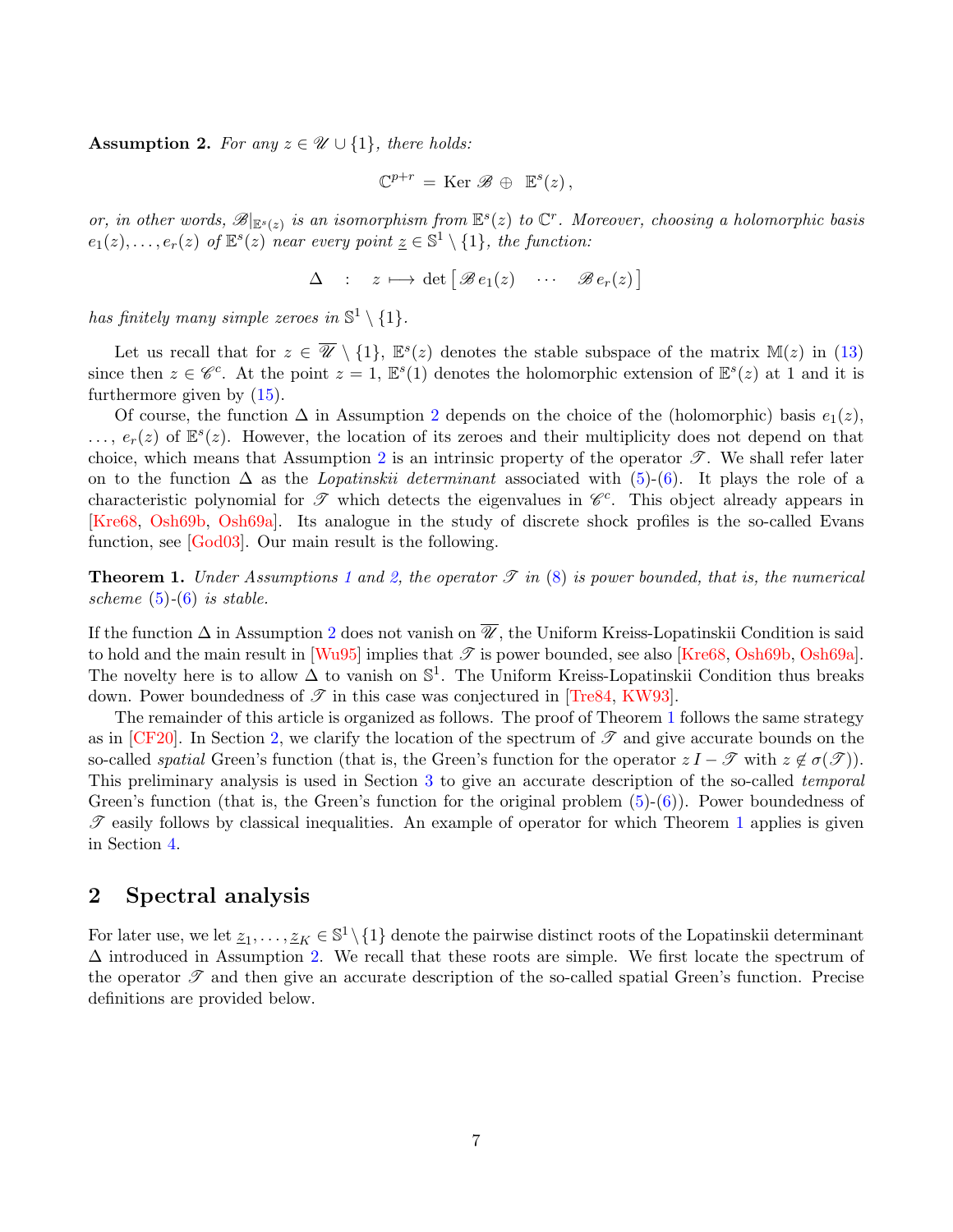### 2.1 A reminder on the spectrum of Toeplitz operators

The operator  $\mathscr T$  is a finite rank (hence compact) perturbation of the Toeplitz operator on  $\ell^2(\mathbb N)$  represented by the semi-infinite matrix:

$$
\begin{pmatrix} a_0 & \cdots & a_p & 0 & \cdots & \cdots & \cdots \\ \vdots & \ddots & \ddots & \ddots & \ddots & \vdots \\ a_{-r} & \cdots & a_0 & \cdots & a_p & \cdots \\ 0 & \ddots & \ddots & \ddots & \ddots & \ddots \\ \vdots & \ddots & \ddots & \ddots & \ddots & \ddots \end{pmatrix}
$$

Therefore  $\mathscr T$  shares the same essential spectrum as the Toeplitz operator [\[Con90\]](#page-31-14). (The latter Toeplitz operator corresponds to enforcing the Dirichlet boundary conditions  $u_{1-r}^{n+1} = \cdots = u_0^{n+1} = 0$  instead of the more general form  $(6)$ ). The spectrum of Toeplitz operators is well-known, see for instance  $Dur64$  and further developments in [\[TE05\]](#page-32-4). The resolvent set of the above Toeplitz operator consists of all points  $z \in \mathbb{C}$  that do not belong to the curve [\(12\)](#page-4-3) and that have index 0 with respect to it. Moreover, any point on the curve [\(12\)](#page-4-3) is in the essential spectrum. In the particular case we are interested in, Assumption [1](#page-3-0) implies that the essential spectrum of  $\mathscr T$  is located in the set  $\mathscr C$  defined by Lemma [2](#page-4-0) and that 1 belongs to the essential spectrum of  $\mathscr{T}$ . There remains to clarify the point spectrum of  $\mathscr{T}$ . The situation which we consider here and that is encoded in Assumption [2](#page-6-1) is that where the finite rank perturbation of the Toeplitz operator generates finitely many simple eigenvalues on the unit circle (there may also be eigenvalues within  $\mathscr C$  but we are mainly concerned here with the eigenvalues of largest modulus). A precise statement is the following.

<span id="page-7-0"></span>**Lemma 4** (The resolvant set). Let the set C be defined by Lemma [2.](#page-4-0) Then there exists  $\varepsilon > 0$  such that  $(\mathscr{C}^c \setminus \{\underline{z}_1,\ldots,\underline{z}_K\}) \cap \{\zeta \in \mathbb{C} / |\zeta| > 1-\varepsilon\}$  is contained in the resolvant set of the operator  $\mathscr{T}$ . Moreover, each zero  $z_k$  of the Lopatinskii determinant is an eigenvalue of  $\mathcal{T}$ .

*Proof.* The proof of Lemma [4](#page-7-0) is first useful to clarify the location of the spectrum of the operator  $\mathcal T$  and it is also useful to introduce some of the tools used in the construction of the spatial Green's function which we shall perform below.

Let therefore  $z \in \mathscr{C}^c \setminus \{z_1, \ldots, z_K\}$  and let  $f \in \mathscr{H}$ . We are going to explain why we can uniquely solve the equation:

<span id="page-7-1"></span>
$$
(zI - \mathcal{T})w = f,\tag{17}
$$

.

with  $w \in \mathscr{H}$  (up to assuming  $|z| > 1 - \varepsilon$  for some sufficiently small  $\varepsilon > 0$ ). Using the definitions [\(7\)](#page-2-5) and [\(8\)](#page-3-1), we wish to solve the system:

$$
\begin{cases} z w_j - \sum_{\ell=-r}^p a_\ell w_{j+\ell} = f_j, & j \ge 1, \\ w_\nu = \sum_{\ell=1}^{p_b} b_{\ell,\nu} w_\ell, & \nu = 1-r,\dots,0. \end{cases}
$$

We introduce, for any  $j \geq 1$ , the augmented vector:

$$
W_j := \begin{bmatrix} w_{j+p-1} \\ \vdots \\ w_{j-r} \end{bmatrix} \in \mathbb{C}^{p+r},
$$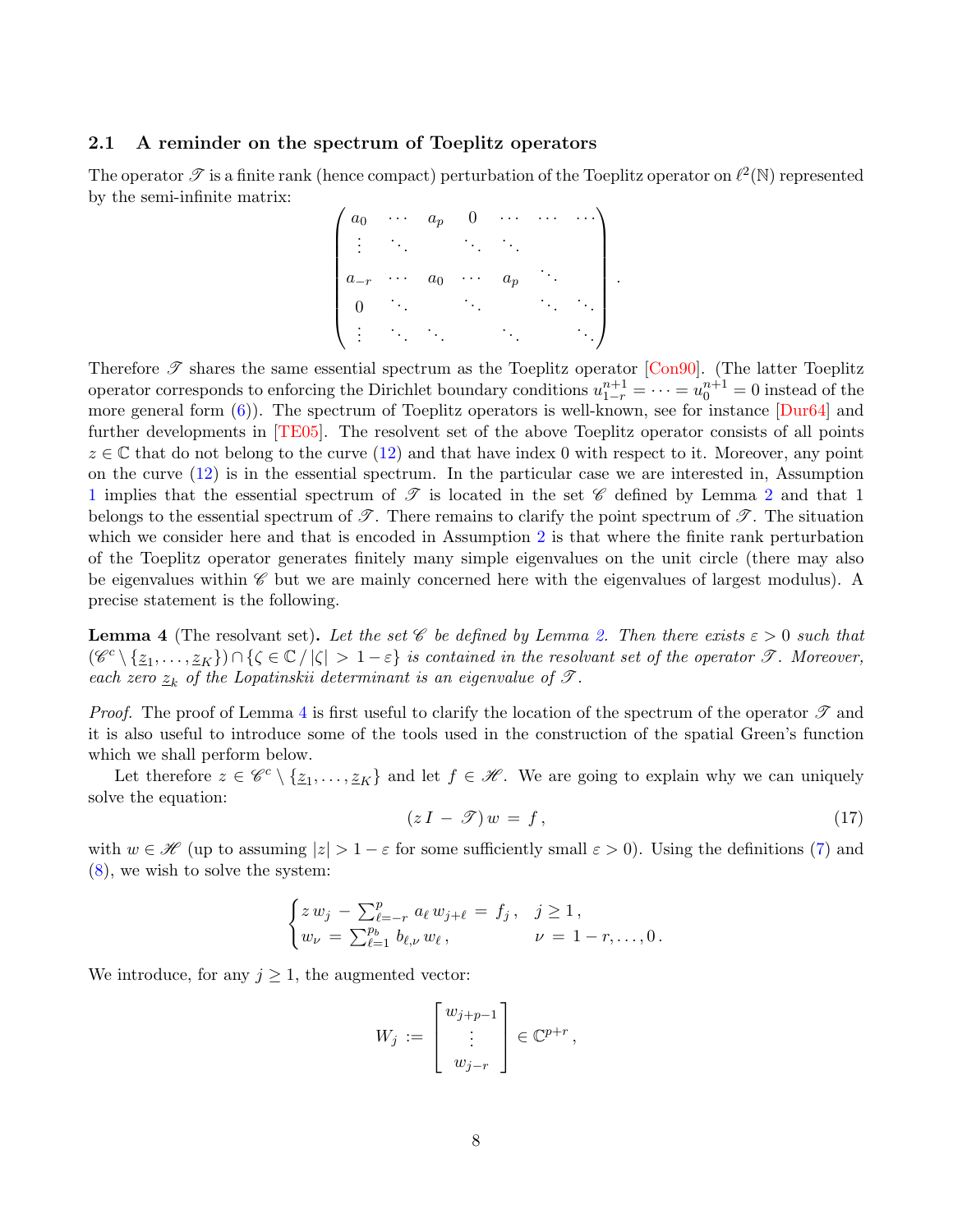which must satisfy the problem<sup>[4](#page-8-0)</sup>:

<span id="page-8-1"></span>
$$
\begin{cases} W_{j+1} = \mathbb{M}(z) W_j - a_p^{-1} f_j \mathbf{e}, & j \ge 1, \\ \mathcal{B} W_1 = 0, \end{cases}
$$
 (18)

where we have used the notation **e** to denote the first vector of the canonical basis of  $\mathbb{C}^{p+r}$ , namely:

$$
\mathbf{e} := \begin{bmatrix} 1 \\ 0 \\ \vdots \\ 0 \end{bmatrix} \in \mathbb{C}^{p+r}.
$$

Our goal now is to solve the spatial dynamical problem [\(18\)](#page-8-1). Since  $z \in \mathscr{C}^c$ , we know that  $\mathbb{M}(z)$ enjoys a hyperbolic dichotomy between its unstable and stable eigenvalues. We first solve for the unstable components of the sequence  $(W_j)_{j\geq 1}$  by integrating from  $+\infty$  to any integer  $j\geq 1$ , which gives:

<span id="page-8-3"></span>
$$
\forall j \ge 1, \quad \pi^u(z) \, W_j := a_p^{-1} \sum_{\ell \ge 0} f_{j+\ell} \, \mathbb{M}(z)^{-1-\ell} \, \pi^u(z) \, \mathbf{e} \,. \tag{19}
$$

In particular, we get the "initial value":

<span id="page-8-2"></span>
$$
\pi^u(z) W_1 := a_p^{-1} \sum_{\ell \ge 0} f_{1+\ell} \mathbb{M}(z)^{-1-\ell} \pi^u(z) \mathbf{e}.
$$
 (20)

The initial value for the stable components is obtained by using Assumption [2.](#page-6-1) Namely, if  $z \in \mathscr{U}$ , we know that the linear operator  $\mathscr{B}|_{\mathbb{E}^s(z)}$  is an isomorphism, and this property remains true near every point of  $\mathbb{S}^1 \setminus \{1\}$  except at the  $\underline{z}_k$ 's. We can thus find some  $\varepsilon > 0$  such that, for any  $z \in \mathscr{C}^c \setminus \{\underline{z}_1, \ldots, \underline{z}_K\}$ verifying  $|z| > 1 - \varepsilon$ , the linear operator  $\mathscr{B}|_{\mathbb{E}^s(z)}$  is an isomorphism. For such z's, we can therefore define the vector  $\pi^s(z) W_1 \in \mathbb{E}^s(z)$  through the formula:

<span id="page-8-5"></span>
$$
\pi^{s}(z) W_1 := -a_p^{-1} \left( \mathcal{B}|_{\mathbb{E}^s(z)} \right)^{-1} \mathcal{B} \sum_{\ell \ge 0} f_{1+\ell} \mathbb{M}(z)^{-1-\ell} \pi^{u}(z) \mathbf{e}, \qquad (21)
$$

which is the only way to obtain both the linear constraint  $\mathscr{B} W_1 = 0$  and the decomposition  $W_1 =$  $\pi^{s}(z) W_1 + \pi^{u}(z) W_1$  in agreement with [\(20\)](#page-8-2). Once we have determined the stable components  $\pi^{s}(z) W_1$ of the initial value  $W_1$ , the only possible way to solve  $(18)$  for the stable components is to set:

<span id="page-8-4"></span>
$$
\forall j \ge 1, \quad \pi^s(z) \, W_j := \mathbb{M}(z)^{j-1} \, \pi^s(z) \, W_1 - a_p^{-1} \sum_{\ell=1}^{j-1} f_\ell \, \mathbb{M}(z)^{j-1-\ell} \, \pi^s(z) \, \mathbf{e} \,. \tag{22}
$$

Since the sequences  $(\mathbb{M}(z)^{-\ell} \pi^u(z))_{\ell \geq 1}$  and  $(\mathbb{M}(z)^{\ell} \pi^s(z))_{\ell \geq 1}$  are exponentially decreasing, we can define a solution  $(W_j)_{j\geq 1} \in \ell^2$  to [\(18\)](#page-8-1) by decomposing along the stable and unstable components and using the defining equations [\(19\)](#page-8-3) and [\(22\)](#page-8-4). This provides us with a solution  $w \in \mathcal{H}$  to the equation [\(17\)](#page-7-1)

<span id="page-8-0"></span><sup>&</sup>lt;sup>4</sup>This is the place where we use the assumption  $p_b \leq p$  in order to rewrite the numerical boundary conditions as a linear constraint on the first element  $W_1$  of the sequence  $(W_j)_{j\geq 1}$ . The case  $p_b > p$  can be dealt with quite similarly but is just heavier in terms of notation.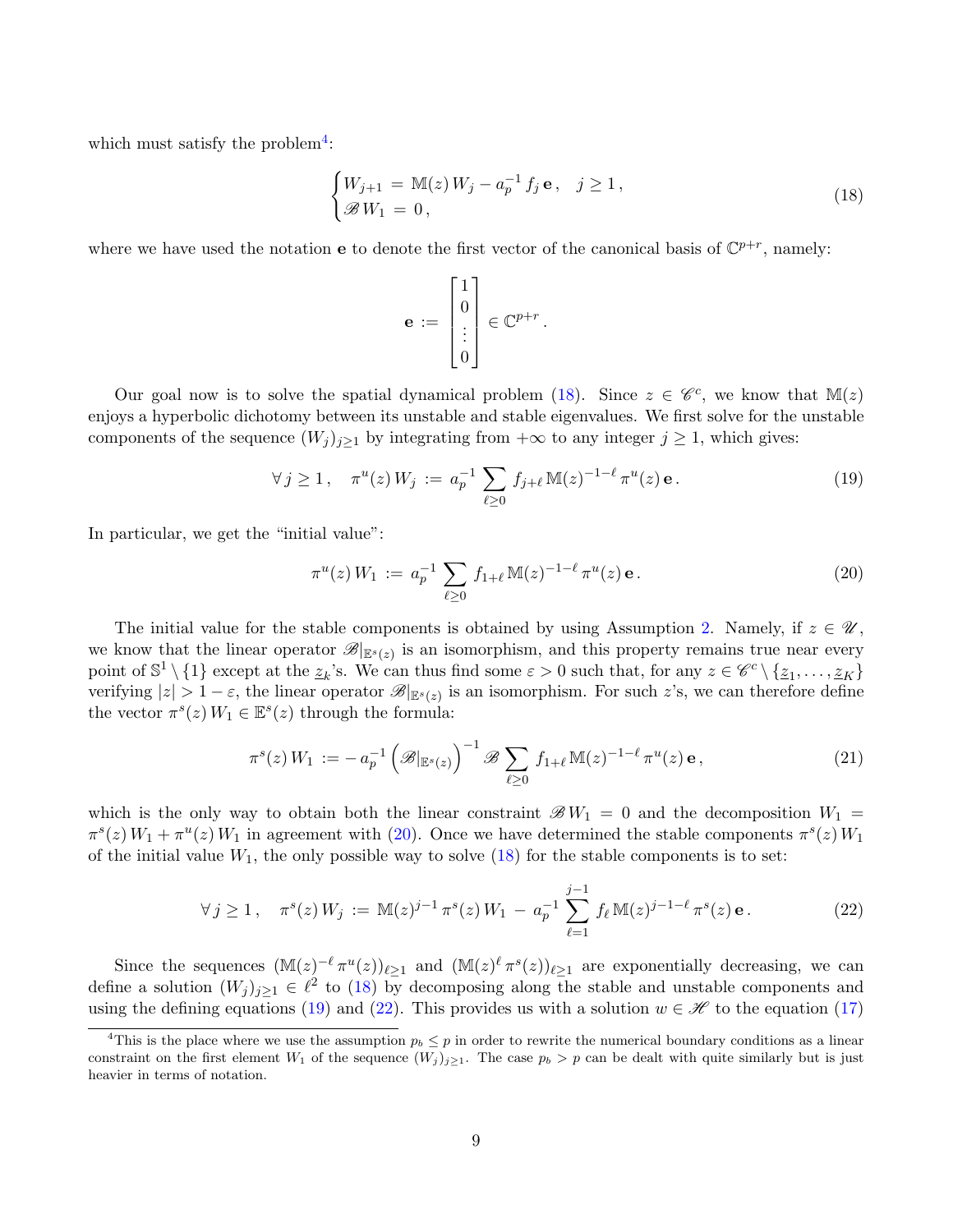by going back to the scalar components of each vector  $W_j$ . Such a solution is necessarily unique since if  $w \in \mathcal{H}$  is a solution to [\(17\)](#page-7-1) with  $f = 0$ , then the augmented vectorial sequence  $(W_j)_{j \geq 1} \in \ell^2$  satisfies:

$$
\begin{cases} W_{j+1} = \mathbb{M}(z) W_j, & j \ge 1, \\ \mathcal{B} W_1 = 0. \end{cases}
$$

This means that the vector  $W_1$  belongs to  $\mathbb{E}^s(z)$  and to the kernel of the matrix  $\mathscr{B}$ , and therefore vanishes. Hence the whole sequence  $(W_j)_{j\geq 1} \in \ell^2$  vanishes. We have thus shown that z belongs to the resolvant set of  $\mathscr{T}$ .

The fact that each  $z_k$  is an eigenvalue of  $\mathscr T$  follows from similar arguments. At a point  $z_k$ , the intersection Ker  $\mathscr{B} \cap \mathbb{E}^s(\underline{z}_k)$  is not trivial, so we can find a nonzero vector  $\underline{W}_1 \in \text{Ker } \mathscr{B}$  for which the sequence  $(\underline{W}_j)_{j\geq 1}$  defined by:

$$
\forall j \ge 1, \quad \underline{W}_{j+1} := \mathbb{M}(\underline{z}_k) \, \underline{W}_j \,,
$$

is square integrable (it is even exponentially decreasing). Going back to scalar components, this provides with a nonzero solution to the eigenvalue problem:

$$
\begin{cases} \underline{z}_k \, w_j \, - \sum_{\ell=-r}^p \, a_\ell \, w_{j+\ell} \, = \, 0 \,, & j \geq 1 \,, \\ w_\nu \, = \, \sum_{\ell=1}^{p_b} \, b_{\ell,\nu} \, w_\ell \,, & \nu \, = \, 1-r, \dots, 0 \,. \end{cases}
$$

The proof of Lemma [4](#page-7-0) is complete.

We are now going to define and analyze the so-called spatial Green's function. The main point, as in [\[ZH98,](#page-32-2) [God03,](#page-31-13) [CF20\]](#page-30-2) and related works, is to be able to "pass through" the essential spectrum close to 1 and extend the spatial Green's function holomorphically to a whole neighborhood of 1. This was already achieved with accurate bounds in [\[CF20\]](#page-30-2) on the whole line Z (with no numerical boundary condition) and we apply similar arguments here, while adding the difficulty of the eigenvalues on  $\mathbb{S}^1$ . Near all such eigenvalues, we isolate the precise form of the singularity in the Green's function and show that the remainder admits a holomorphic extension at the eigenvalue. All these arguments are made precise in the following paragraph.

#### 2.2 The spatial Green's function

For any  $j_0 \geq 1$ , we let  $\delta_{j_0}$  denote the only element of the space  $\mathscr{H}$  in [\(7\)](#page-2-5) that satisfies:

$$
\forall j \geq 1, \quad \left(\boldsymbol{\delta}_{j_0}\right)_j := \begin{cases} 1, & \text{if } j = j_0, \\ 0, & \text{otherwise.} \end{cases}
$$

The boundary values of  $\delta_{j_0}$  are defined accordingly. Then as long as z belongs to the resolvant set of the operator  $\mathscr{T}$ , the spatial Green's function, which we denote  $G_z(\cdot, \cdot)$  is defined by the relation:

<span id="page-9-0"></span>
$$
\forall j_0 \geq 1, \quad \left(z \, I - \mathcal{T}\right) G_z(\cdot, j_0) = \boldsymbol{\delta}_{j_0} \,,\tag{23}
$$

together with the numerical boundary conditions  $G_z(\cdot, j_0) \in \mathcal{H}$ . We give below an accurate description of  $G<sub>z</sub>$  in order to later obtain an accurate description of the temporal Green's function, that is obtained by applying the iteration [\(5\)](#page-2-4)-[\(6\)](#page-2-3) to the initial condition  $\delta_{j_0}$ . The analysis of the spatial Green's function splits between three cases:

• The behavior near regular points (away from the spectrum of  $\mathcal{I}$ ),

 $\Box$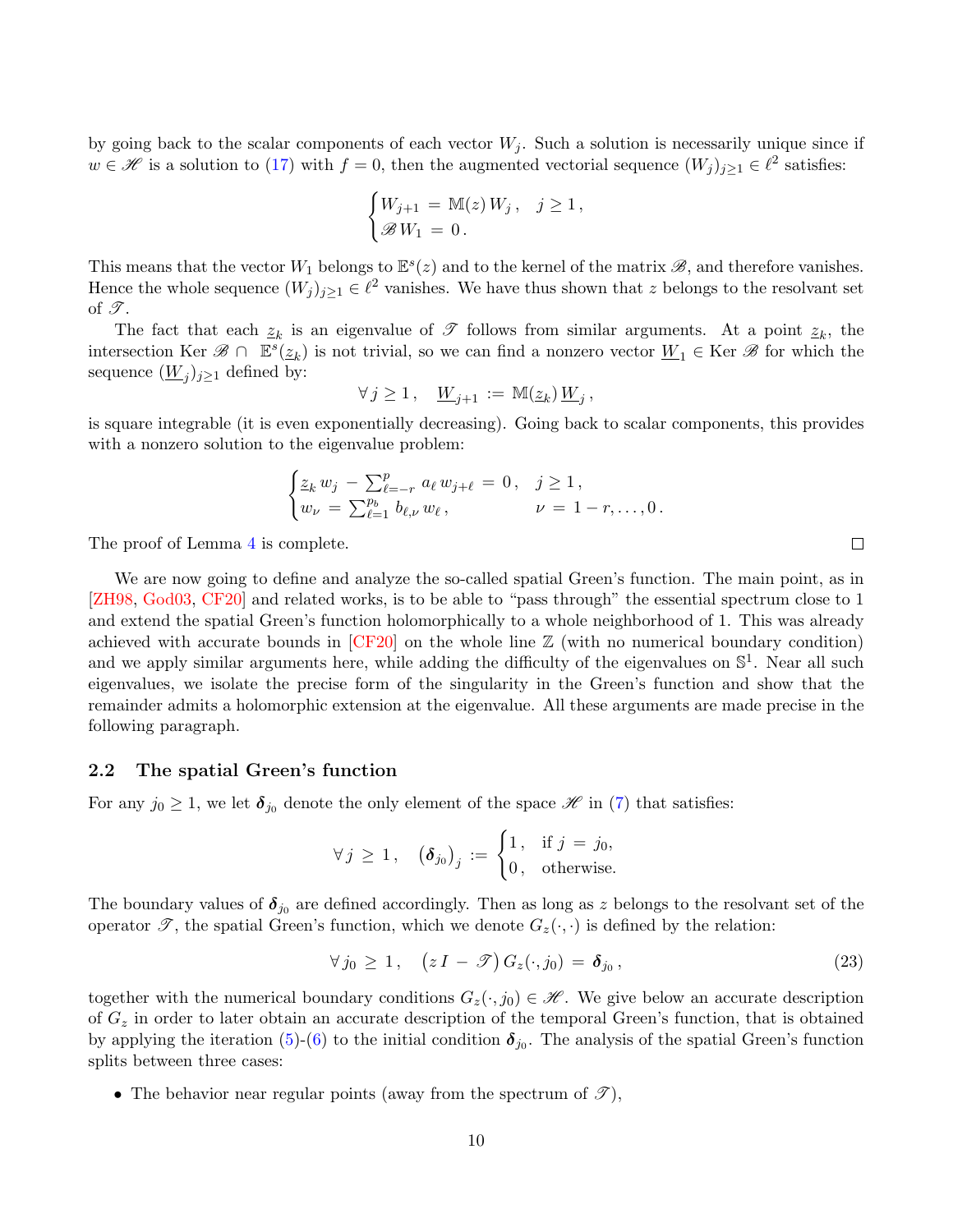- The behavior near the point 1 (the only point where the essential spectrum of  $\mathscr{T}$  meets  $\mathbb{S}^1$ ),
- The behavior near the eigenvalues  $\underline{z}_1, \ldots, \underline{z}_K$ .

Let us start with the easiest case.

<span id="page-10-3"></span>**Lemma 5** (Bounds away from the spectrum). Let  $\underline{z} \in \mathscr{U} \setminus \{1, \underline{z}_1, \ldots, \underline{z}_K\}$ . Then there exists an open ball  $B_r(z)$  centered at z and there exist two constants  $C > 0$ ,  $c > 0$  such that, for any couple of integers  $j, j_0 \geq 1$ , there holds:

$$
\forall z \in B_r(\underline{z}), \quad |G_z(j,j_0)| \leq C \exp\left(-c|j-j_0|\right).
$$

*Proof.* Almost all ingredients have already been set in the proof of Lemma [4.](#page-7-0) Let therefore  $\underline{z} \in \overline{\mathscr{U}} \setminus \overline{\mathscr{U}}$  $\{1, \underline{z}_1, \ldots, \underline{z}_K\}$ , and let us first fix  $r > 0$  small enough such that the closed ball  $B_r(\underline{z})$  is contained both in  $\mathscr{C}^c$  and in the resolvant set of  $\mathscr{T}$ . All complex numbers z below are assumed to lie within  $\overline{B_r(z)}$ . Then the problem  $(23)$  can be recast under the vectorial form  $(18)$  with:

$$
\forall j \ge 1, \quad f_j := \begin{cases} 1, & \text{if } j = j_0, \\ 0, & \text{otherwise.} \end{cases}
$$

Let us therefore consider the spatial dynamics problem  $(18)$  with the above Dirac mass type source term. The unstable components of the sequence  $(W_j)_{j\geq 1}$  solution to [\(18\)](#page-8-1) are given by [\(19\)](#page-8-3), which gives here:

$$
\forall j \ge 1, \quad \pi^u(z) \, W_j \, = \, \begin{cases} \n0, & \text{if } j > j_0, \\ \na_p^{-1} \, \mathbb{M}(z)^{-(j_0+1-j)} \, \pi^u(z) \, \mathbf{e}, & \text{if } 1 \le j \le j_0. \n\end{cases}
$$

In particular, we get the following uniform bounds with respect to  $z, j, j_0$ :

<span id="page-10-1"></span>
$$
\forall z \in \overline{B_r(z)}, \quad \forall j \ge 1, \quad \left| \pi^u(z) W_j \right| \le \begin{cases} 0, & \text{if } j > j_0, \\ C \exp(-c(j_0 - j)), & \text{if } 1 \le j \le j_0. \end{cases} \tag{24}
$$

The initial value  $\pi^{s}(z)W_1$  of the stable components is then obtained by the relation [\(21\)](#page-8-5), which immediately gives the bound<sup>[5](#page-10-0)</sup>:

$$
\left|\pi^s(z)\,W_1\right| \,\leq\, C\,\exp(-\,c\,j_0)\,.
$$

The stable components are then determined for any integer  $j \ge 1$  by the general formula [\(22\)](#page-8-4), which gives here:

$$
\forall j \ge 1, \quad \pi^s(z) \, W_j = \begin{cases} \mathbb{M}(z)^{j-1} \, \pi^s(z) \, W_1, & \text{if } 1 \le j \le j_0, \\ \mathbb{M}(z)^{j-1} \, \pi^s(z) \, W_1 - a_p^{-1} \, \mathbb{M}(z)^{j-j_0-1} \, \pi^s(z) \, \mathbf{e}, & \text{if } j > j_0. \end{cases}
$$

By using the exponential decay of the sequence  $(\mathbb{M}(z)^j \pi^s(z))_{j\geq 1}$ , we get the following bounds for the stable components:

<span id="page-10-2"></span>
$$
\forall j \ge 1, \quad \left| \pi^s(z) W_j \right| \le \begin{cases} C \exp(-c(j_0 + j)), & \text{if } 1 \le j \le j_0, \\ C \exp(-c(j_0 + j)) + C \exp(-c(j - j_0)), & \text{if } j > j_0. \end{cases}
$$
(25)

Adding [\(24\)](#page-10-1) with [\(25\)](#page-10-2), and examining for each situation which among the terms is the largest, we get the conclusion of Lemma [5](#page-10-3) (recall that the scalar component  $G_z(j, j_0)$  is just one among the coordinates of the vector  $W_j$  considered above).  $\Box$ 

<span id="page-10-0"></span><sup>5</sup>Here we use the fact that the linear map  $\mathscr{B}|_{\mathbb{E}^s(z)}$  is an isomorphism for all  $z \in \overline{B_r(z)}$ .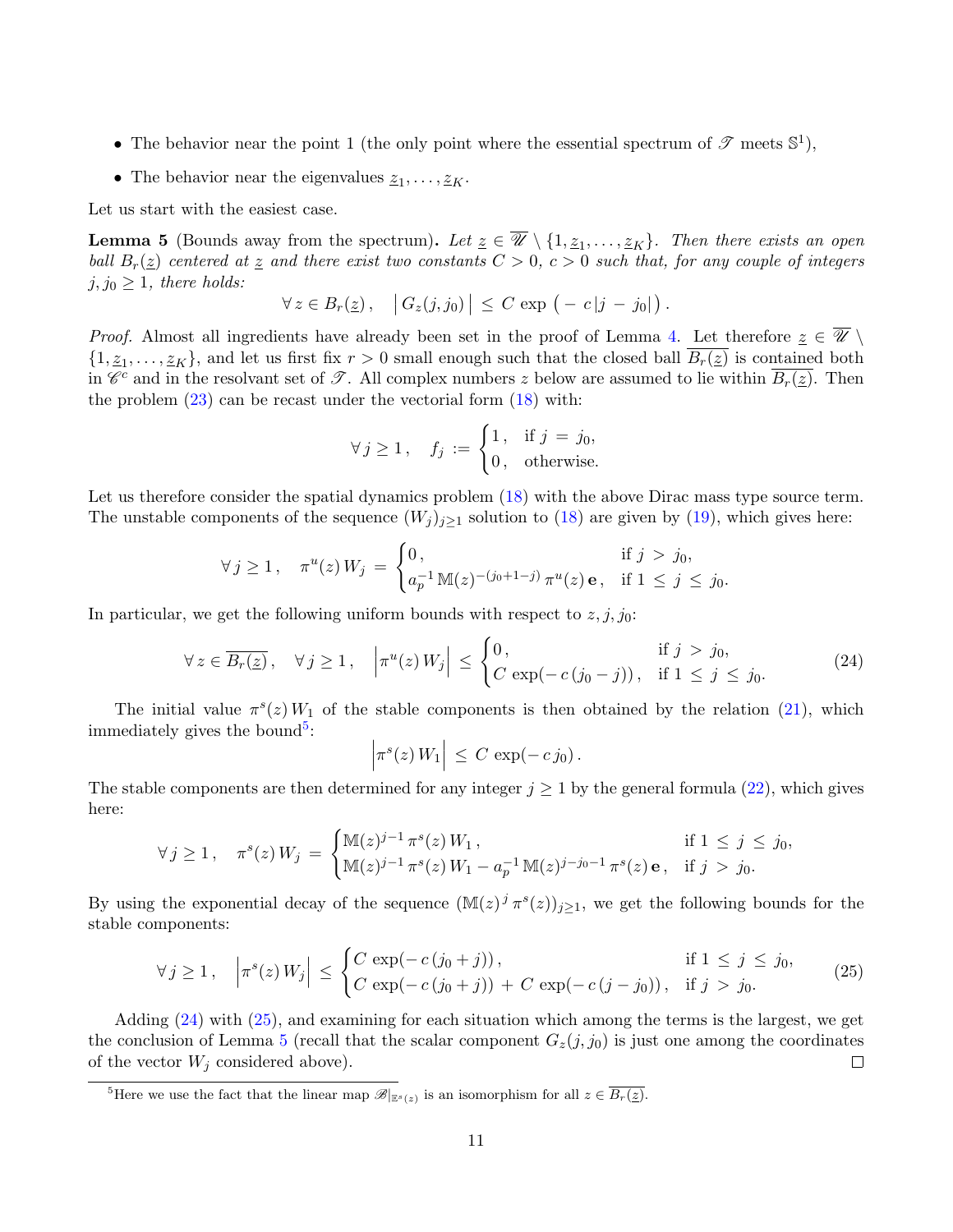We are now going to examine the behavior of the spatial Green's function  $G<sub>z</sub>$  close to 1. Let us first recall that the exterior  $\mathscr U$  of the unit disk belongs to the resolvant set of  $\mathscr T$ . Hence, for any  $j_0 \geq 1$ , the sequence  $G_z(\cdot, j_0)$  is well-defined in H for  $z \in \mathcal{U}$ . Lemma [6](#page-11-0) below shows that each individual sequence  $G_z(j, j_0)$  can be holomorphically extended to a whole neighborhood of 1.

<span id="page-11-0"></span>**Lemma 6** (Bounds close to 1). There exists an open ball  $B_{\varepsilon}(1)$  centered at 1 and there exist two constants  $C_1 > 0$  and  $c_1 > 0$  such that, for any couple of integers  $(j, j_0)$ , the component  $G_z(j, j_0)$  defined on  $B_{\varepsilon}(1) \cap \mathcal{U}$ extends holomorphically to the whole ball  $B_{\varepsilon}(1)$  with respect to z, and the holomorphic extension satisfies the bound:

$$
\forall z \in B_{\varepsilon}(1), \quad \left| G_z(j, j_0) \right| \leq \begin{cases} C_1 \exp\left( -c_1 |j - j_0| \right), & \text{if } 1 \leq j \leq j_0, \\ C_1 \left| \kappa(z) \right|^{|j - j_0|}, & \text{if } j > j_0, \end{cases}
$$

where  $\kappa(z)$  denotes the (unique) holomorphic eigenvalue of  $\mathbb{M}(z)$  that satisfies  $\kappa(1) = 1$ .

Proof. Most ingredients of the proof are similar to what we have already done in the proof of Lemma [5.](#page-10-3) The novelty is that there is one stable component which behaves more and more singularly as  $z \in \mathcal{U}$ gets close to 1 since one stable eigenvalue, namely  $\kappa(z)$ , gets close to  $\mathbb{S}^1$  (its exponential decay is thus weaker and weaker). We thus recall that on some suitably small neighborhood  $B_{\varepsilon}(1)$  of 1, we have the (holomorphic in  $z$ ) decomposition:

$$
\mathbb{C}^{p+r} = \mathbb{E}^u(z) \oplus \mathbb{E}^{ss}(z) \oplus \text{Span } E(z),
$$

where all the above spaces are invariant by  $\mathbb{M}(z)$ , the spectrum of  $\mathbb{M}(z)$  restricted to  $\mathbb{E}^u(z)$  lies in  $\mathscr{U}$ , the spectrum of  $M(z)$  restricted to  $\mathbb{E}^{ss}(z)$  lies in  $\mathbb{D}$ , and  $E(z)$  is an eigenvector for  $M(z)$  associated with the eigenvalue  $\kappa(z)$ . With obvious notation, we use the corresponding decomposition:

$$
X = \pi^u(z) X + \pi^{ss}(z) X + \mu E(z).
$$

Let us from now on consider some complex number  $z \in B_{\varepsilon}(1) \cap \mathscr{U}$  so that the Green's function  $G_z(\cdot, j_0)$  is well-defined in H for any  $j_0 \geq 1$ . As in the proof of Lemma [5,](#page-10-3) the Green's function is defined by solving the spatial dynamics problem [\(18\)](#page-8-1) with the Dirac mass datum:

$$
\forall j \ge 1, \quad f_j := \begin{cases} 1, & \text{if } j = j_0, \\ 0, & \text{otherwise.} \end{cases}
$$

The unstable components are uniquely determined by:

$$
\forall j \ge 1, \quad \pi^u(z) \, W_j \, = \, \begin{cases} \n0, & \text{if } j > j_0, \\ \na_p^{-1} \, \mathbb{M}(z)^{-(j_0+1-j)} \, \pi^u(z) \, \mathbf{e}, & \text{if } 1 \le j \le j_0, \n\end{cases}
$$

and we readily observe that the latter right hand side depends holomorphically on  $z$  in the whole ball  $B_{\varepsilon}(1)$  and not only in  $B_{\varepsilon}(1) \cap \mathscr{U}$ . This already allows to extend the unstable components  $\pi^u(z) W_j$  to  $B_{\varepsilon}(1)$ , with the corresponding uniform bound similar to [\(24\)](#page-10-1), that is:

$$
\forall z \in B_{\varepsilon}(1), \quad \forall j \ge 1, \quad \left| \pi^u(z) W_j \right| \le \begin{cases} 0, & \text{if } j > j_0, \\ C \exp(-c(j_0 - j)), & \text{if } 1 \le j \le j_0. \end{cases} \tag{26}
$$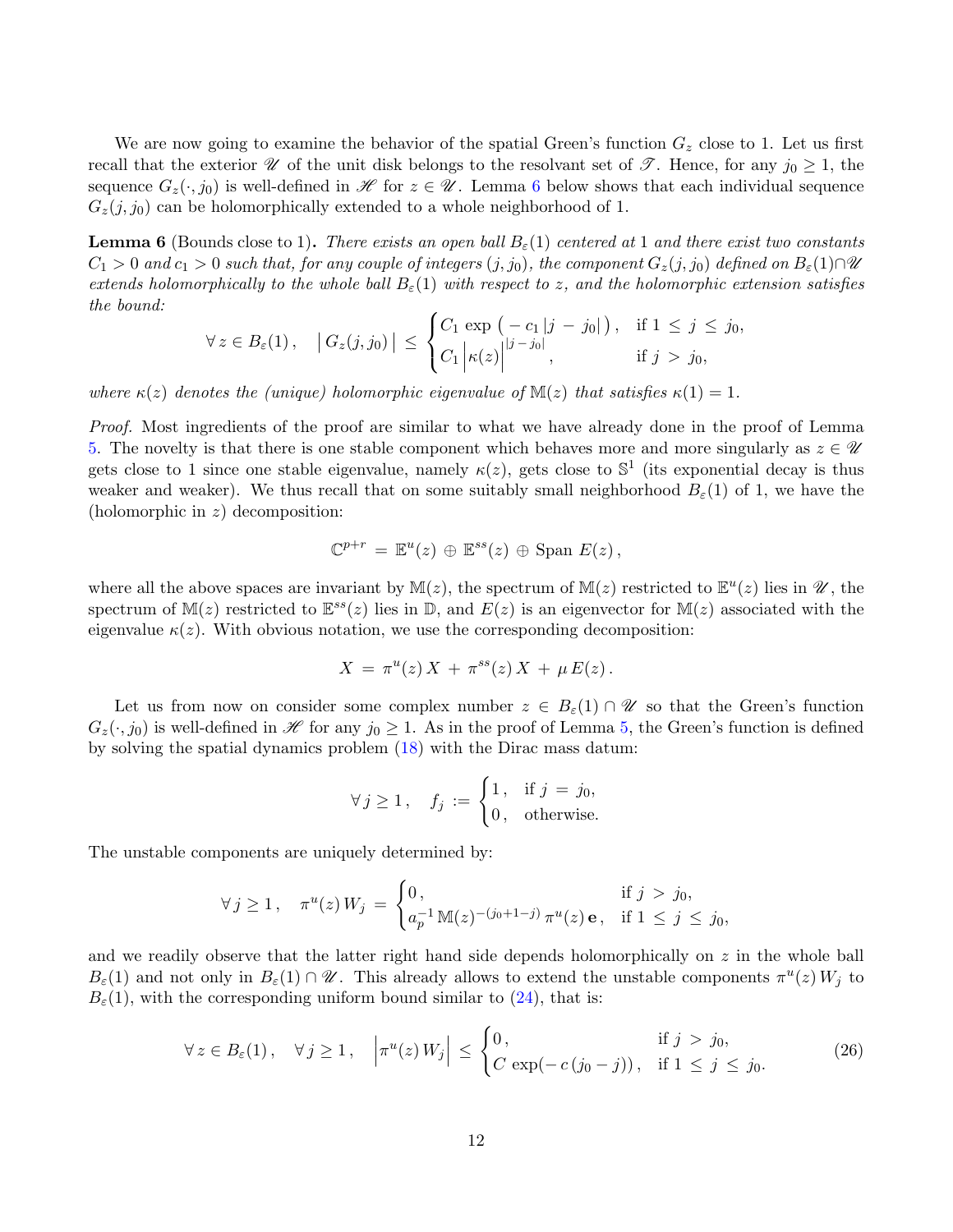We can then use the fact that  $\mathscr{B}|_{\mathbb{E}^s(1)}$  is an isomorphism from  $\mathbb{E}^s(1)$  to  $\mathbb{C}^r$ , which implies that, up to restricting the radius  $\varepsilon$ , the matrix  $\mathscr B$  restricted to the holomorphically extended stable subspace:

$$
\mathbb{E}^{ss}(z) \oplus \text{Span } E(z),
$$

is an isomorphism. We can thus uniquely determine some vector  $\pi^{ss}(z) W_1 \in \mathbb{E}^{ss}(z)$  and a scalar  $\mu_1$  such that:

$$
\mathscr{B}\left(\pi^{ss}(z)\,W_1\,+\,\mu_1\,E(z)\right)=-\,a_p^{-1}\,\mathscr{B}\,\mathbb{M}(z)^{-j_0}\,\pi^u(z)\,\mathbf{e}\,.
$$

In particular, we have the bound:

$$
\forall z \in B_{\varepsilon}(1), \quad \left| \pi^{ss}(z) W_1 \right| + |\mu_1| \leq C \exp(-c j_0).
$$

For  $z \in B_{\varepsilon}(1) \cap \mathscr{U}$ , the strongly stable components of  $(W_j)_{j \geq 1}$  are then defined by the formula:

$$
\forall j \ge 1, \quad \pi^{ss}(z)W_j = \begin{cases} \mathbb{M}(z)^{j-1} \pi^{ss}(z) W_1, & \text{if } 1 \le j \le j_0, \\ \mathbb{M}(z)^{j-1} \pi^{ss}(z) W_1 - a_p^{-1} \mathbb{M}(z)^{j-j_0-1} \pi^{ss}(z) \mathbf{e}, & \text{if } j > j_0, \end{cases}
$$

and the coordinate of  $(W_j)_{j\geq 1}$  along the eigenvector  $E(z)$  is defined by the formula:

$$
\forall j \ge 1, \quad \mu_j = \begin{cases} \kappa(z)^{j-1} \mu_1, & \text{if } 1 \le j \le j_0, \\ \kappa(z)^{j-1} \mu_1 - a_p^{-1} \kappa(z)^{j-j_0-1} \mu(\mathbf{e}), & \text{if } j > j_0. \end{cases}
$$

As for the unstable components, we observe that for each couple of integers  $j, j_0$ , the above components of  $W_j$  extend holomorphically to the whole ball  $B_\varepsilon(1)$  since the spectral projectors of  $M(z)$  along  $\mathbb{E}^{ss}(z)$ and Span  $E(z)$  do so. We thus consider from now on the holomorphic extension of  $W_j$  for  $z \in B_{\varepsilon}(1)$  and collect the three pieces of the vector  $W_j$ . For  $1 \leq j \leq j_0$ , we have:

$$
W_j = a_p^{-1} M(z)^{-(j_0+1-j)} \pi^u(z) \mathbf{e} + M(z)^{j-1} \pi^{ss}(z) W_1 + \kappa(z)^{j-1} \mu_1 E(z),
$$

which satisfies the bound:

$$
\left|W_j\right| \leq C \exp(-c(j_0 - j)) + C \exp(-c(j_0 + j)) + C |\kappa(z)|^j \exp(-c j_0),
$$

for some constants  $C > 0$  and  $c > 0$  that are uniform with respect to z. Since  $\kappa(1) = 1$ , we can always assume that there holds  $|\kappa(z)| \leq \exp c$  on the ball  $B_{\varepsilon}(1)$ , and we are then left with the estimate:

$$
\left|W_j\right| \leq C \exp(-c(j_0 - j)),
$$

as claimed in the statement of Lemma [6.](#page-11-0)

It remains to examine the case  $j > j_0$  for which we have the decomposition:

$$
W_j = \mathbb{M}(z)^{j-1} \pi^{ss}(z) W_1 - a_p^{-1} \mathbb{M}(z)^{j-j_0-1} \pi^{ss}(z) \mathbf{e} + \kappa(z)^{j-1} \mu_1 E(z) - a_p^{-1} \kappa(z)^{j-j_0-1} \mu(\mathbf{e}) E(z),
$$

and we can thus derive the bound:

$$
\Big|W_j\Big| \leq C \exp(-c(j_0+j)) + C \exp(-c(j-j_0)) + C |\kappa(z)|^j \exp(-c j_0) + C |\kappa(z)|^{|j-j_0|}.
$$

Since we can always assume that the ball  $B_{\varepsilon}(1)$  is so small that  $|\kappa(z)|$  takes its values within the interval  $[\exp(-c), \exp(c)]$ , it appears that the largest term on the above right hand side is the last term, which completes the proof of Lemma [6.](#page-11-0)  $\Box$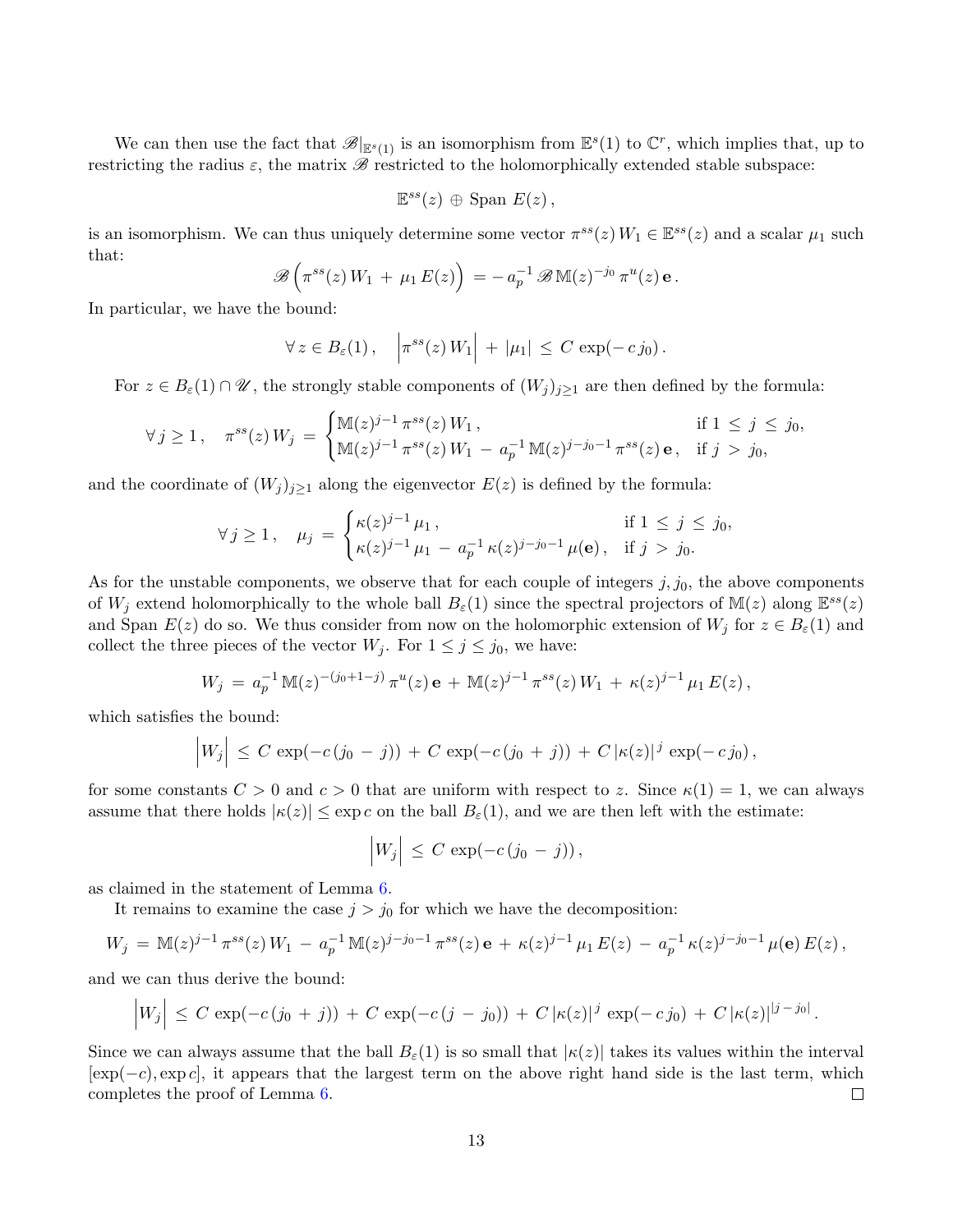Let us observe that we can extend holomorphically each scalar component  $G_z(j, j_0)$  but that does not mean that we can extend holomorphically  $G_z(\cdot, j_0)$  in  $\mathscr{H}$ . As a matter of fact, the eigenvalue  $\kappa(z)$  starts contributing to the unstable subspace of  $M(z)$  as z (close to 1) crosses the curve [\(12\)](#page-4-3). The holomorphic extension  $G_z(\cdot, j_0)$  then ceases to be in  $\ell^2$  for it has an exponentially growing mode in j. The last case to examine is that of the neighborhood of each eigenvalue  $\underline{z}_k.$ 

<span id="page-13-0"></span>**Lemma 7** (Bounds close to the eigenvalues). For any eigenvalue  $z_k \in \mathbb{S}^1$  of  $\mathscr{T}$ , there exists an open ball  $B_\varepsilon(\underline{z}_k)$  centered at  $\underline{z}_k$ , there exists a sequence  $(\underline{w}_k(j,j_0))_{j,j_0\geq 1}$  with  $\underline{w}_k(\cdot,j_0)\in\mathscr{H}$  for all  $j_0\geq 1$ , and there exist two constants  $\underline{C}_k > 0$  and  $\underline{c}_k > 0$  such that for any couple of integers  $(j, j_0)$ , the component  $G_z(j, j_0)$ defined on  $B_{\varepsilon}(\underline{z}_k) \setminus {\{\underline{z}_k\}}$  is such that:

$$
R_z(j,j_0) \, := \, G_z(j,j_0) \, - \, \frac{w_k(j,j_0)}{z-z_k} \, ,
$$

extends holomorphically to the whole ball  $B_\varepsilon(\underline{z}_k)$  with respect to z, and the holomorphic extension satisfies the bound:

$$
\forall z \in B_{\varepsilon}(\underline{z}_k), \quad |R_z(j,j_0)| \leq \underline{C}_k \exp\left(-\underline{c}_k|j-j_0|\right).
$$

Moreover, the sequence  $(\underline{w}_k(j,j_0))_{j,j_0\geq 1}$  satisfies the pointwise bound:

$$
\forall j, j_0 \geq 1, \quad \left| \underline{w}_k(j, j_0) \right| \leq \underline{C}_k \exp \left( -c_k (j + j_0) \right).
$$

Proof. Many ingredients for the proof of Lemma [7](#page-13-0) are already available in the proof of Lemma [5.](#page-10-3) Namely, let us consider an eigenvalue  $z_k \in \mathbb{S}^1$  of  $\mathscr{T}$ . Since  $z_k \in \mathscr{C}^c$ , the matrix  $\mathbb{M}(z)$  enjoys the hyperbolic dichotomy between its stable and unstable eigenvalues in the neighborhood of  $\underline{z}_k$ . Moreover, for a sufficiently small radius  $\varepsilon > 0$ , the pointed ball  $B_{\varepsilon}(\underline{z}_k) \setminus {\underline{z}_k}$  lies in the resolvant set of  $\mathscr{T}$ . In particular, for any  $z \in B_{\varepsilon}(\underline{z}_k) \setminus {\underline{z}_k}$ , the spatial Green's function is obtained by selecting the appropriate scalar component of the vector sequence  $(W_i)_{i\geq 1}$  defined by:

<span id="page-13-1"></span>
$$
\forall j \ge 1, \quad \pi^u(z) W_j := \begin{cases} 0, & \text{if } j > j_0, \\ a_p^{-1} \mathbb{M}(z)^{-(j_0+1-j)} \pi^u(z) \mathbf{e}, & \text{if } 1 \le j \le j_0, \end{cases} \tag{27}
$$

and:

<span id="page-13-2"></span>
$$
\forall j \ge 1, \quad \pi^s(z) \, W_j := \begin{cases} \mathbb{M}(z)^{j-1} \, \pi^s(z) \, W_1, & \text{if } 1 \le j \le j_0, \\ \mathbb{M}(z)^{j-1} \, \pi^s(z) \, W_1 - a_p^{-1} \, \mathbb{M}(z)^{j-j_0-1} \, \pi^s(z) \, \mathbf{e}, & \text{if } j > j_0, \end{cases} \tag{28}
$$

where the vector  $\pi^{s}(z) W_1 \in \mathbb{E}^{s}(z)$  is defined by (see [\(21\)](#page-8-5)):

<span id="page-13-3"></span>
$$
\pi^{s}(z) W_1 := - a_p^{-1} \left( \mathcal{B}|_{\mathbb{E}^s(z)} \right)^{-1} \mathcal{B} \mathbb{M}(z)^{-j_0} \pi^u(z) \mathbf{e}.
$$
 (29)

(Here we use the fact that for every z in the pointed ball  $B_{\varepsilon}(\underline{z}_k) \setminus {\{\underline{z}_k\}}$ , the linear map  $\mathscr{B}|_{\mathbb{E}^s(z)}$  is an isomorphism.)

The unstable component  $\pi^u(z) W_j$  in [\(27\)](#page-13-1) obviously extends holomorphically to the whole ball  $B_{\varepsilon}(\underline{z}_k)$ and the estimate [\(24\)](#page-10-1) shows that this contribution to the remainder term  $R_z(j, j_0)$  satisfies the desired uniform exponential bound with respect to  $z$ . We thus focus from now on on the stable components defined by  $(28)$ ,  $(29)$ . We first observe that, as in the unstable component  $(27)$ , the contribution:

$$
-a_p^{-1}\, {\mathbb M}(z)^{j-j_0-1}\, \pi^s(z)\, {\mathbf e}
$$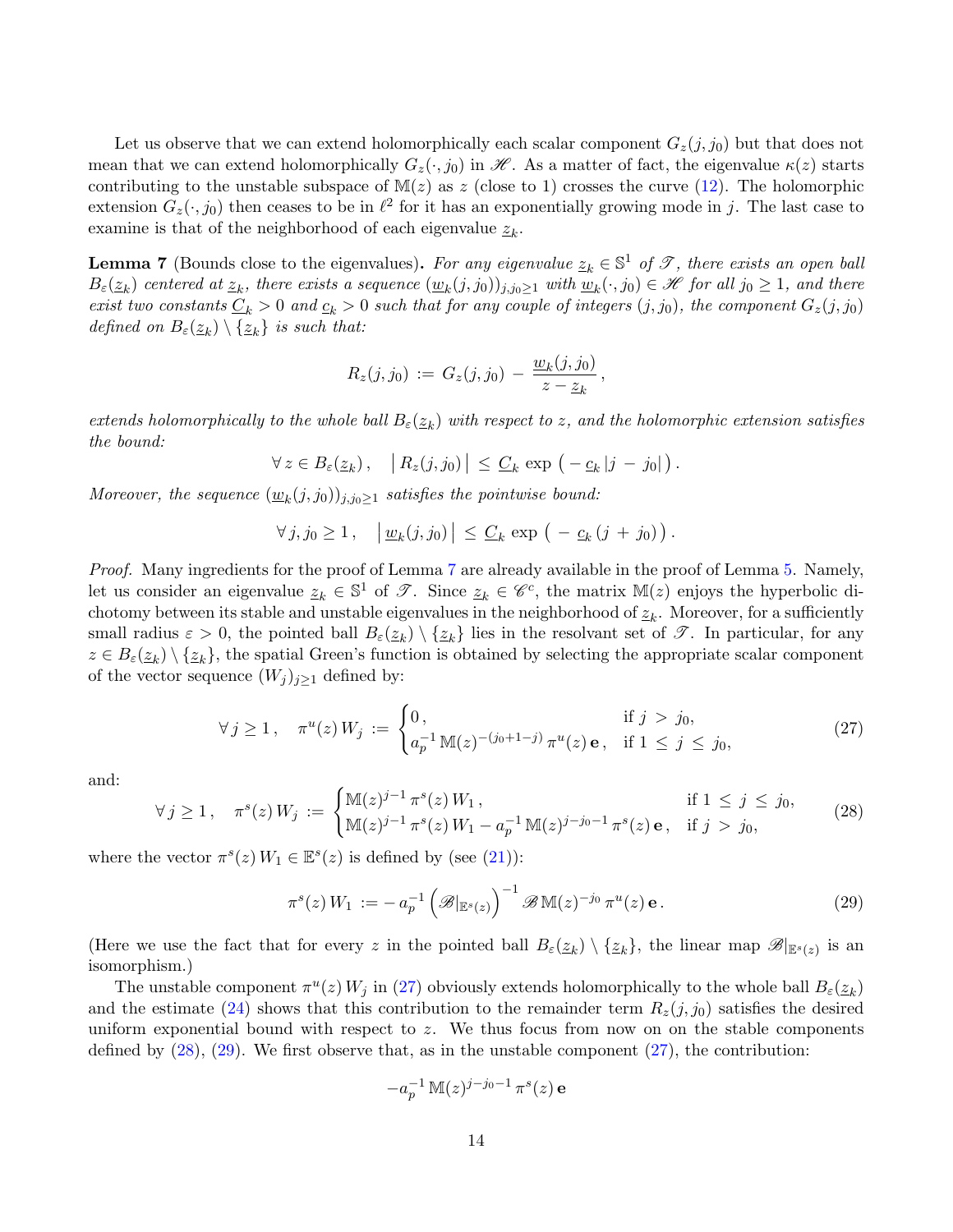appearing in the definition [\(28\)](#page-13-2) for  $j > j_0$  also extends holomorphically to the ball  $B_{\varepsilon}(\underline{z}_k)$  and contributes to the remainder term  $R_z(j, j_0)$  with an  $O(\exp(-c|j - j_0|))$  term. We thus focus on the sequence:

$$
\left(\mathbb{M}(z)^{j-1}\,\pi^s(z)\,W_1\right)_{j\geq 1},
$$

where the vector  $\pi^{s}(z) W_1 \in \mathbb{E}^{s}(z)$  is defined by  $(29)$  for  $z \in B_{\varepsilon}(\underline{z}_k) \setminus {\underline{z}_k}$ . The singularity in the Green's function comes from the fact that  $\mathscr{B}|_{\mathbb{E}^s(\underline{z}_k)}$  is no longer an isomorphism. We now make this singularity explicit.

We pick a basis  $e_1(z), \ldots, e_r(z)$  of the stable subspace  $\mathbb{E}^s(z)$  that depends holomorphically on z near  $\underline{z}_k$ . Since the Lopatinskii determinant factorizes as:

$$
\Delta(z) = (z - z_k) \vartheta(z),
$$

where  $\vartheta$  is a holomorphic function that does not vanish at  $z_k$ , we can therefore write:

$$
(\mathscr{B}e_1(z) \cdots \mathscr{B}e_r(z))^{-1} = \frac{1}{z - z_k} D(z),
$$

where  $D(z)$  is a matrix in  $\mathscr{M}_r(\mathbb{C})$  that depends holomorphically on z near  $\underline{z}_k$ . We then define the vector:

<span id="page-14-0"></span>
$$
\mathscr{W}(j_0) := \left( e_1(\underline{z}_k) \cdots e_r(\underline{z}_k) \right) D(\underline{z}_k) \left( - a_p^{-1} \mathscr{B} \mathbb{M}(\underline{z}_k)^{-j_0} \pi^u(\underline{z}_k) \mathbf{e} \right), \tag{30}
$$

which satisfies the bound:

$$
\left| \underline{\mathscr{W}}(j_0) \right| \le C \exp(-c j_0), \tag{31}
$$

for some positive constants C and c, uniformly with respect to  $j_0 \geq 1$ . Moreover, since we have the relation:

$$
\mathscr{B}\left(e_1(\underline{z}_k)\quad\cdots\quad e_r(\underline{z}_k)\right)\,D(\underline{z}_k)=0\,,
$$

the vector  $\mathscr{W}(j_0)$  belongs to Ker  $\mathscr{B} \cap \mathbb{E}^s(\underline{z}_k)$ . Hence, by selecting the appropriate coordinate, the geometric sequence (which is valued in  $\mathbb{C}^{p+r}$ ):

$$
\left(\,\mathbb{M}(\underline{z}_k)^{j-1}\,\underline{\mathscr{W}}(j_0)\,\right)_{j\geq 1},
$$

provides with a scalar sequence  $(\underline{w}_k(j, j_0))_{j,j_0 \geq 1}$  with  $\underline{w}_k(\cdot, j_0) \in \mathcal{H}$  for all  $j_0 \geq 1$ , and that satisfies the bound:

$$
\forall j, j_0 \geq 1, \quad \left| \underline{w}_k(j, j_0) \right| \leq \underline{C}_k \exp \left( - \underline{c}_k (j + j_0) \right),
$$

as stated in Lemma [7.](#page-13-0) It thus only remains to show that the remainder term:

<span id="page-14-1"></span>
$$
\mathcal{R}_z(j,j_0) := \mathbb{M}(z)^{j-1} \pi^s(z) W_1 - \frac{\mathbb{M}(\underline{z}_k)^{j-1} \underline{\mathscr{W}}(j_0)}{z - \underline{z}_k}
$$
(32)

extends holomorphically to  $B_{\varepsilon}(\underline{z}_k)$  and satisfies a suitable exponential bound.

We decompose the vector  $\pi^s(z) W_1$  in [\(29\)](#page-13-3) along the basis  $e_1(z), \ldots, e_r(z)$  of the stable subspace  $\mathbb{E}^s(z)$ and write:

$$
\pi^{s}(z) W_1 = \frac{1}{z - \underline{z}_k} \left( e_1(z) \cdots e_r(z) \right) D(z) \left( - a_p^{-1} \mathscr{B} \mathbb{M}(z)^{-j_0} \pi^{u}(z) \mathbf{e} \right).
$$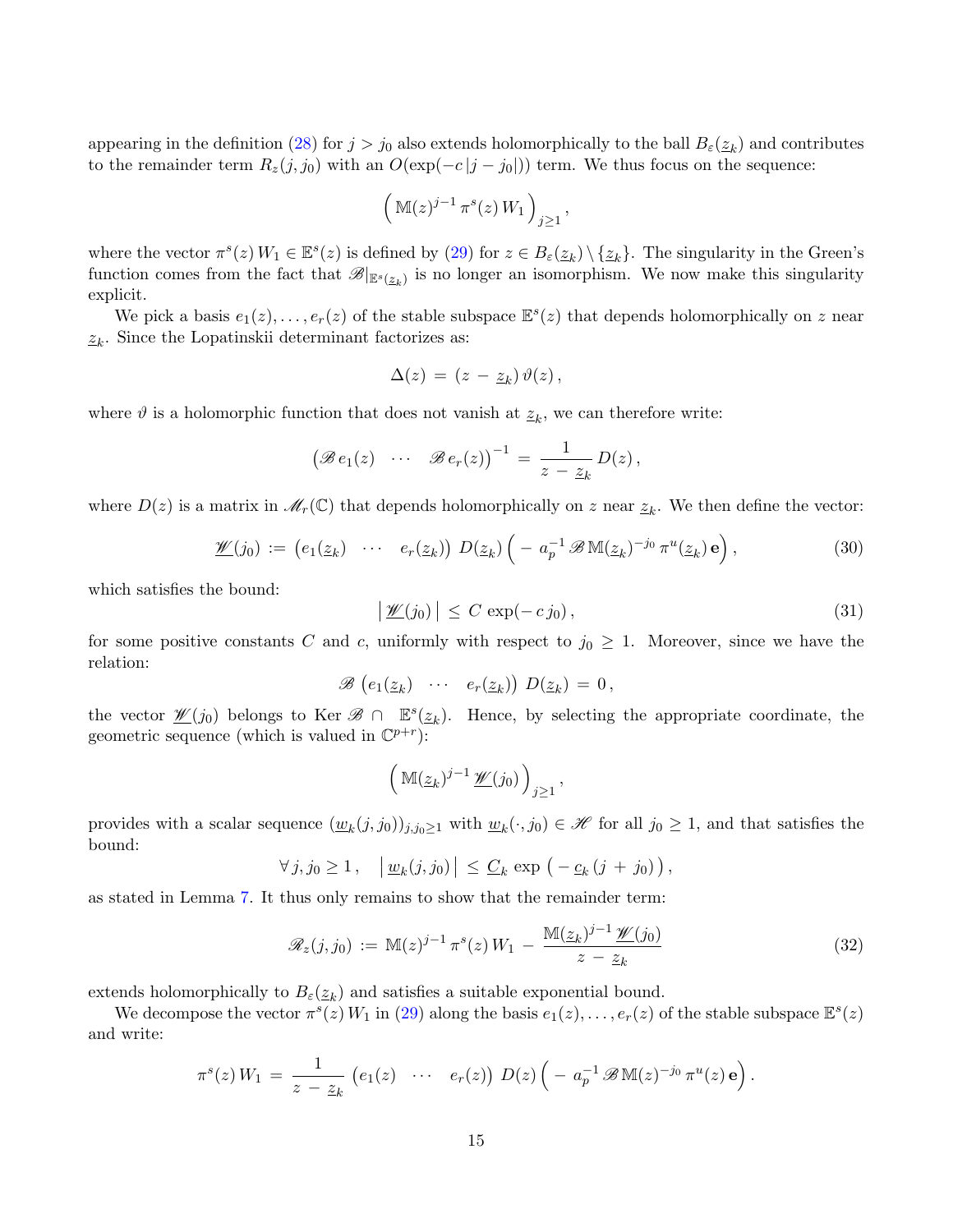Using the definitions [\(30\)](#page-14-0) and [\(32\)](#page-14-1), we can decompose the remainder  $\mathcal{R}_z(j, j_0)$  as follows:

$$
\mathscr{R}_z(j,j_0) = \frac{1}{z - \underline{z}_k} \left( \left( \mathbb{M}(z) \, \pi^s(z) \right)^{j-1} - \left( \mathbb{M}(\underline{z}_k) \, \pi^s(\underline{z}_k) \right)^{j-1} \right) \underline{\mathscr{W}}(j_0)
$$

$$
- \frac{a_p^{-1}}{z - \underline{z}_k} \left( \mathbb{M}(z) \, \pi^s(z) \right)^{j-1} \left( \begin{array}{ccc} \left( e_1(z) & \cdots & e_r(z) \right) D(z) \, \mathscr{B} \left( \mathbb{M}(z) \, \pi^u(z) \right)^{-j_0} \mathbf{e} \\ - \left( e_1(\underline{z}_k) & \cdots & e_r(\underline{z}_k) \right) D(\underline{z}_k) \, \mathscr{B} \left( \mathbb{M}(\underline{z}_k) \, \pi^u(\underline{z}_k) \right)^{-j_0} \mathbf{e} \right). \end{array}
$$

Both terms (the first line, and the difference between the second and third lines) in the above decomposition are dealt with by applying the following result combined with the hyperbolic dichotomy of  $M(z)$ near  $z_k$ .

<span id="page-15-0"></span>**Lemma 8.** Let M be a holomorphic function on the open ball  $B_\delta(0)$  with values in  $\mathscr{M}_N(\mathbb{C})$  for some  $\delta > 0$  and integer N, that satisfies:

$$
\exists C > 0, \quad \exists r \in (0,1), \quad \forall j \in \mathbb{N}, \quad \forall z \in B_{\delta}(0), \quad ||M(z)^{j}|| \leq C r^{j}.
$$

Then up to diminishing  $\delta$  and for some possibly new constants  $C > 0$  and  $r \in (0,1)$ , there holds:

$$
\forall j \in \mathbb{N}, \quad \forall z_1, z_2 \in B_\delta(0), \quad \|M(z_1)^j - M(z_2)^j\| \le C |z_1 - z_2| r^j.
$$

Applying Lemma [8](#page-15-0) to the above decomposition of  $\mathcal{R}_z(j, j_0)$ , and using the exponential decay of the sequences  $(\mathbb{M}(z)^j \pi^s(z))_{j \in \mathbb{N}}$  and  $(\mathbb{M}(z)^{-j} \pi^u(z))_{j \in \mathbb{N}}$ , we get the bound:

$$
\big|\mathscr{R}_z(j,j_0)\big|\leq C\,\exp\big(-\underline{c}_k\,(j\,+\,j_0)\big)\,,
$$

which means that  $\mathscr{R}_z(j, j_0)$  remains bounded on  $B_\varepsilon(\underline{z}_k) \setminus {\underline{z}_k}$  and can therefore be extended holomorphically to the whole ball  $B_{\varepsilon}(\underline{z}_k)$ . The proof of Lemma [7](#page-13-0) is complete.  $\Box$ 

Proof of Lemma [8.](#page-15-0) The argument is a mere application of the Taylor formula. Let us recall that the differential of the mapping:

$$
\Psi_j \quad : \quad A \in \mathcal{M}_N(\mathbb{C}) \quad \longmapsto \quad A^j
$$

,

is given by:

$$
d\Psi_j(A) \cdot B = \sum_{\ell=0}^{j-1} A^{\ell} B A^{j-1-\ell},
$$

so we have:

$$
M(z_1)^j - M(z_2)^j = (z_1 - z_2) \int_0^1 \sum_{\ell=0}^{j-1} M(z_2 + t(z_1 - z_2))^{\ell} M'(z_2 + t(z_1 - z_2)) M(z_2 + t(z_1 - z_2))^{j-1-\ell} dt.
$$

The result follows by using a uniform bound for the first derivative  $M'$ , up to diminishing  $\delta$ , and using the exponential decay of the sequence  $(j r^j)_{j \in \mathbb{N}}$ .  $\Box$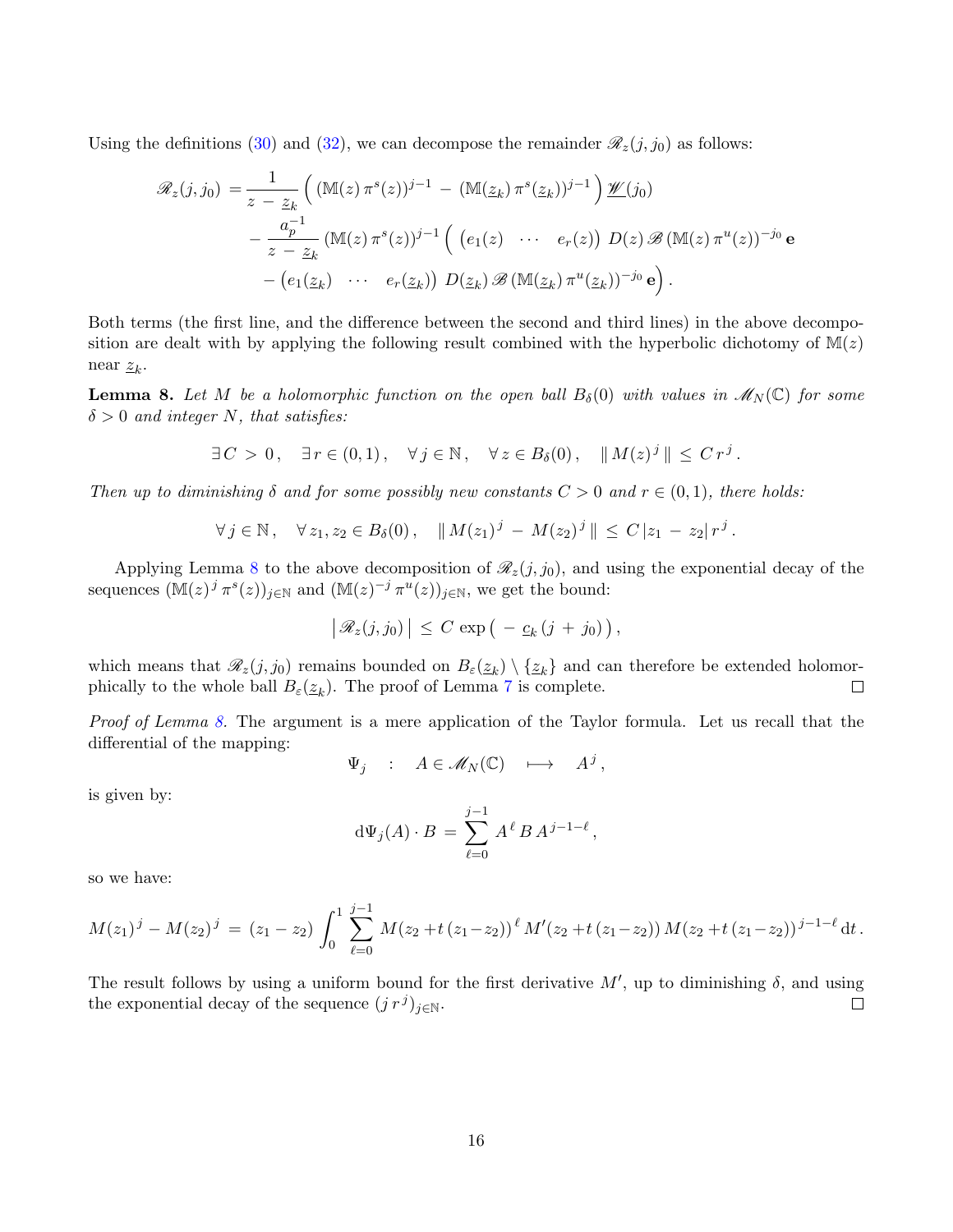### 2.3 Summary

Collecting the results of Lemma [5,](#page-10-3) Lemma [6](#page-11-0) and Lemma [7,](#page-13-0) we can obtain the following bound for the spatial Green's function away from the spectrum of  $\mathscr{T}$ .

<span id="page-16-1"></span>**Corollary 1.** There exist a radius  $\varepsilon > 0$ , some width  $\eta_{\varepsilon} > 0$  and two constants  $C_0 > 0$ ,  $c_0 > 0$  such that, for all z in the set:

$$
\left\{ \zeta \in \mathbb{C} / e^{-\eta_{\varepsilon}} < |\zeta| \leq e^{\pi} \right\} \setminus \left( \bigcup_{k=1}^{K} B_{\varepsilon}(\underline{z}_k) \cup B_{\varepsilon}(1) \right),
$$

and for all  $j_0 \geq 1$ , the Green's function  $G_z(\cdot, j_0) \in \mathcal{H}$  solution to [\(23\)](#page-9-0) satisfies the pointwise bound:

 $\forall j \ge 1, \quad |G_z(j, j_0)| \le C_0 \exp(-c_0 |j - j_0|).$ 

Moreover, for z inside the ball  $B_{\varepsilon}(1)$ , the Green's function component  $G_z(j, j_0)$  depends holomorphically on z and satisfies the bound given in Lemma [6,](#page-11-0) and for  $k = 1, ..., K$  and z in the pointed ball  $B_{\varepsilon}(\underline{z}_k) \setminus \{\underline{z}_k\}$ ,  $G_z(j, j_0)$  has a simple pole at  $\underline{z}_k$  with the behavior stated in Lemma [7.](#page-13-0)

# <span id="page-16-0"></span>3 Temporal Green's function and proof of Theorem [1](#page-6-0)

The starting point of the analysis is to use inverse Laplace transform formula to express the temporal Green's function  $\mathscr{G}^n(\cdot, j_0) := \mathscr{F}^n \delta_{j_0}$  as the following contour integral:

<span id="page-16-2"></span>
$$
\forall n \in \mathbb{N}^*, \quad \forall j \ge 1, \quad \forall j_0 \ge 1, \quad \mathscr{G}^n(j, j_0) = (\mathscr{T}^n \delta_{j_0})_j = \frac{1}{2\pi i} \int_{\tilde{\Gamma}} z^n G_z(j, j_0) dz, \tag{33}
$$

where  $\tilde{\Gamma}$  is a closed curve in the complex plane surrounding the unit disk  $\mathbb{D}$  lying in the resolvent set of  $\mathscr{T}$  and  $G_z(\cdot, j_0) \in \mathscr{H}$  is the spatial Green's function defined in [\(23\)](#page-9-0).

Following our recent work [\[CF20\]](#page-30-2), the idea will be to deform  $\Gamma$  in order to obtain sharp pointwise estimates on the temporal Green's function using our pointwise estimates on the spatial Green's function summarized in Corollary [1](#page-16-1) above. To do so, we first change variable in [\(33\)](#page-16-2), by setting  $z = \exp(\tau)$ , such that we get

<span id="page-16-3"></span>
$$
\mathcal{G}^{n}(j,j_{0}) = \frac{1}{2\pi i} \int_{\Gamma} e^{n\tau} \mathbf{G}_{\tau}(j,j_{0}) d\tau, \qquad (34)
$$

where without loss of generality  $\Gamma = \{s + i\ell \mid \ell \in [-\pi, \pi]\}\$  for some (and actually any)  $s > 0$ , and  $\mathbf{G}_{\tau}(\cdot, j_0) \in \mathscr{H}$  is given by

$$
\forall \tau \in \Gamma \,, \quad \forall j \geq 1 \,, \quad \forall j_0 \geq 1 \,, \quad \mathbf{G}_{\tau}(j, j_0) := G_{e^{\tau}}(j, j_0) e^{\tau} \,.
$$

It is already important to remark that as  $\mathscr T$  is a recurrence operator with finite stencil, for each  $n \geq 1$ , there holds

$$
\mathscr{G}^n(j,j_0) = 0, \text{ for } j - j_0 > rn \text{ or } j - j_0 < -pn.
$$

As a consequence, throughout this section, we assume that  $j$ ,  $j_0$  and n satisfy

$$
-p n \leq j - j_0 \leq r n.
$$

The very first step in the analysis of the temporal Green's function defined in [\(34\)](#page-16-3) is to translate the pointwise estimates from Corollary [1](#page-16-1) for the spatial Green's function  $G_z(j, j_0)$  to pointwise estimates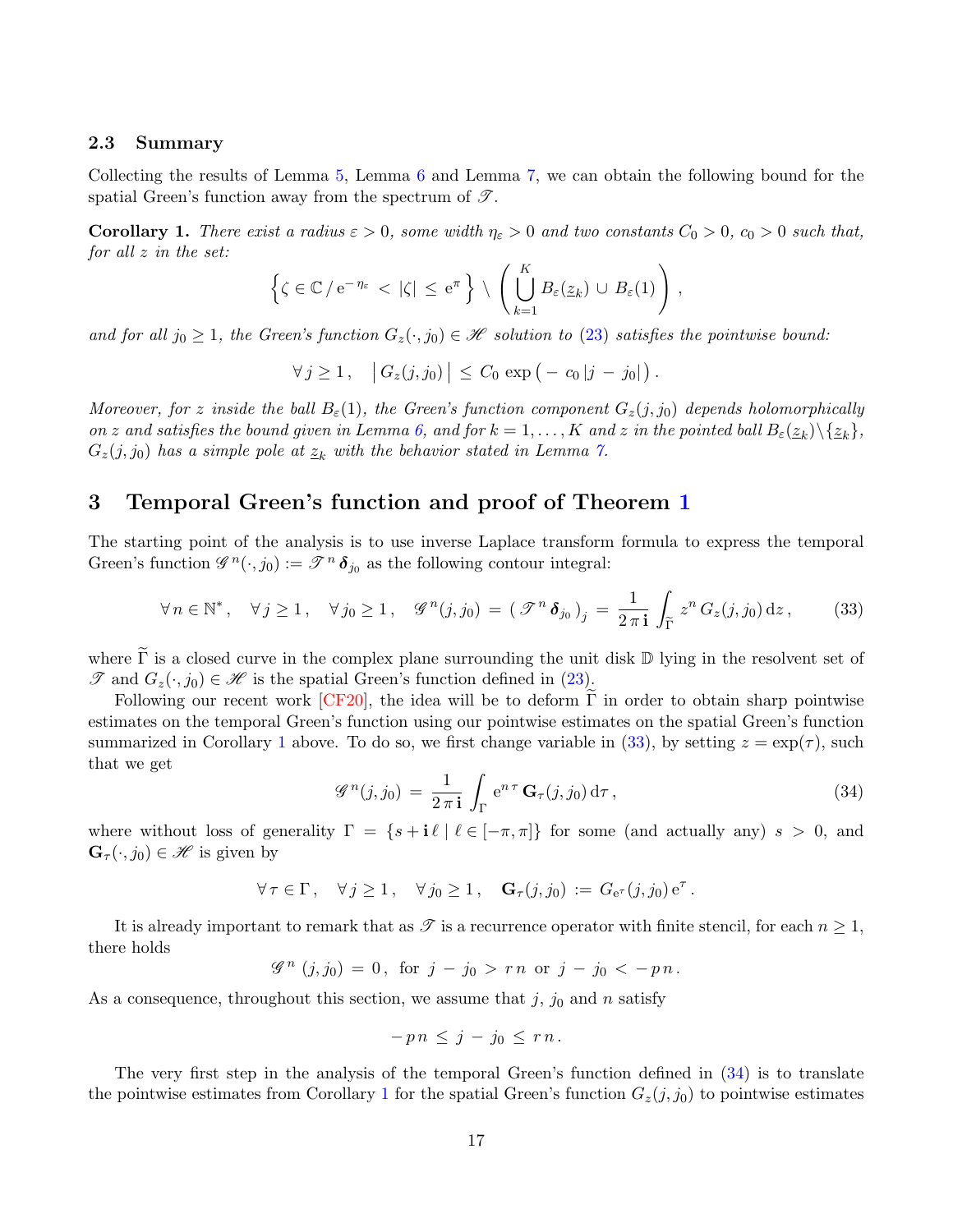for  $\mathbf{G}_{\tau}(j, j_0)$ . We let be  $\underline{\tau}_k = \mathbf{i} \underline{\theta}_k := \log(\underline{z}_k)$  for  $\underline{\theta}_k \in [-\pi, \pi] \setminus \{0\}$  for each  $k = 1, \cdots, K$ . Finally, we also set  $\alpha := \lambda a > 0$ . As in [\[CF20\]](#page-30-2), the temporal Green's function is expected to have a leading order contribution concentrated near  $j - j_0 \sim \alpha n$ . An important feature of the situation we deal here with is that the temporal Green's function should also incorporate the contribution of the eigenvalues  $\underline{z}_k$ . These contributions will not decay with respect to n since the  $\underline{z}_k$ 's have modulus 1.

<span id="page-17-0"></span>**Lemma 9.** There exist a radius  $\varepsilon > 0$ , some width  $\eta_{\varepsilon} > 0$  and constants  $0 < \beta_{*} < \beta < \beta^{*}$  and  $C > 0$ ,  $c > 0$  such that, for all z in the set:

$$
\Omega_{\varepsilon} := \left\{ \tau \in \mathbb{C} \, | \, -\eta_{\varepsilon} < \operatorname{Re}(\tau) \leq \pi \right\} \setminus \left( \bigcup_{k=1}^{K} B_{\varepsilon}(\mathbf{i} \underline{\theta}_{k}) \cup B_{\varepsilon}(0) \right),
$$

and for all  $j_0 \geq 1$ , the Green's function  $\mathbf{G}_{\tau}(\cdot, j_0) \in \mathcal{H}$  satisfies the pointwise bound:

$$
\forall j, j_0 \geq 1, \quad \left| \mathbf{G}_{\tau}(j, j_0) \right| \leq C \exp \big( - c |j - j_0| \big).
$$

Moreover, for  $\tau$  inside the ball  $B_{\varepsilon}(0)$ , the Green's function component  $\mathbf{G}_{\tau}(j, j_0)$  depends holomorphically on  $\tau$  and satisfies the bound

$$
\forall \tau \in B_{\varepsilon}(0), \quad \forall j, j_0 \geq 1, \quad \left| \mathbf{G}_{\tau}(j, j_0) \right| \leq \begin{cases} C \exp\left( -c |j - j_0| \right), & \text{if } 1 \leq j \leq j_0, \\ C \exp\left( |j - j_0| \operatorname{Re}(\varpi(\tau)) \right), & \text{if } j > j_0, \end{cases}
$$

with

$$
\varpi(\tau) = -\frac{1}{\alpha}\tau + (-1)^{\mu+1}\frac{\beta}{\alpha^2\mu+1}\tau^{2\mu} + O\left(|\tau|^{2\mu+1}\right), \quad \forall \tau \in B_{\varepsilon}(0),
$$

together with

$$
\mathrm{Re}(\varpi(\tau)) \leq -\frac{1}{\alpha}\mathrm{Re}(\tau) + \frac{\beta^*}{\alpha^{2\mu+1}}\mathrm{Re}(\tau)^{2\mu} - \frac{\beta_*}{\alpha^{2\mu+1}}\mathrm{Im}(\tau)^{2\mu}, \quad \forall \tau \in B_{\varepsilon}(0).
$$

At last, for any  $k=1,\ldots,K$  and  $\tau$  in the pointed ball  $B_\varepsilon(\mathbf{i}\,\underline{\theta}_k)\setminus\{\mathbf{i}\,\underline{\theta}_k\}$ ,  $\mathbf{G}_\tau(j,j_0)$  has a simple pole at  $\mathbf{i}\,\underline{\theta}_k$ with the following behavior. There exists a sequence  $(\underline{\mathbf{w}}_k(j, j_0))_{j,j_0 \geq 1}$  with  $\underline{\mathbf{w}}_k(\cdot, j_0) \in \mathcal{H}$  for all  $j_0 \geq 1$ , such that:

$$
\forall j, j_0 \geq 1, \quad \mathbf{R}_{\tau}(j, j_0) := \mathbf{G}_{\tau}(j, j_0) - \frac{\mathbf{w}_k(j, j_0)}{\tau - \mathbf{i} \,\underline{\theta}_k}
$$

extends holomorphically to the whole ball  $B_\varepsilon(\mathbf{i}\frac{\theta_k})$  with respect to  $\tau$ , and the holomorphic extension satisfies the bound:

$$
\forall \tau \in B_{\varepsilon}(\mathbf{i} \underline{\theta}_k), \quad \left| \mathbf{R}_{\tau}(j, j_0) \right| \leq C \exp \left( - c |j - j_0| \right).
$$

Moreover, the sequence  $(\mathbf{w}_k(j,j_0))_{j,j_0\geq 1}$  satisfies the pointwise bound:

<span id="page-17-1"></span>
$$
\forall j, j_0 \ge 1, \quad \left| \underline{\mathbf{w}}_k(j, j_0) \right| \le C \exp \left( -c(j + j_0) \right). \tag{35}
$$

,

*Proof.* The proof simply relies on writing  $\kappa(z) = \exp(\omega(z))$  and using  $z = \exp(\tau)$ , such that after identification we have  $\varpi(\tau) := \omega(\exp(\tau))$ . Next, using our assumption [\(11\)](#page-3-2), we obtain the desired expansion for  $\varpi(\tau)$  near  $\tau = 0$ . From this expansion, we get

$$
\operatorname{Re}(\varpi(\tau)) = -\frac{1}{\alpha} \operatorname{Re}(\tau) - \frac{\beta}{\alpha^{2\mu+1}} \operatorname{Im}(\tau)^{2\mu} - \frac{\beta}{\alpha^{2\mu+1}} (-1)^{\mu} \operatorname{Re}(\tau)^{2\mu} - \frac{\beta}{\alpha^{2\mu+1}} \sum_{m=1}^{\mu-1} (-1)^m \left( \frac{2\mu}{2m} \right) \operatorname{Re}(\tau)^{2m} \operatorname{Im}(\tau)^{2(\mu-m)} + O(|\tau|^{2\mu+1}).
$$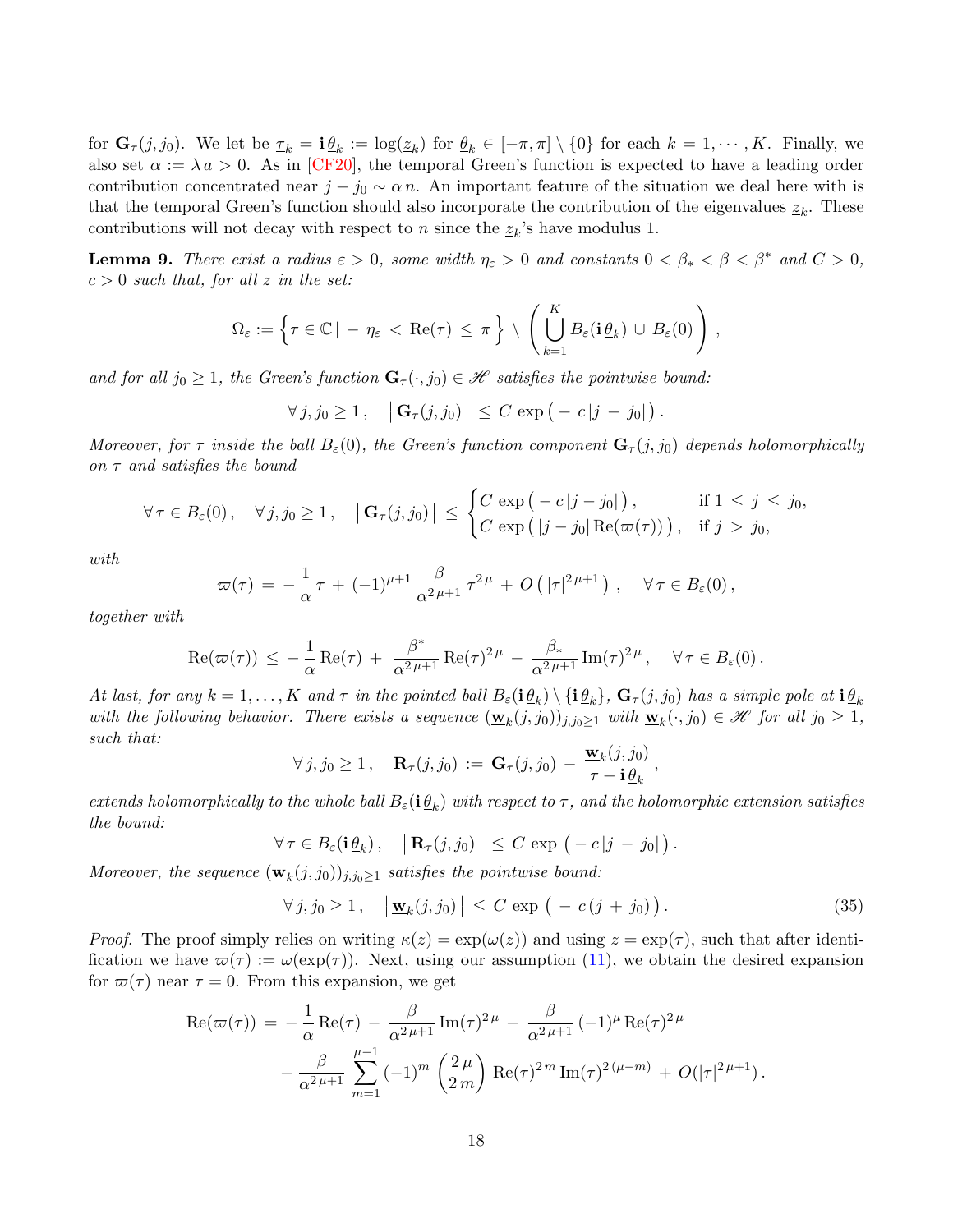<span id="page-18-1"></span>

Figure 1: Schematic illustration of the different domains in the  $(j, n)$  plane used in the analysis. In each domain, we use a different contour integral in [\(34\)](#page-16-3). In domain **I**, that is for  $-n p \leq j - j_0 \leq n \frac{\alpha}{2}$  $\frac{\alpha}{2}$ , we can push the contour of integration  $\Gamma$  to  $\text{Re}(\tau) = -\eta$  for some well chosen  $\eta > 0$ . For values in domains II, III and IV, we can also push the contour of integration  $\Gamma$  to  $\text{Re}(\tau) = -\eta$  but this time we have to use a "parabolic" contour near the origin. We refer to Figure [2](#page-22-0) for an illustration of such contours in domain III. Note that below the lines  $j - j_0 = -n p$  and  $j - j_0 = n r$  (blue) the Green's function  $\mathscr{G}^n(j, j_0)$ vanishes.

for all  $\tau \in B_{\varepsilon}(0)$ . We crucially note that the term  $\text{Im}(\tau)^{2\mu}$  comes with a negative sign such that both  $O(|\tau|^{2\mu+1})$  and each term of the sum, using Young's inequality, can be absorbed and we arrive at the desired estimate for two uniform constants  $0 < \beta_* < \beta < \beta^*$ . The remainder of the proof is a simple transposition of Lemma [5,](#page-10-3) [6](#page-11-0) and [7](#page-13-0) in the new variable  $\tau$ .  $\Box$ 

With the notations introduced in the above Lemma, we can summarize in the following proposition the results that we will prove in this section. Why Proposition [1](#page-18-0) is sufficient to get the result of Theorem [1](#page-6-0) is explained at the end of this Section.

<span id="page-18-0"></span>**Proposition 1.** There exist two constants  $C > 0$  and  $\omega > 0$  such that for any  $n \ge 1$  the temporal Green's function  $\mathscr{G}^n$  satisfies the pointwise estimate

$$
\forall j, j_0 \geq 1, \quad \left| \mathscr{G}^n(j, j_0) - \sum_{k=1}^K \underline{\mathbf{w}}_k(j, j_0) e^{n i \underline{\theta}_k} \right| \leq \frac{C}{n^{\frac{1}{2\mu}}} \exp \left( -\omega \left( \frac{|j - j_0 - \alpha n|}{n^{\frac{1}{2\mu}}} \right)^{\frac{2\mu}{2\mu - 1}} \right).
$$

From now on, we fix  $0 < \eta < \eta_{\varepsilon}$  such that the segment  $\{-\eta + i\ell \mid \ell \in [-\pi, \pi]\}\$  intersects  $\partial B_{\varepsilon}(0)$ outside the curve [\(12\)](#page-4-3) of essential spectrum of  $\mathscr T$  near the origin. We are going to distinguish several cases depending on the relative position between  $j - j_0$  and n, as sketched in Figure [1.](#page-18-1) Formally, we will use different contours of integration in [\(34\)](#page-16-3) depending if  $j - j_0$  is near  $n \alpha$  or away from  $n \alpha$ . Indeed, when  $j-j_0 \sim n \alpha$ , we expect to have Gaussian-like bounds coming from the contribution in  $B_\varepsilon(0)$  near the origin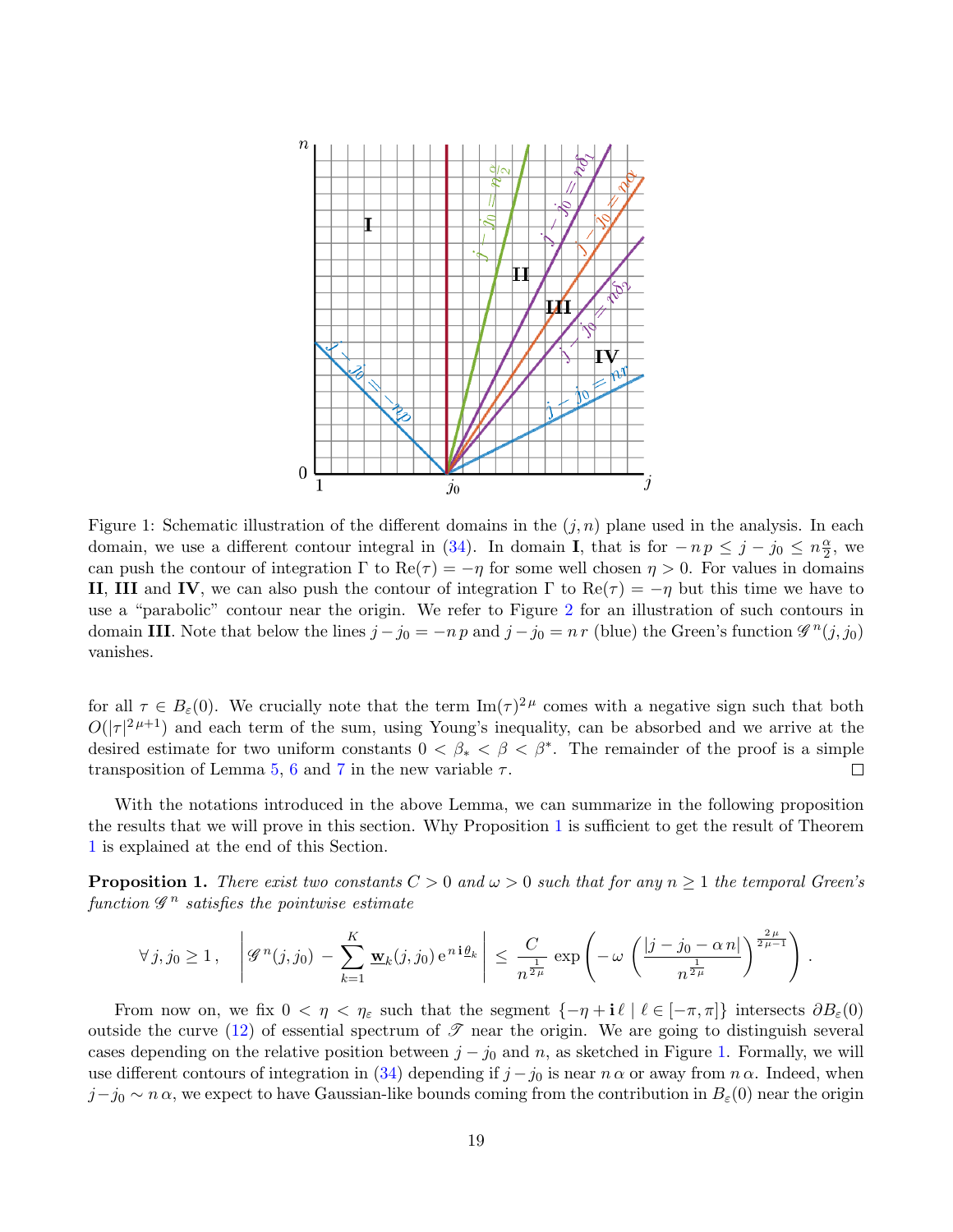where the essential spectrum of  $\mathscr T$  touches the imaginary axis. In that case, we will use contours similar to [\[God03,](#page-31-13) [CF20\]](#page-30-2) and that were already introduced in the continuous setting in [\[ZH98\]](#page-32-2). Let us note that unlike in [\[CF20\]](#page-30-2), we have isolated poles on the imaginary axis given by the  $\tau_k = \mathbf{i} \underline{\theta}_k$ ,  $k = 1, \cdots, K$ , whose contributions in [\(34\)](#page-16-3) will be handled via Cauchy's formula and the residue theorem. We thus divide the analysis into a medium range, that is for those values of  $j - j_0$  away from  $n \alpha$ , and short range when  $j - j_0$ is near  $n \alpha$ . More specifically, we decompose our domain as

- Medium range:  $-n p \leq j j_0 < n \frac{\alpha}{2}$ ;
- Short range:  $n \frac{\alpha}{2} \leq j j_0 \leq n r$ ;

where we recall that  $\alpha = \lambda a > 0$  from our consistency condition.

### 3.1 Medium range

In this section, we consider the medium range where  $-np \leq j - j_0 < n\frac{\alpha}{2}$ . In order to simplify the presentation, we first treat the case where  $-n p \leq j - j_0 \leq 0$  and then consider the range  $1 \leq j - j_0 < n \frac{\alpha}{2}$ .

<span id="page-19-0"></span>**Lemma 10.** There exist constants  $C > 0$  and  $c > 0$ , such that for all integers j, j<sub>0</sub>, n satisfying  $-n p \leq$  $j - j_0 \leq 0$ , the temporal Green's function satisfies

$$
\left| \mathscr{G}^n(j,j_0) - \sum_{k=1}^K \underline{\mathbf{w}}_k(j,j_0) e^{n i \underline{\theta}_k} \right| \leq C e^{-n \eta - c |j - j_0|}.
$$

Proof. We first recall that

$$
\mathscr{G}^n(j,j_0) = \frac{1}{2\,\pi\,\mathbf{i}} \int_{\Gamma} e^{n\,\tau} \, \mathbf{G}_{\tau}(j,j_0) \, \mathrm{d}\tau \,,
$$

with  $\Gamma = \{s + i \ell \mid \ell \in [-\pi, \pi] \}$  for any  $0 < s \leq \pi$ . Next, we denote  $\Gamma_{-\eta} = \{-\eta + i \ell \mid \ell \in [-\pi, \pi] \}$ . Using the residue theorem, we obtain that

$$
\frac{1}{2\,\pi\,\mathbf{i}}\,\int_{\Gamma}\mathrm{e}^{\,n\,\tau}\,\mathbf{G}_{\tau}(j,j_0)\,\mathrm{d}\tau\,=\,\underbrace{\frac{1}{2\,\pi\,\mathbf{i}}\,\int_{\Gamma_{-\eta}}\mathrm{e}^{\,n\,\tau}\,\mathbf{G}_{\tau}(j,j_0)\,\mathrm{d}\tau}_{:=\widetilde{\mathscr{G}}^{\,n}(j,j_0)}+\sum_{k=1}^K\mathrm{Res}\Big(\tau\mapsto\mathrm{e}^{\,n\,\tau}\,\mathbf{G}_{\tau}(j,j_0),\underline{\tau}_k\Big)\,,
$$

where we readily have that

$$
\sum_{k=1}^K \text{Res}\Big(\tau \mapsto e^{n\tau} \mathbf{G}_\tau(j,j_0), \underline{\tau}_k\Big) = \sum_{k=1}^K \underline{\mathbf{w}}_k(j,j_0) e^{n i \underline{\theta}_k},
$$

from Lemma [9.](#page-17-0) Here, and throughout, we use the fact that the integrals along  $\{-v \pm i \pi \mid v \in [-\eta, s]\}$ compensate each other. Now,  $\Gamma_{-\eta}$  intersects each ball  $B_{\varepsilon}(\mathbf{i} \underline{\theta}_k)$  and we denote  $\Gamma_{-\eta}^k := \Gamma_{-\eta} \cap B_{\varepsilon}(\mathbf{i} \underline{\theta}_k)$ . Using once again Lemma [9,](#page-17-0) we have for each  $\tau \in \Gamma_{-\eta}^k$ 

$$
|\mathbf{G}_{\tau}(j,j_0)| \leq |\mathbf{R}_{\tau}(j,j_0)| + \left|\frac{\mathbf{w}_k(j,j_0)}{\tau - \mathbf{i}\,\underline{\theta}_k}\right| \leq C e^{-c|j-j_0|} + C_0 e^{-c|j+j_0|} \leq C_1 e^{-c|j-j_0|},
$$

for some positive constants  $C_{0,1} > 0$ . Finally, we remark that for  $-n p \leq j - j_0 \leq 0$ , we have

$$
\forall \tau \in \left\{ \omega \in \mathbb{C} \mid -\eta_{\varepsilon} < \text{Re}(\omega) \leq \pi \right\} \setminus \left( \bigcup_{k=1}^{K} B_{\varepsilon}(\mathbf{i} \underline{\theta}_{k}) \right), \quad \left| \mathbf{G}_{\tau}(j,j_{0}) \right| \leq C \, \mathrm{e}^{-c|j-j_{0}|},
$$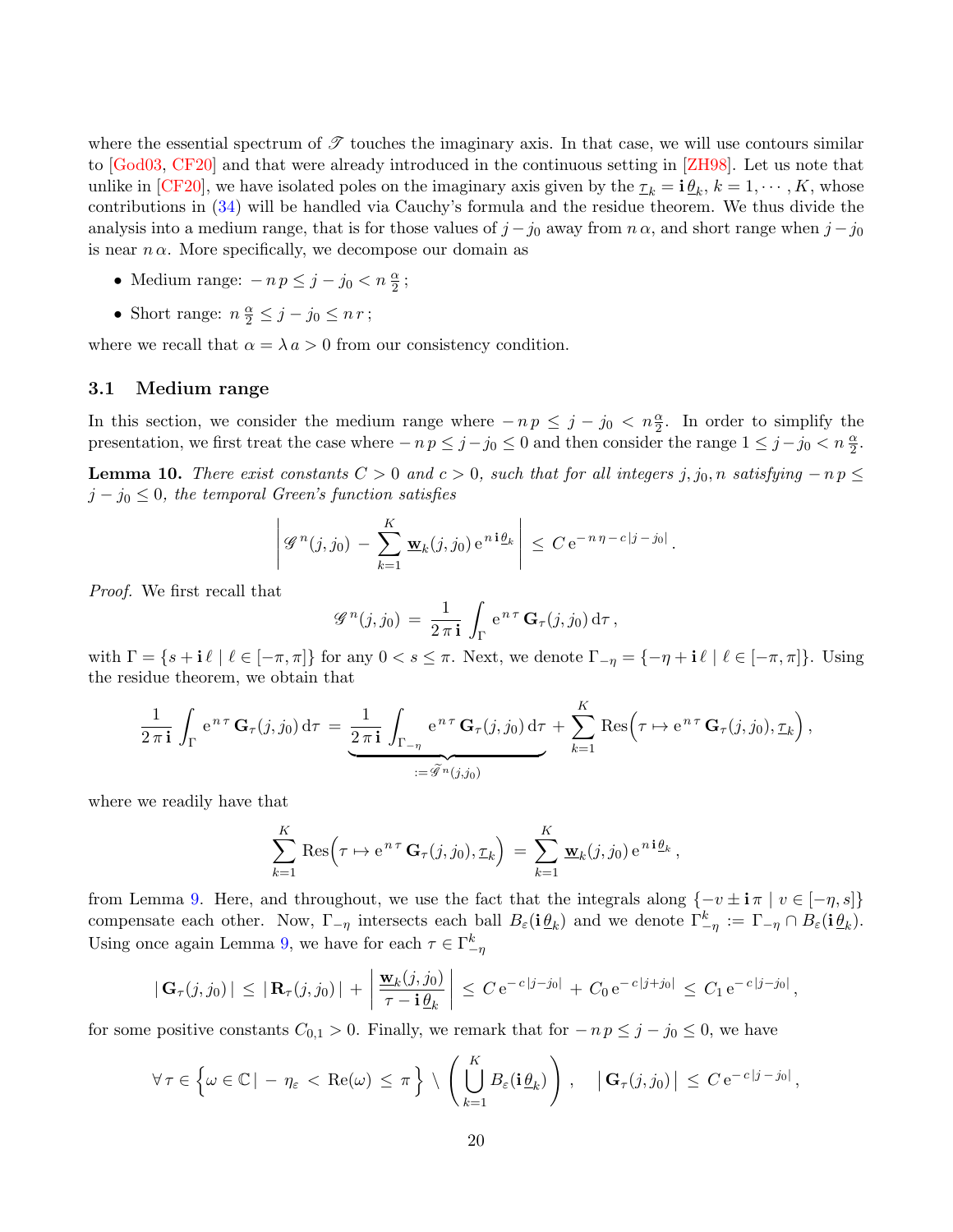such that in fact, for all  $\tau \in \Gamma_{-\eta}$  and  $-n p \leq j - j_0 \leq 0$  we have the following bound

$$
\left| \mathbf{G}_{\tau}(j,j_0) \right| \leq C e^{-c|j-j_0|}.
$$

The estimate on  $\tilde{\mathscr{G}}^{n}(j, j_0)$  easily follows and concludes the proof.

Next, we consider the range  $1 \leq j - j_0 < n \frac{\alpha}{2}$ . This time, the spatial Green's function  $\mathbf{G}_{\tau}(j, j_0)$  satisfies a different bound in  $B_{\varepsilon}(0)$ . Nevertheless, we can still obtain some strong decaying estimates which are summarized in the following lemma.

<span id="page-20-0"></span>**Lemma 11.** There exists a constant  $C > 0$  such that for all integers  $j, j_0, n$  satisfying  $1 \leq j - j_0 < n \frac{\alpha}{2}$ , the temporal Green's function satisfies

$$
\left| \mathscr{G}^n(j,j_0) - \sum_{k=1}^K \underline{\mathbf{w}}_k(j,j_0) e^{ni \underline{\theta}_k} \right| \leq C e^{-n \frac{\eta}{4}}.
$$

Proof. The beginning of the proof follows similar lines as the ones in the proof of Lemma [10.](#page-19-0) We deform the initial contour  $\Gamma$  to  $\Gamma_{-\eta}$ , and using the residue theorem we get

$$
\mathscr{G}^n(j,j_0) = \sum_{k=1}^K \underline{\mathbf{w}}_k(j,j_0) e^{ni\underline{\theta}_k} + \frac{1}{2\pi i} \int_{\Gamma_{-\eta}} e^{n\tau} \mathbf{G}_{\tau}(j,j_0) d\tau.
$$

We denote by  $\Gamma_{-\eta}^{in}$  and  $\Gamma_{-\eta}^{out}$  the portions of  $\Gamma_{-\eta}$  which lie either inside or outside  $B_{\varepsilon}(0)$ . Note that the analysis along  $\Gamma_{-\eta}^{out}$  is similar as in Lemma [10,](#page-19-0) and we already get the estimate

$$
\left|\frac{1}{2\,\pi\, \mathbf{i}}\,\int_{\Gamma_{-\eta}^{out}}\,\mathrm{e}^{\,n\,\tau}\,\mathbf{G}_{\tau}(j,j_0)\,\mathrm{d}\tau\right| \,\leq\, C\,\mathrm{e}^{-\,n\,\eta\,-\,c\,\vert j-j_0\vert} \,\leq\, C\,\mathrm{e}^{-\,n\,\frac{\eta}{4}}\,.
$$

Along  $\Gamma^{in}_{-\eta}$ , we compute

$$
\left|\frac{1}{2\,\pi\, \mathbf{i}}\,\int_{\Gamma_{-\eta}^{in}}\mathrm{e}^{\,n\,\tau}\,\mathbf{G}_{\tau}(j,j_0)\,\mathrm{d}\tau\right| \,\leq\, C\,\mathrm{e}^{-\,n\,\eta}\,\int_{\Gamma_{-\eta}^{in}}\mathrm{e}^{\,|j-j_0|\,\mathrm{Re}(\varpi(\tau))}\,|\mathrm{d}\tau|\,.
$$

Next, for all  $\tau \in \Gamma_{-\eta}^{in}$  we have

$$
\operatorname{Re}(\varpi(\tau)) \le -\frac{1}{\alpha} \operatorname{Re}(\tau) - \underbrace{\frac{\beta_*}{\alpha^2 \mu + 1} \operatorname{Im}(\tau)^2 \mu}_{\le 0} + \frac{\beta^*}{\alpha^2 \mu + 1} \operatorname{Re}(\tau)^{2\mu}
$$

$$
\le \frac{\eta}{\alpha} + \frac{\beta^*}{\alpha^2 \mu + 1} \eta^{2\mu}.
$$

As a consequence,

$$
-n\eta + |j - j_0| \operatorname{Re}(\varpi(\tau)) \le n\eta \left( -1 + \frac{|j - j_0|}{n \alpha} + \frac{|j - j_0|}{n} \frac{\beta^*}{\alpha^2 \mu + 1} \eta^{2\mu - 1} \right)
$$
  

$$
\le n\eta \left( -\frac{1}{2} + \frac{\beta^*}{2 \alpha^2 \mu} \eta^{2\mu - 1} \right) \le -n\frac{\eta}{4},
$$

provided that  $\eta$  is chosen small enough (the choice only depends on  $\beta^*$  and  $\alpha$ ).

 $\Box$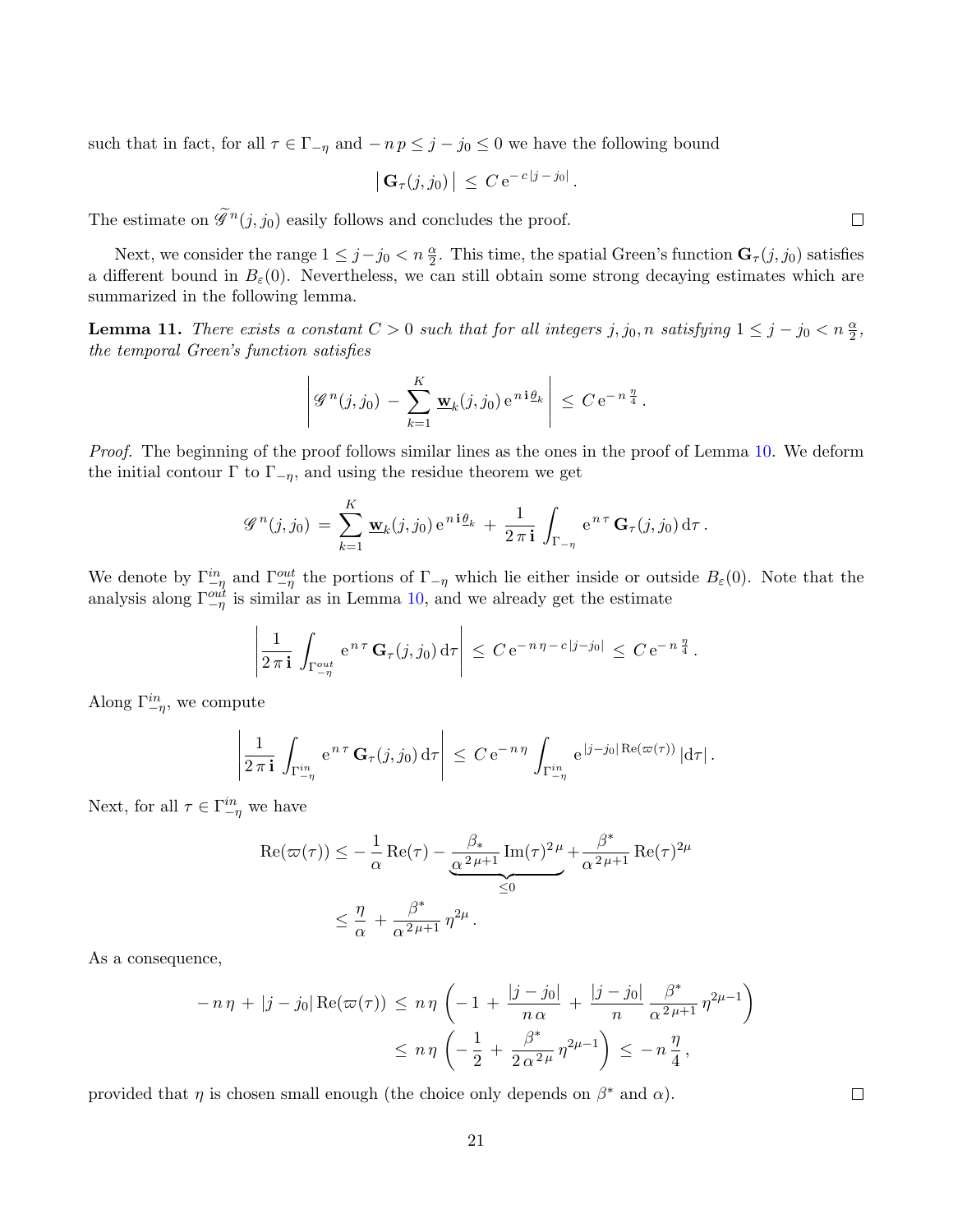### 3.2 Short range

Throughout this section, we assume that  $n \ge 1$  and  $n \frac{\alpha}{2} \le j - j_0 \le n r$ . Following [\[ZH98,](#page-32-2) [God03,](#page-31-13) [CF20\]](#page-30-2), we introduce a family of parametrized curves given by

$$
\Gamma_p := \left\{ \text{Re}(\tau) - \frac{\beta^*}{\alpha^2 \mu} \text{Re}(\tau)^{2\mu} + \frac{\beta_*}{\alpha^2 \mu} \text{Im}(\tau)^{2\mu} = \Psi(\tau_p) \mid -\eta \le \text{Re}(\tau) \le \tau_p \right\}
$$
(36)

.

with  $\Psi(\tau_p) := \tau_p - \frac{\beta^*}{\alpha^2 \mu} \tau_p^{2\mu}$ . Note that these curves intersect the real axis at  $\tau_p$ . We also let

$$
\zeta\,:=\,\frac{j-j_0\,-\,n\,\alpha}{2\,\mu\,n}\,,\quad \text{ and }\quad \gamma\,:=\,\frac{j-j_0}{n}\,\frac{\beta^*}{\alpha^{\,2\,\mu}}\,>\,0\,,
$$

and define  $\rho\left(\frac{\zeta}{2}\right)$  $\left(\frac{\zeta}{\gamma}\right)$  as the unique real root to the equation

$$
-\zeta + \gamma x^{2\mu - 1} = 0,
$$

that is

$$
\rho\left(\frac{\zeta}{\gamma}\right) := \text{sgn}(\zeta) \left(\frac{|\zeta|}{\gamma}\right)^{\frac{1}{2\mu - 1}}
$$

The specific value of  $\tau_p$  is now fixed depending on the ratio  $\frac{\zeta}{\gamma}$  as follows

$$
\tau_p := \begin{cases}\n-\frac{\eta}{2} & \text{if } \rho\left(\frac{\zeta}{\gamma}\right) < -\frac{\eta}{2}, \\
\rho\left(\frac{\zeta}{\gamma}\right) & \text{if } -\frac{\eta}{2} \le \rho\left(\frac{\zeta}{\gamma}\right) \le \varepsilon_0, \\
\varepsilon_0 & \text{if } \rho\left(\frac{\zeta}{\gamma}\right) > \varepsilon_0,\n\end{cases}
$$

where  $0 < \varepsilon_0 < \varepsilon$  is chosen such that  $\Gamma_p$  with  $\tau_p = \varepsilon_0$  intersects the segment  $\{-\eta + i\ell \mid \ell \in [-\pi, \pi]\}$ precisely on the boundary<sup>[6](#page-21-0)</sup> of  $B_\varepsilon(0)$ . Finally, let us note that as  $n \frac{\alpha}{2} \leq j - j_0 \leq n r$ , we have  $-\frac{\alpha}{4\mu} \leq \zeta \leq$  $\frac{r-\alpha}{r}$  $\frac{1-\alpha}{2\mu}$ . As  $r > \alpha = \lambda a$  (see Lemma [1\)](#page-4-4), the region where  $-\frac{\eta}{2} \leq \rho \left(\frac{\zeta}{2}\right)$  $\left(\frac{\zeta}{\gamma}\right) \leq \varepsilon_0$  holds is not empty. From now on, we will treat each subcase separately.

<span id="page-21-1"></span>**Lemma 12.** There exist constants  $C > 0$  and  $M > 0$  such that for  $n \ge 1$  and  $-\frac{\eta}{2} \le \rho \left(\frac{\zeta}{2}\right)$  $\left(\frac{\zeta}{\gamma}\right) \leq \varepsilon_0$ , the following estimate holds:

$$
\left| \mathcal{G}^{n}(j, j_{0}) - \sum_{k=1}^{K} \underline{\mathbf{w}}_{k}(j, j_{0}) e^{n i \underline{\theta}_{k}} \right| \leq \frac{C}{n^{\frac{1}{2\mu}}} \exp \left( - \frac{1}{M} \left( \frac{|j - j_{0} - \alpha n|}{n^{\frac{1}{2\mu}}} \right)^{\frac{2\mu}{2\mu - 1}} \right).
$$

*Proof.* We will consider a contour depicted in Figure [2](#page-22-0) which consists of the parametrized curve  $\Gamma_p$  near the origin and otherwise is the segment  $\Gamma_{-\eta}$ . We will denote  $\Gamma_{-\eta}^{in}$  and  $\Gamma_{-\eta}^{out}$ , the portions of the segment  $\Gamma_{-\eta}$  which lie either inside or outside  $B_{\varepsilon}(0)$  with  $|\text{Im}(\tau)| \leq \pi$ . Using the residue theorem, we have that

$$
\mathscr{G}^n(j,j_0) = \sum_{k=1}^K \underline{\mathbf{w}}_k(j,j_0) e^{ni\underline{\theta}_k} + \frac{1}{2\pi i} \int_{\Gamma_{-\eta}^{in} \cup \Gamma_{-\eta}^{out}} e^{n\tau} \mathbf{G}_{\tau}(j,j_0) d\tau + \frac{1}{2\pi i} \int_{\Gamma_p} e^{n\tau} \mathbf{G}_{\tau}(j,j_0) d\tau.
$$

<span id="page-21-0"></span><sup>&</sup>lt;sup>6</sup>This is possible because the curves  $\Gamma_p$  are symmetric with respect to the real axis.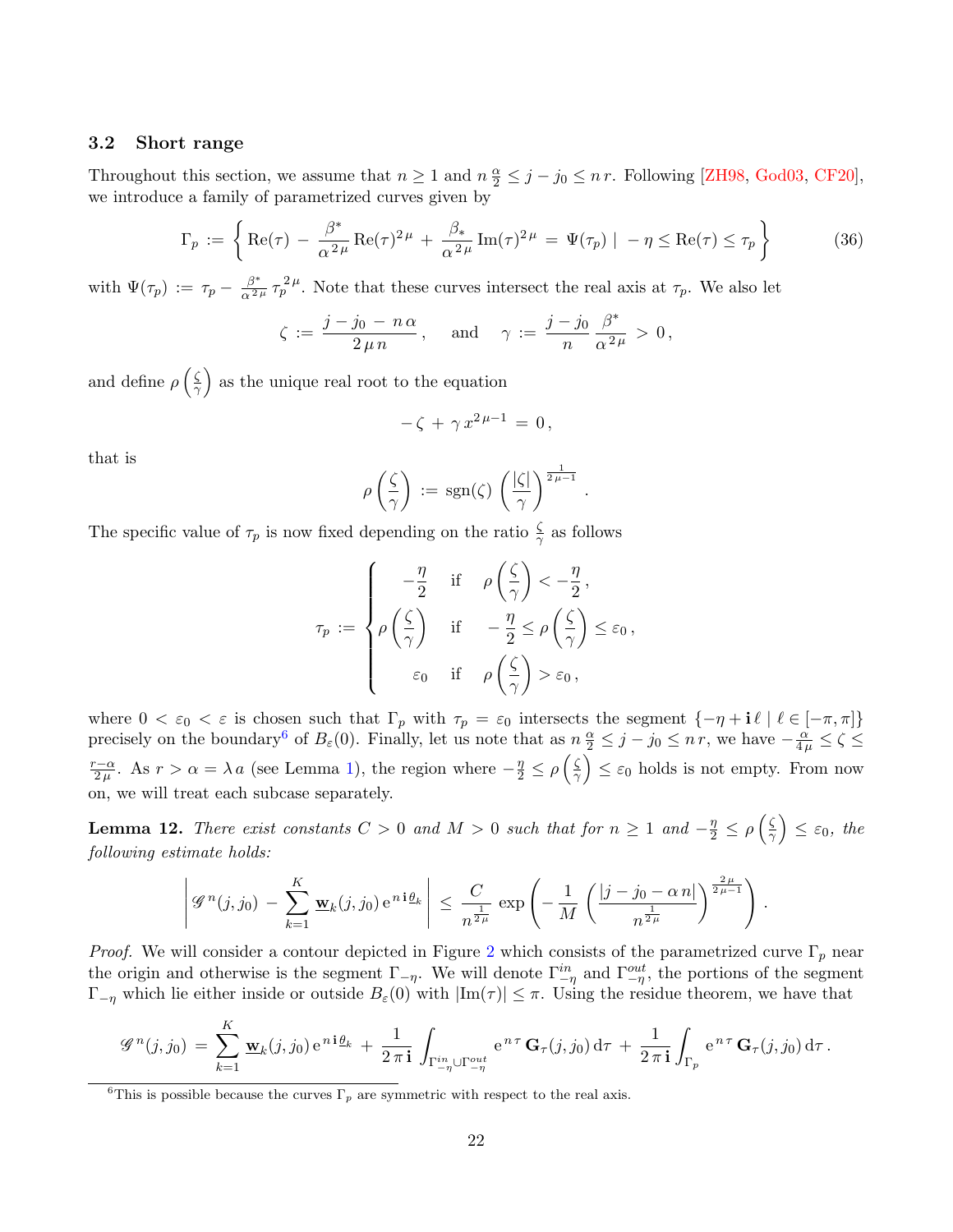<span id="page-22-0"></span>

Figure 2: Illustration of the contour used in the case  $-\frac{\eta}{2} \leq \rho \left(\frac{\zeta}{2}\right)$  $\left(\frac{\zeta}{\gamma}\right) \leq \varepsilon_0$  when  $n\frac{\alpha}{2} \leq j - j_0 \leq n r$ . We deform the initial contour Γ (dark red) into the contour which consists of the parametrize curve  $\Gamma_p$  near the origin (blue) and a portion of the segment  $\Gamma_{-\eta} = \{-\eta + i \ell \mid \ell \in [-\pi, \pi]\}\$  (light blue). Note that  $\Gamma_{-\eta} \cap B_{\varepsilon}(0) \neq \emptyset$ . Near each pole on the imaginary axis (pink cross), we use the residue theorem which is symbolized by the small oriented circles (dark blue) surrounding each of them.

Computations along  $\Gamma_{-\eta}^{out}$  are similar to the previous cases, and we directly get

$$
\left| \frac{1}{2 \pi i} \int_{\Gamma_{-\eta}^{out}} e^{n \tau} \mathbf{G}_{\tau}(j, j_0) d\tau \right| \leq C e^{-n \eta - c|j - j_0|}
$$

.

For all  $\tau \in \Gamma_{-\eta}^{in}$ , we use that  $\text{Im}(\tau)^2 \ge \text{Im}(\tau_*)^2$  where  $\tau_* = -\eta + i \ell_*$  and  $\ell_* > 0$  is the positive root of

$$
-\,\eta\,-\frac{\beta^*}{\alpha^{\,2\,\mu}}\,\eta^{\,2\,\mu}\,+\,\frac{\beta_*}{\alpha^{\,2\,\mu}}\,\ell_*^{\,2\,\mu}=\,\Psi(\tau_p)\,.
$$

That is, the point  $\tau_* = -\eta + i \ell_*$  lies at the intersection of  $\Gamma_p$  and the segment  $\{-\eta + i \ell \mid \ell \in [-\pi, \pi] \}$ with  $\tau_* \in B_\varepsilon(0)$ . As a consequence, for all  $\tau \in \Gamma_{-\eta}^{in}$  we have

$$
\operatorname{Re}(\varpi(\tau)) \leq \frac{\eta}{\alpha} + \frac{\beta^*}{\alpha^2 \mu + 1} \eta^{2\mu} - \frac{\beta_*}{\alpha^2 \mu + 1} \operatorname{Im}(\tau)^{2\mu}
$$
  
=  $-\frac{\tau_p}{\alpha} + \frac{\beta^*}{\alpha^2 \mu + 1} \tau_p^{2\mu} - \frac{\beta_*}{\alpha^2 \mu + 1} \underbrace{\left(\operatorname{Im}(\tau)^{2\mu} - \ell_*^{2\mu}\right)}_{\geq 0}$   
 $\leq -\frac{\tau_p}{\alpha} + \frac{\beta^*}{\alpha^2 \mu + 1} \tau_p^{2\mu}.$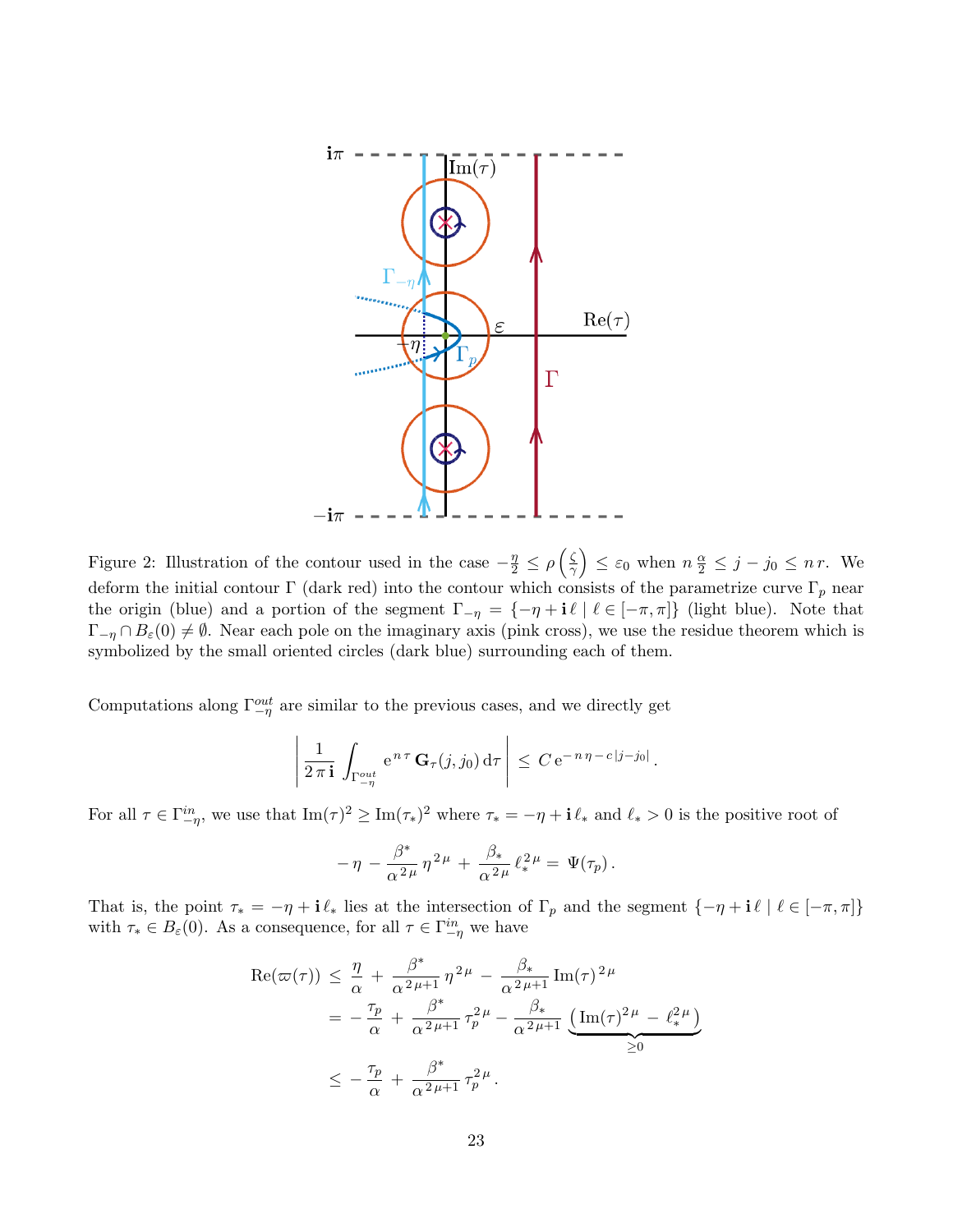Thus, we have

$$
n \operatorname{Re}(\tau) + (j - j_0) \operatorname{Re}(\varpi(\tau)) \le -n \eta + (j - j_0) \left( -\frac{\tau_p}{\alpha} + \frac{\beta^*}{\alpha^2 \mu + 1} \tau_p^{2\mu} \right)
$$
  

$$
= \frac{n}{\alpha} \left[ -\eta \alpha + \frac{(j - j_0)}{n} \left( -\tau_p + \frac{\beta^*}{\alpha^2 \mu} \tau_p^{2\mu} \right) \right]
$$
  

$$
= \frac{n}{\alpha} \left[ -(\eta + \tau_p) \alpha - 2\mu \zeta \tau_p + \gamma \tau_p^{2\mu} \right]
$$
  

$$
= \frac{n}{\alpha} \left[ -(\eta + \tau_p) \alpha + (1 - 2\mu) \gamma \left( \frac{|\zeta|}{\gamma} \right)^{\frac{2\mu}{2\mu - 1}} \right],
$$

for all  $\tau \in \Gamma_{-\eta}^{in}$ . Finally, as  $-\frac{\eta}{2} \leq \rho(\frac{\zeta}{\gamma})$  $\left(\frac{\zeta}{\gamma}\right) = \tau_p$  we have  $\eta + \tau_p \geq \frac{\eta}{2}$  $\frac{\eta}{2}$ , and we obtain an estimate of the form

$$
\left| \frac{1}{2\pi i} \int_{\Gamma_{-\eta}^{in}} e^{n\tau} \mathbf{G}_{\tau}(j,j_0) d\tau \right| \leq C e^{-n\frac{\eta}{2} - \frac{n}{\alpha}(2\mu - 1)\gamma \left(\frac{|\zeta|}{\gamma}\right)^{\frac{2\mu}{2\mu - 1}}} \leq C e^{-n\frac{\eta}{2} - cn|\zeta|^{\frac{2\mu}{2\mu - 1}}},
$$

since  $\gamma$  is bounded from below and from above by positive constants.

We now turn our attention to the integral along  $\Gamma_p$ . We first notice that for all  $\tau \in \Gamma_p \subset B_\varepsilon(0)$ , we have

$$
\mathrm{Re}(\tau) \, \leq \, \tau_p \, - \, c_* \, \mathrm{Im}(\tau)^{2 \, \mu} \, ,
$$

for some constant  $c_* > 0$ . As a consequence, we obtain the upper bound

$$
n \operatorname{Re}(\tau) + (j - j_0) \operatorname{Re}(\varpi(\tau)) \le n \operatorname{Re}(\tau) - \frac{j - j_0}{\alpha} \operatorname{Re}(\tau) + \frac{\beta^*(j - j_0)}{\alpha^{2\mu + 1}} \operatorname{Re}(\tau)^{2\mu} - \frac{\beta_*(j - j_0)}{\alpha^{2\mu + 1}} \operatorname{Im}(\tau)^{2\mu}
$$
  

$$
\le n \left( \operatorname{Re}(\tau) - \tau_p \right) + \frac{n}{\alpha} \left[ -2\mu \zeta \tau_p + \gamma \tau_p^{2\mu} \right]
$$
  

$$
\le -n c_* \operatorname{Im}(\tau)^{2\mu} - \frac{n}{\alpha} \left( 2\mu - 1 \right) \gamma \left( \frac{|\zeta|}{\gamma} \right)^{\frac{2\mu}{2\mu - 1}},
$$

for all  $\tau \in \Gamma_p \subset B_\varepsilon(0)$ . As a consequence, we can derive the following bound

$$
\left| \frac{1}{2\pi i} \int_{\Gamma_p} e^{n\tau} \mathbf{G}_{\tau}(j,j_0) d\tau \right| \leq C \int_{\Gamma_p} e^{n \operatorname{Re}(\tau) + (j-j_0) \operatorname{Re}(\varpi(\tau))} |d\tau|
$$
  

$$
\leq C e^{-\frac{n}{\alpha} (2\mu - 1) \gamma \left(\frac{|\zeta|}{\gamma}\right)^{\frac{2\mu}{2\mu - 1}}} \int_{\Gamma_p} e^{-n \frac{c_*}{2} \operatorname{Im}(\tau)^{2\mu}} |d\tau|
$$
  

$$
\leq C \frac{e^{-\frac{n}{\alpha} (2\mu - 1) \gamma \left(\frac{|\zeta|}{\gamma}\right)^{\frac{2\mu}{2\mu - 1}}}}{n^{\frac{1}{2\mu}}} \leq C \frac{e^{-cn |\zeta|^{\frac{2\mu}{2\mu - 1}}}}{n^{\frac{1}{2\mu}}},
$$

where we use again that  $\gamma$  is bounded from below and from above by positive constants. At the end of the day, we see that the leading contribution is the one coming from the integral along  $\Gamma_p$ .  $\Box$ 

Finally, we treat the last two cases altogether.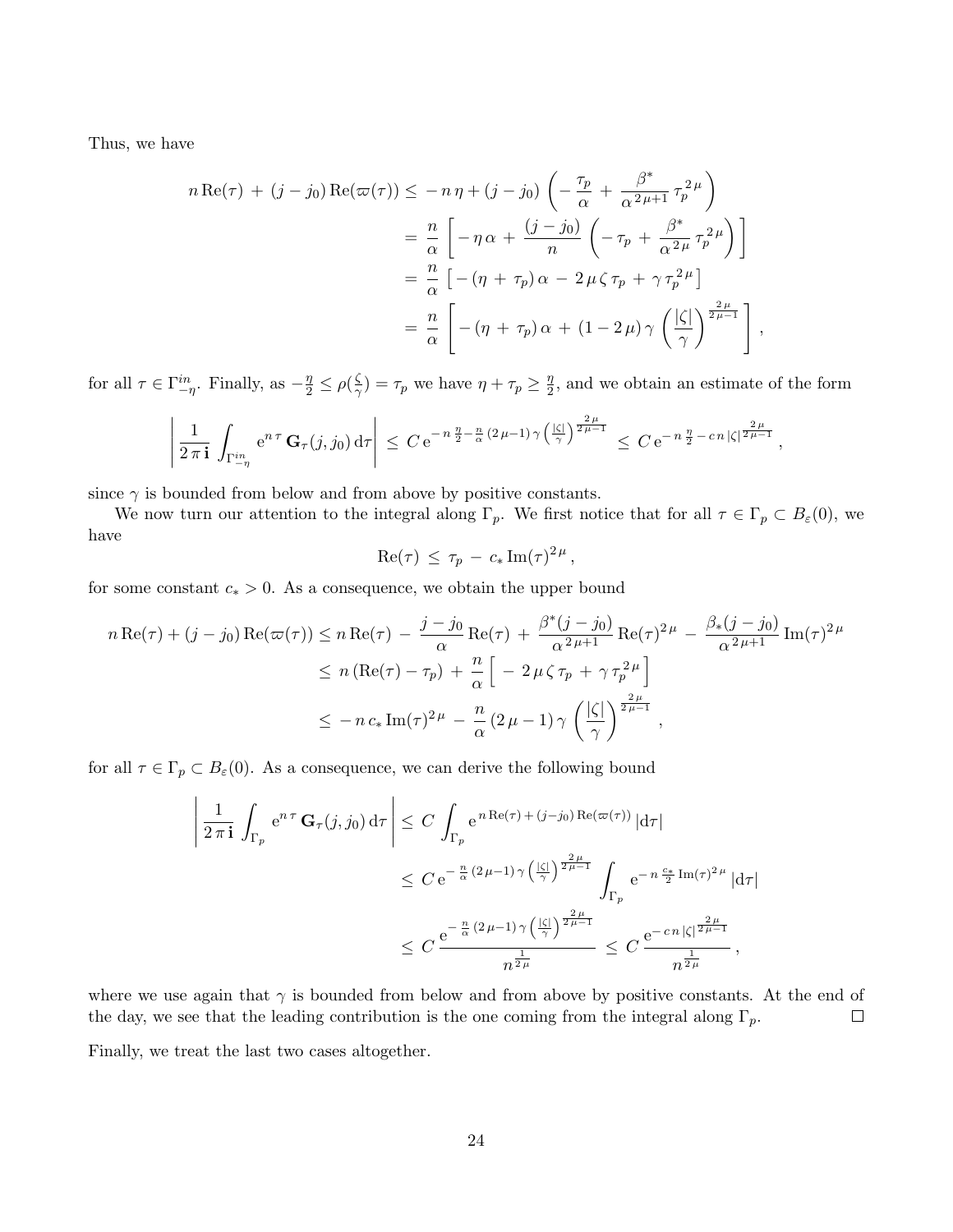<span id="page-24-0"></span>**Lemma 13.** There exist constants  $C > 0$  and  $c_{\star} > 0$  such that for  $n \geq 1$  and  $\rho \left( \frac{\zeta}{\gamma} \right)$  $\left(\frac{\zeta}{\gamma}\right) < -\frac{\eta}{2}$  $\frac{\eta}{2}$  or  $\rho\left(\frac{\zeta}{\gamma}\right)$  $\frac{\zeta}{\gamma}$   $>$   $\varepsilon_0$ there holds:

$$
\left| \mathscr{G}^n(j,j_0) - \sum_{k=1}^K \underline{\mathbf{w}}_k(j,j_0) e^{n i \underline{\theta}_k} \right| \leq C e^{-n c_\star}.
$$

*Proof.* We only present the proof in case  $\rho(\zeta/\gamma) > \epsilon_0$  as the proof for  $\rho(\frac{\zeta}{\gamma})$  $\left(\frac{\zeta}{\gamma}\right) < -\frac{\eta}{2}$  $\frac{\eta}{2}$  follows similar lines. We deform the contour  $\Gamma$  into  $\Gamma_p \cup \Gamma^{out}_{-\eta}$  where  $\Gamma^{out}_{-\eta}$  are the portions of  $\Gamma_{-\eta}$  which lie outside  $B_{\varepsilon}(0)$  with  $|\text{Im}(\tau)| \leq \pi$ . We recall that we choose  $\tau_p = \varepsilon_0$  here, so the curve  $\Gamma_p$  intersects  $\partial B_{\varepsilon}(0)$  precisely at  $\text{Re}(\tau) = -\eta$ . In that case, we have that for all  $\tau \in \Gamma_p$ 

$$
n \operatorname{Re}(\tau) + (j - j_0) \operatorname{Re}(\varpi(\tau)) \leq -n c_* \operatorname{Im}(\tau)^{2\mu} + \frac{n}{\alpha} \left( -2 \mu \zeta \varepsilon_0 + \gamma \varepsilon_0^{2\mu} \right).
$$

But as  $\rho(\zeta/\gamma) > \varepsilon_0$  we get that  $\zeta > 0$  and  $\zeta > \varepsilon_0^{2\mu-1}\gamma$ , the last term in the previous inequality is estimated via

$$
-2\,\mu\,\zeta\,\varepsilon_0\,+\,\gamma\,\varepsilon_0^{2\,\mu}\,<\,(1\,-\,2\,\mu)\,\gamma\,\varepsilon_0^{2\,\mu}\,.
$$

As a consequence, we can derive the following bound

$$
\left|\frac{1}{2\,\pi\,\mathbf{i}}\,\int_{\Gamma_p}\,\mathrm{e}^{n\,\tau}\,\mathbf{G}_\tau(j,j_0)\,\mathrm{d}\tau\,\right|\,\leq\,C\,\frac{\mathrm{e}^{-\frac{n}{\alpha}\,(2\,\mu-1)\,\gamma\,\varepsilon_0^{\,2\,\mu}}}{n^{\frac{1}{2\,\mu}}}\,.
$$

With our careful choice of  $\varepsilon_0 > 0$ , the remaining contribution along segments  $\Gamma_{-\eta}^{out}$  can be estimated as usual as

$$
\left|\frac{1}{2\,\pi\,\mathbf{i}}\,\int_{\Gamma_{-\eta}^{out}}\,\mathrm{e}^{n\,\tau}\,\mathbf{G}_{\tau}(j,j_0)\,\mathrm{d}\tau\,\right|\,\leq\,C\,\mathrm{e}^{-\,n\,\eta\,-\,c\,(j-j_0)}\,,
$$

as  $|\tau| \geq \varepsilon$  for  $\tau \in \Gamma^{out}_{-\eta}$ . The conclusion of Lemma [13](#page-24-0) follows.

We can now combine Lemma [10,](#page-19-0) Lemma [11,](#page-20-0) Lemma [12](#page-21-1) and Lemma [13](#page-24-0) to obtain the result of Proposition [1.](#page-18-0) Indeed, we observe that in Lemma [10,](#page-19-0) Lemma [11](#page-20-0) and Lemma [13,](#page-24-0) the obtained exponential bounds can always be subsumed into Gaussian-like estimates. (Lemma [12](#page-21-1) yields the worst estimate of all.) For instance, in Lemma [11,](#page-20-0) the considered integers  $j, j_0, n$  satisfy  $1 \leq j - j_0 \leq n \alpha/2$ , which implies

$$
-n \le \frac{j-j_0 - n\alpha}{\alpha} \le -\frac{n}{2}
$$

,

and therefore:

$$
- n \, \leq \, - \omega \, \left( \frac{|j - j_0 - n \, \alpha|}{n^{\frac{1}{2\mu}}} \right)^{\frac{2\,\mu}{2\,\mu - 1}} \, ,
$$

for some sufficiently small constant  $\omega > 0$ . It remains to explain why Proposition [1](#page-18-0) implies Theorem [1.](#page-6-0)

### 3.3 Proof of the main result

We let  $w \in \mathcal{H}$ , and first remark that for any integer n, the sequence  $\mathcal{T}^n w \in \mathcal{H}$  is given by:

$$
\forall j \geq 1, \quad (\mathscr{T}^n w)_j = \sum_{j_0 \geq 1} \mathscr{G}^n(j, j_0) w_{j_0}.
$$

 $\Box$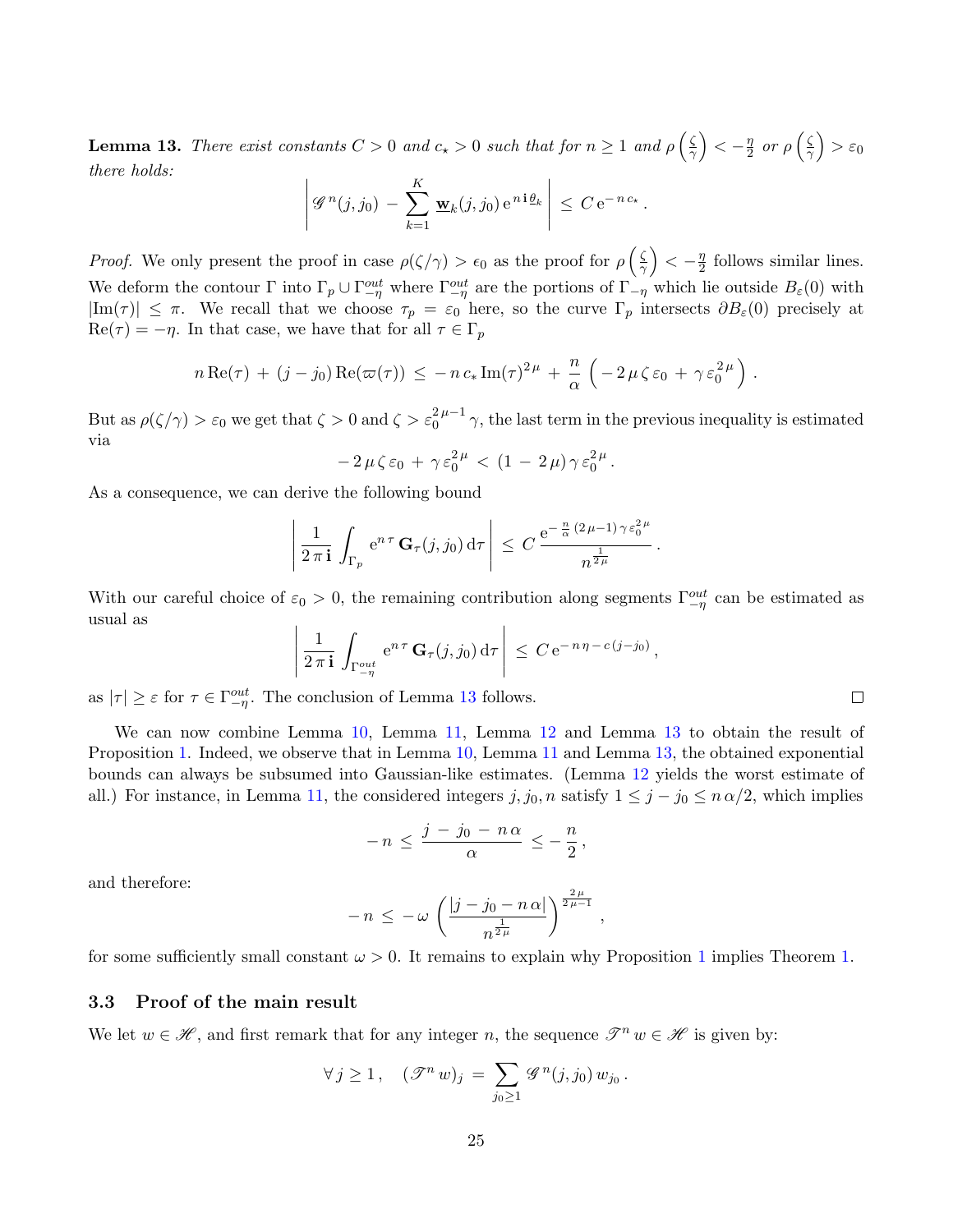From Proposition [1,](#page-18-0) we can decompose  $\mathscr{G}^n(j, j_0)$  into two pieces

$$
\mathscr{G}^{n}(j,j_{0}) = \sum_{k=1}^{K} \mathbf{w}_{k}(j,j_{0}) e^{ni\theta_{k}} + \tilde{\mathscr{G}}^{n}(j,j_{0}),
$$

where the remainder term  $\tilde{\mathscr{G}}^n(j, j_0)$  satisfies the generalized Gaussian estimate of Proposition [1.](#page-18-0) From the exponential bound  $(35)$  and Proposition [1,](#page-18-0) we have:

$$
\sum_{j_0 \ge 1} \left| \mathcal{G}^n(j, j_0) w_{j_0} \right| \le C e^{-cj} \sum_{j_0 \ge 1} e^{-cj_0} |w_{j_0}| + \frac{C}{n^{\frac{1}{2\mu}}} \sum_{j_0 \ge 1} \exp \left( -\omega \left( \frac{|j - j_0 - \alpha n|}{n^{\frac{1}{2\mu}}} \right)^{\frac{2\mu}{2\mu - 1}} \right) |w_{j_0}|.
$$

Noting that the sequence  $(e^{-c_j})_{j\geq 1}$  is in  $\ell^2$ , we get that

$$
\sum_{j\geq 1}\left(e^{-cj} \sum_{j_0\geq 1} e^{-cj_0} |w_{j_0}|\right)^2 \leq C \|w\|_{\mathcal{H}}^2.
$$

Now for the second term, we observe that the sequence defined as

$$
\forall j \in \mathbb{Z}, \quad \mathbf{g}_j := \frac{1}{n^{\frac{1}{2\mu}}} \exp \left(-\omega \left(\frac{|j-\alpha\,n|}{n^{\frac{1}{2\mu}}}\right)^{\frac{2\,\mu}{2\,\mu-1}}\right),
$$

is bounded (with respect to  $n \in \mathbb{N}^*$ ) in  $\ell^1(\mathbb{Z})$ . Using the Young's convolution inequality  $\ell^1(\mathbb{Z}) \star \ell^2(\mathbb{Z}) \to$  $\ell^2(\mathbb{Z})$ , we thus obtain the uniform in time bound:

$$
\sum_{j\geq 1}\left(\frac{1}{n^{\frac{1}{2\mu}}}\sum_{j_0\geq 1}\exp\left(-\omega\left(\frac{|j-j_0-\alpha\,n|}{n^{\frac{1}{2\mu}}}\right)^{\frac{2\,\mu}{2\,\mu-1}}\right)\,|w_{j_0}|\right)^2\,\leq\,C\,\|w\|_{\mathscr{H}}^2\,.
$$

This completes the proof that our operator  $\mathscr T$  is power bounded on  $\mathscr H$ .

# <span id="page-25-0"></span>4 An illustrative example

We illustrate our main result by considering the modified Lax-Friedrichs numerical scheme which reads

<span id="page-25-1"></span>
$$
u_j^{n+1} = u_j^n + \frac{D}{2} \left( u_{j-1}^n - 2 u_j^n + u_{j+1}^n \right) - \frac{\lambda a}{2} \left( u_{j+1}^n - u_{j-1}^n \right), \quad j \ge 1,
$$
\n(37)

where  $D > 0$  and  $\lambda a > 0$ , along with some specific boundary condition at  $j = 0$  which we shall specify later. Using our formalism from  $(5)$ , we have  $p = r = 1$  and

$$
a_{-1} = \frac{D + \lambda a}{2}
$$
,  $a_0 = 1 - D$ , and  $a_1 = \frac{D - \lambda a}{2}$ .

We readily note that our consistency conditions  $(9)$  are satisfied. Next, if we denote

$$
F(\theta) := \sum_{\ell=-1}^{1} a_{\ell} e^{i\theta \ell}, \quad \theta \in [-\pi, \pi],
$$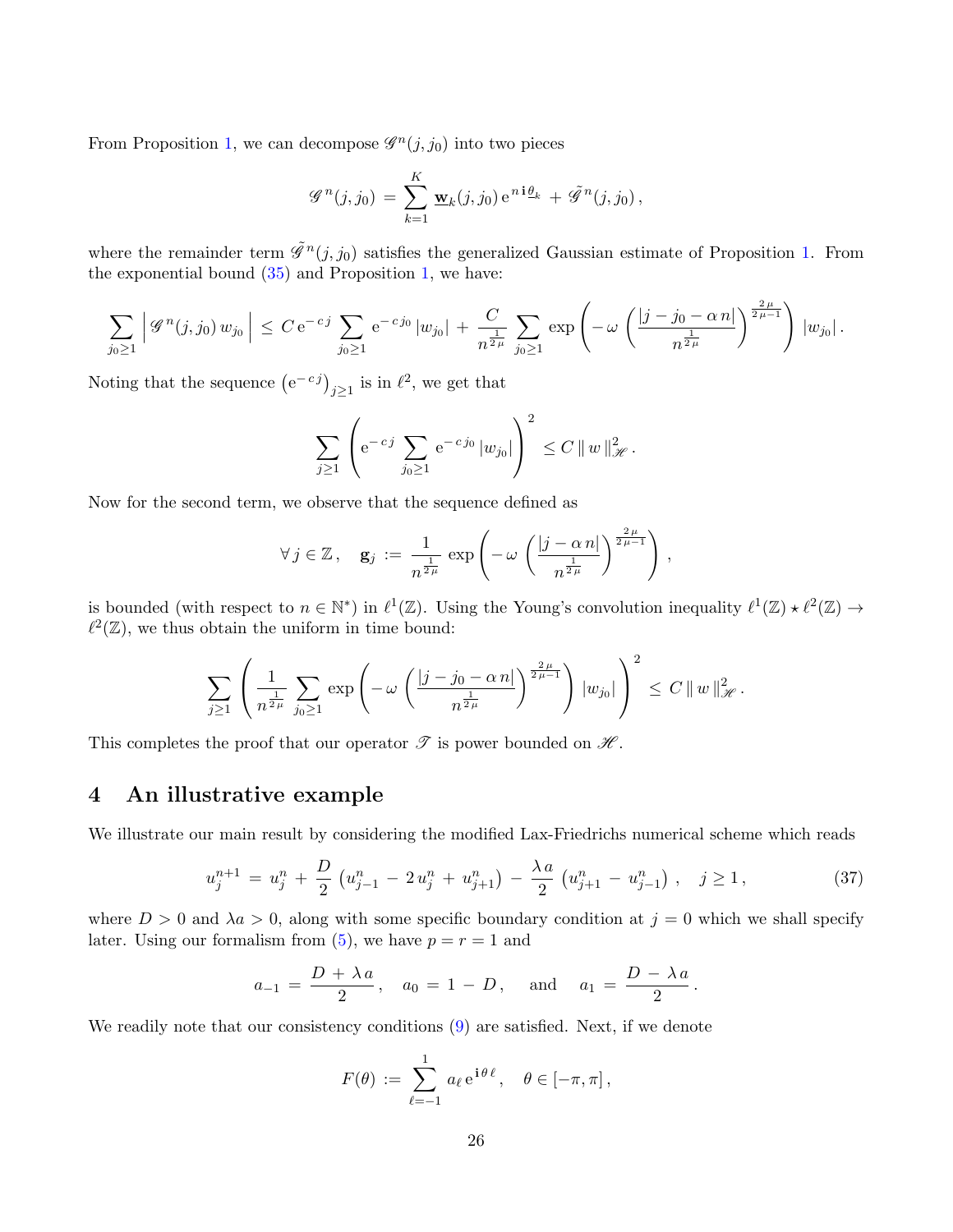<span id="page-26-0"></span>![](_page_26_Figure_0.jpeg)

Figure 3: Spectrum of the modified Lax-Friedrichs numerical scheme [\(37\)](#page-25-1)-[\(38\)](#page-27-0) with  $\lambda a = 1/2$ ,  $D = 3/4$ and  $b = -1 - \frac{2\sqrt{5}}{5}$  $\frac{\sqrt{5}}{5}$ . The blue curve is the essential spectrum of  $\mathscr{T}$  and we have indicated by a cross the presence of eigenvalue at  $z = -1$  $z = -1$ . Our Assumptions 1[-2](#page-6-1) are satisfied in that case.

then we have

$$
F(\theta) = 1 - D + D \cos(\theta) - \mathbf{i} \lambda a \sin(\theta).
$$

As a consequence, provided that  $0 < \lambda a < 1$  and  $(\lambda a)^2 < D < 1$ , we get

$$
\forall \theta \in [-\pi, \pi] \setminus \{0\}, \quad |F(\theta)| < 1,
$$

such that the dissipativity condition  $(10)$  is also verified. Next, we compute that

$$
F(\theta) = 1 - \mathbf{i} \lambda a \theta - \frac{D}{2} \theta^2 + O(\theta^3),
$$

as  $\theta$  tends to 0. We thus deduce that [\(11\)](#page-3-2) is satisfied with

$$
\mu\,:=\,1\,,\quad \text{ and }\quad \beta\,:=\,\frac{D\,-\,(\lambda\,a)^2}{2}\,>\,0\,.
$$

Assumption [1](#page-3-0) is thus satisfied provided that we have  $0 < \lambda a < 1$  and  $(\lambda a)^2 < D < 1$ . We also assume from now on  $D \neq \lambda a$  so that the coefficient  $a_1$  is nonzero.

We now prescribe a boundary condition for  $(37)$  which will ensure that our Assumption [2](#page-6-1) on the Lopatinskii determinant is satisfied. That is, we want to find  $\underline{z} \in \mathbb{S}^1 \setminus \{1\}$  which is an eigenvalue for  $\mathscr{T}$ . This means that at this point  $\underline{z}$  the boundary condition must be adjusted so as to have Ker  $\mathscr{B} \cap \mathbb{E}^s(\underline{z}) \neq \{0\}.$ We use a boundary condition of the form given in [\(6\)](#page-2-3) with  $p_b = p = 1$ :

$$
u_0^n = b u_1^n, \quad n \ge 1,
$$

where  $b \in \mathbb{R}$  is a constant. In order to ensure that Ker  $\mathscr{B} \cap \mathbb{E}^s(\underline{z}) \neq \emptyset$  is satisfied, we impose that

$$
1\,=\,b\,\kappa_s(\underline{z})\,,
$$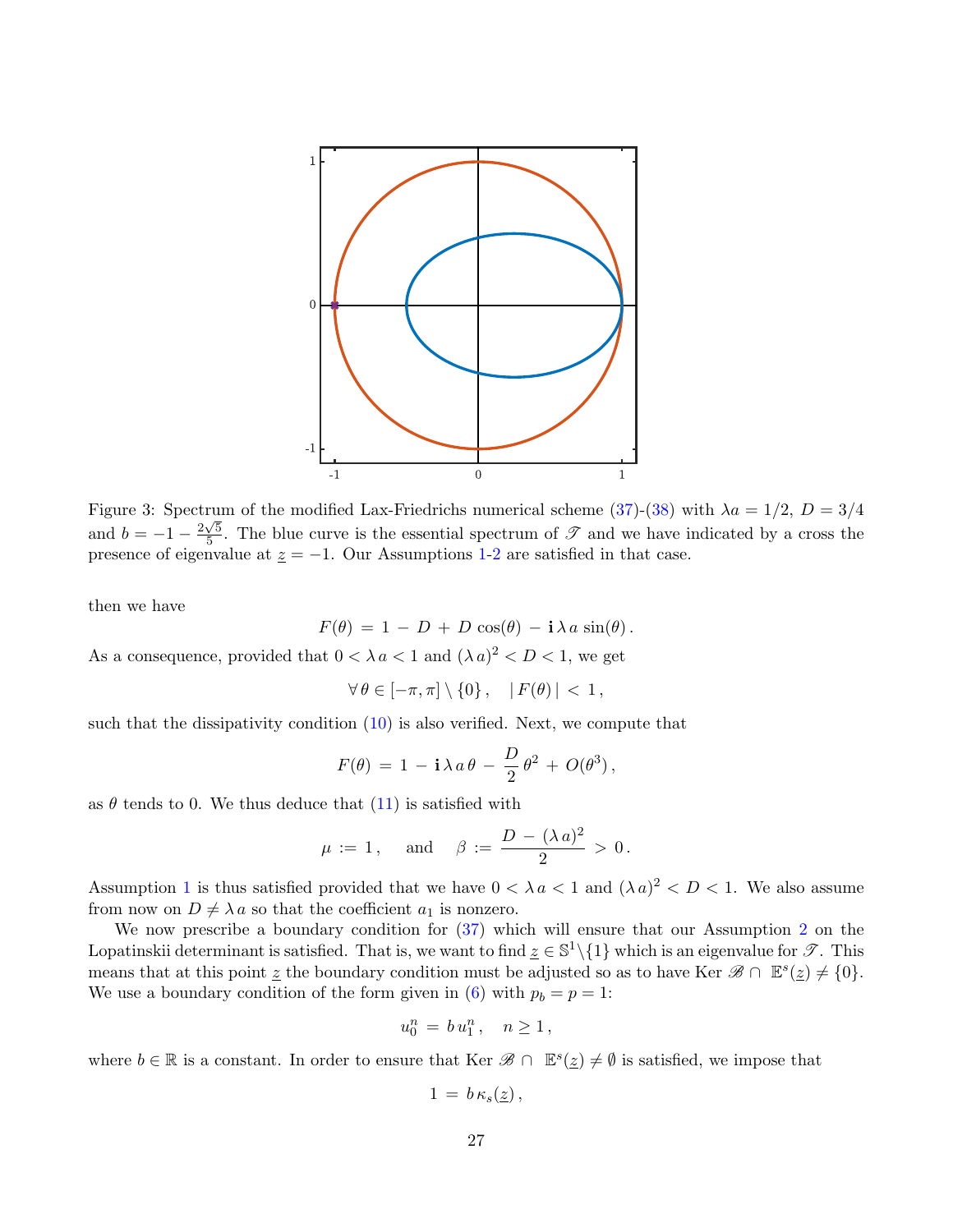<span id="page-27-1"></span>![](_page_27_Figure_0.jpeg)

Figure 4: We illustrate our main Theorem [1](#page-6-0) and Proposition [1](#page-18-0) for the modified Lax-Friedrichs numerical √ scheme [\(37\)](#page-25-1)-[\(38\)](#page-27-0) with  $\lambda a = 1/2$ ,  $D = 3/4$  and  $b = -1-\frac{2\sqrt{5}}{5}$  $\frac{\sqrt{5}}{5}$ . We started with an initial condition given by the Dirac mass at  $j_0 = 3$ . In the left figure, we represent the Green's function at different time iterations and compare with a fixed Gaussian profile centered at  $j - j_0 = \lambda a n$  away from the boundary  $j = 1$ . In the right figure, we highlight the behavior of the Green's function near the boundary. We represent the solution (blue circules) after 500 time iterations and show that it corresponds to a so-called surface wave given by the eigenvalue at  $z = -1$  of  $\mathscr{T}$ .

where  $\kappa_s(\underline{z})$  refers to the (unique) stable eigenvalue of M( $\underline{z}$ ). Finally, we select  $\underline{z} = -1$ . This is the only value on the unit circle, apart from  $z = 1$ , which ensures that  $\kappa_s(z)$  is real. Note that  $\kappa_s(-1)$  has the exact expression

$$
\kappa_s(-1) = \frac{-1 - a_0}{2 a_1} + \sqrt{\left(\frac{-1 - a_0}{2 a_1}\right)^2 - \frac{a_{-1}}{a_1}} \neq 0.
$$

Our actual boundary condition is thus

<span id="page-27-0"></span>
$$
u_0^n = \frac{1}{\kappa_s(-1)} u_1^n, \quad n \ge 1.
$$
\n(38)

With that specific choice, we easily see that Ker  $\mathscr{B} \cap \mathbb{E}^s(z)$  is nontrivial for  $z \in \overline{\mathscr{U}} \setminus \{1\}$  if and only if  $z = -1$ , for the Lopatinskii determinant equals  $1 - \kappa_s(z)/\kappa_s(-1)$ , and the equation  $\kappa_s(z) = \kappa_s(-1)$ has a unique solution given precisely by  $z = \underline{z} = -1$ . Moreover,  $-1$  is a simple root of the Lopatinskii determinant. Hence Assumption [2](#page-6-1) is satisfied with the choice [\(38\)](#page-27-0).

Note that the modified Lax-Friedrichs numerical scheme  $(37)-(38)$  $(37)-(38)$  is (formally) consistant with discretization of the transport equation

$$
\begin{cases} \partial_t u + a \, \partial_x u = 0, & t > 0, \quad x > 0, \\ u(t, 0) = 0, & t > 0, \\ u(0, x) = u_0(x), & x > 0, \end{cases}
$$

for some given (smooth) initial condition  $u_0$ .

We present in Figure [3](#page-26-0) the spectrum of  $\mathscr T$  associated to the modified Lax-Friedrichs numerical scheme  $(37)-(38)$  $(37)-(38)$  $(37)-(38)$  with  $\lambda a = 1/2, D = 3/4$  and  $b = -1 - \frac{2\sqrt{5}}{5}$  $\frac{\sqrt{5}}{5}$ . In Figure [4,](#page-27-1) we illustrate the decomposition given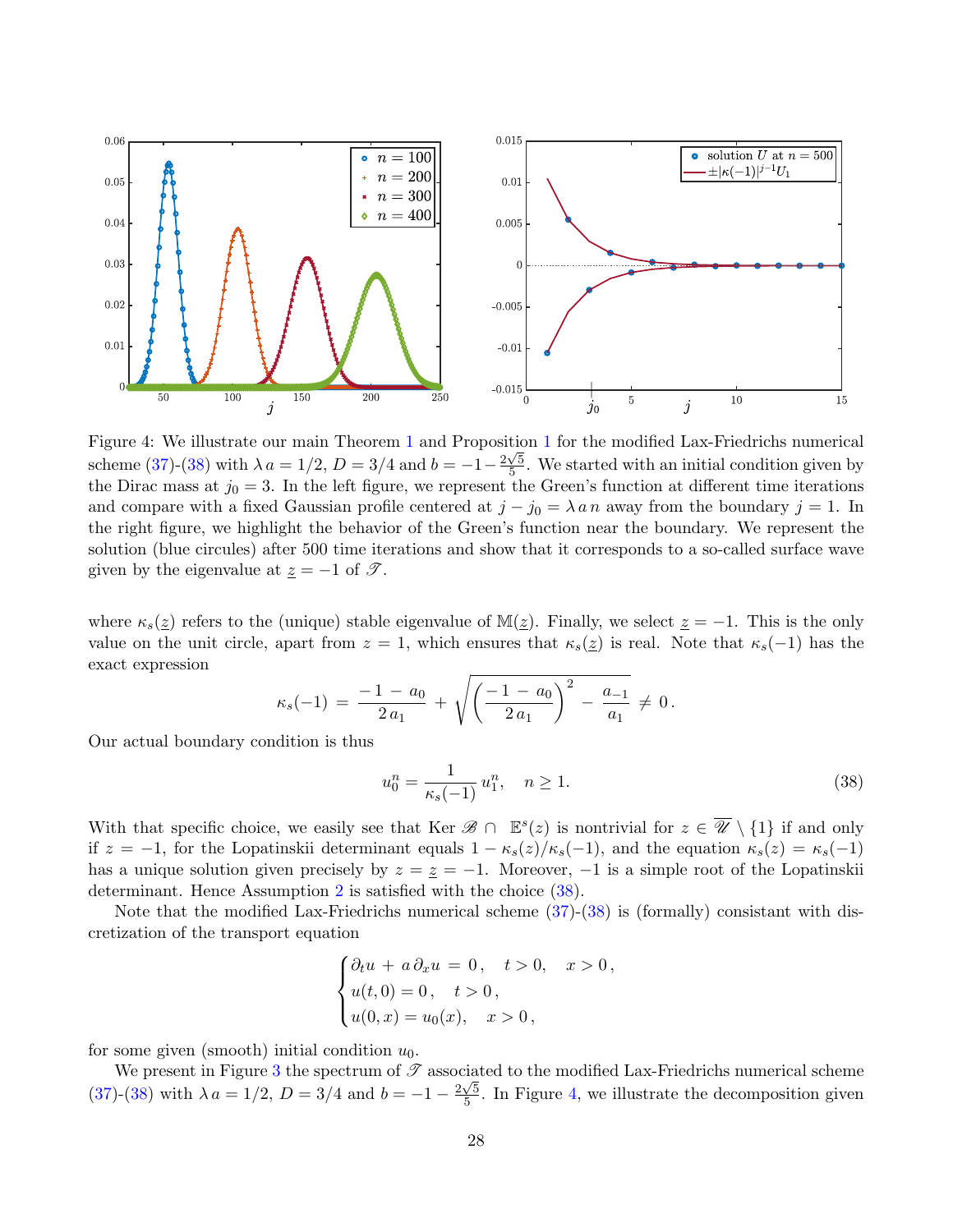in Proposition [1](#page-18-0) where the temporal Green's function decomposes into two parts: a boundary layer part given by  $\underline{\mathbf{w}}_1(j, j_0)$  (-1)<sup>n</sup> which is exponentially localized in both j and j<sub>0</sub> and a generalized Gaussian part which is advected away along  $j - j_0 = \lambda a n$ . We start with an initial condition given by the Dirac mass at  $j_0 = 3$ . We remark that the Green's function at different time iterations compares well with a fixed Gaussian profile centered at  $j - j_0 = \lambda a n$  away from the boundary  $j = 1$ . We also visualize the behavior of the solution near the boundary for  $1 \leq j \leq 15$  and shows that up to a constant, depending on  $j_0$ , the envelope of the Green's function is given by  $\pm |\kappa_s(-1)|^{j-1}$ .

# <span id="page-28-0"></span>A Proofs of intermediate results

This Appendix is devoted to the proof of several intermediate results, which are recalled here for the reader's convenience.

### A.1 The Bernstein type inequality

**Lemma 14.** Under Assumption [1,](#page-3-0) there holds  $\lambda a < r$ .

Proof. We introduce the polynomial function:

$$
\forall z \in \mathbb{C}, \quad P(z) := \sum_{\ell=-r}^{p} a_{\ell} z^{\ell+r}.
$$

Assumption [1](#page-3-0) implies that P is a nonconstant holomorphic function on  $\mathbb C$  and that the modulus of P is not larger than 1 on  $\mathbb{S}^1$ . By the maximum principle for holomorphic functions, P maps  $\mathbb D$  onto  $\mathbb D$ . In particular, since P has real coefficients, P achieves its maximum on [0, 1] at 1, and we thus have  $P'(1) \ge 0$ . From [\(9\)](#page-3-4), we thus have  $P'(1) = r - \lambda a \ge 0$ . It remains to explain why  $\lambda a$  can not equal r.

We assume from now on  $\lambda a = r$  and explain why this leads to a contradiction. Multiplying [\(11\)](#page-3-2) by  $\exp(i r \theta)$ , we obtain:

$$
P(e^{i\theta}) = \exp(-\beta \theta^{2\mu} + O(\theta^{2\mu+1}))
$$

for  $\theta$  close to 0. By the unique continuation theorem for holomorphic functions, the latter expansion holds for either real or complex values of  $\theta$ . We thus choose  $\theta = \varepsilon \exp(i\pi/(2\mu))$  for any sufficiently small  $\varepsilon > 0$ . We have:

$$
P(e^{i \varepsilon \exp(i \pi/(2 \mu))}) = \exp(\beta \varepsilon^{2 \mu} + O(\varepsilon^{2 \mu + 1}))
$$

 $\Box$ 

which is a contradiction since P maps  $\mathbb D$  onto  $\mathbb D$  and  $\beta > 0$ . We have thus proved  $\lambda a < r$ .

#### A.2 Proof of Lemma [2](#page-4-0)

**Lemma 15.** Under Assumption [1,](#page-3-0) there exists  $c_0 > 0$  such that, if we define the set:

$$
\mathscr{C} := \left\{ \rho \, \mathrm{e}^{\mathbf{i}\varphi} \in \mathbb{C} \, / \, \varphi \in [-\pi, \pi] \quad \text{and} \quad 0 \le \rho \le 1 - c_0 \, \varphi^{2\mu} \right\},
$$

then  $\mathscr C$  is a compact star-shaped subset of  $\overline{\mathbb D}$ , and the curve:

$$
\left\{ \sum_{\ell=-r}^{p} a_{\ell} e^{i\ell \theta} / \theta \in [-\pi, \pi] \right\}
$$

is contained in  $\mathscr{C}.$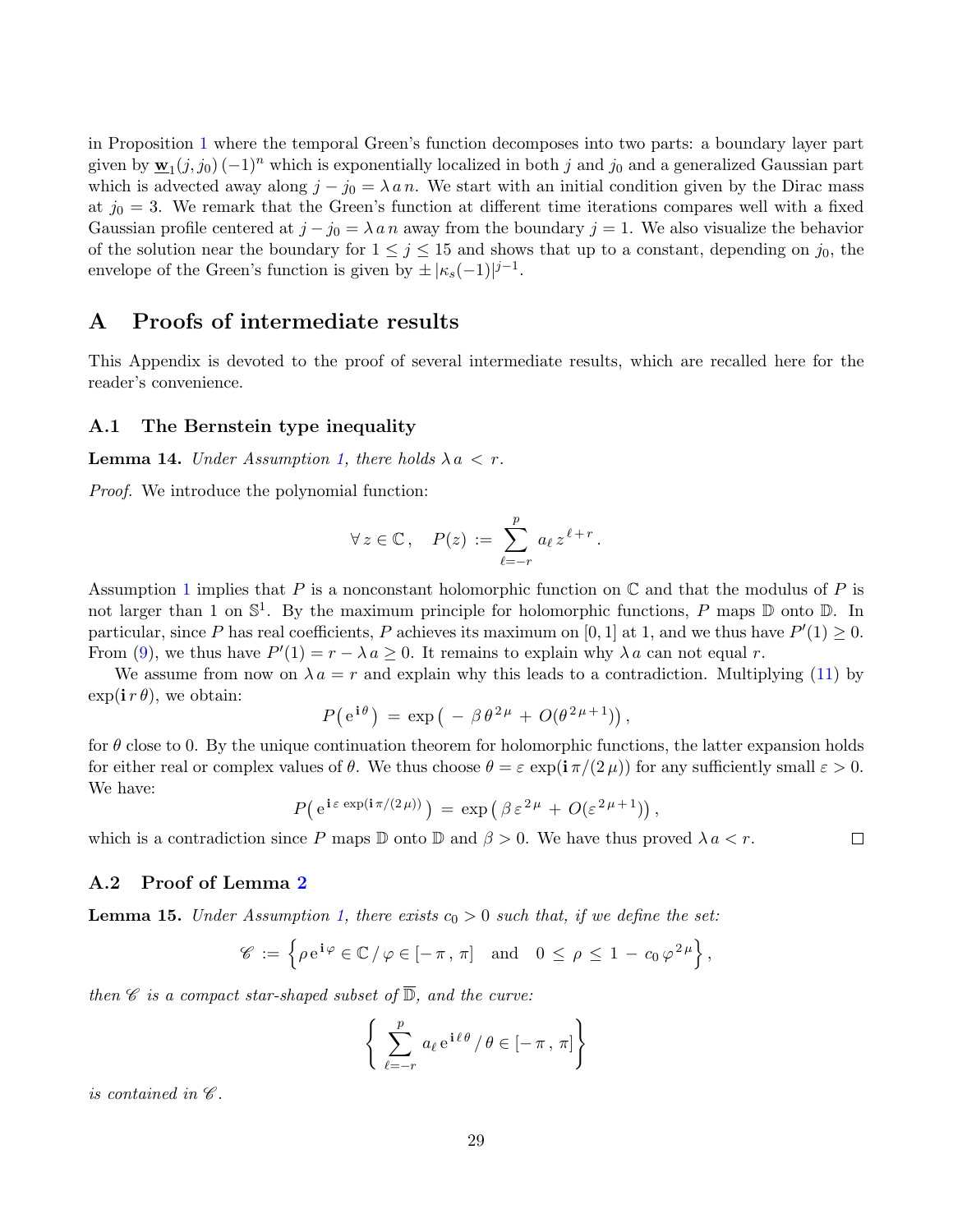*Proof.* We first choose the constant  $c_0$  such that for any sufficiently small  $\theta$ , the point:

$$
\sum_{\ell=-r}^{p} a_{\ell} e^{i \ell \theta}
$$

lies in  $\mathscr{C}$ . To do so, we use [\(11\)](#page-3-2) from Assumption [1](#page-3-0) and thus write for any sufficiently small  $\theta$ :

$$
\sum_{\ell=-r}^p a_\ell \,\mathrm{e}^{\,\mathrm{i}\,\ell\,\theta} \,=\, \rho(\theta)\,\mathrm{e}^{\,\mathrm{i}\,\varphi(\theta)}\,,
$$

with:

$$
0 \le \rho(\theta) \le 1 - \frac{\beta}{2} \theta^{2\mu}
$$
, and  $\frac{\lambda a}{2} |\theta| \le |\varphi(\theta)| \le \frac{3\lambda a}{2} |\theta|$ .

Hence there exists  $c_0 > 0$  and  $\theta_0 > 0$  small enough such that, for  $|\theta| \leq \theta_0$ , there holds:

$$
0 \, \leq \, \rho(\theta) \, \leq \, 1 \, - \, c_0 \, \varphi(\theta)^{\, 2 \, \mu} \, .
$$

Let us now examine the case  $\theta_0 \leq |\theta| \leq \pi$ . By continuity and compactness, [\(10\)](#page-3-3) yields:

$$
\sup_{\theta_0 \leq |\theta| \leq \pi} \left| \sum_{\ell=-r}^p a_\ell e^{\mathbf{i} \ell \theta} \right| = 1 - \delta_0,
$$

for some  $\delta_0 > 0$ . Up to choosing  $c_0$  smaller, we can always assume  $c_0 \pi^2$   $\mu \leq \delta_0$ , so for any angle  $\theta$  with  $\theta_0 \leq |\theta| \leq \pi$ , the point:

$$
\sum_{\ell=-r}^{p} a_{\ell} e^{i \ell \theta}
$$

lies in  $\mathscr{C}$ . The proof is thus complete.

### A.3 Proof of Lemma [3](#page-4-2) on the spectral splitting

**Lemma 16.** Under Assumption [1,](#page-3-0) let  $z \in \mathbb{C}$  and let the matrix  $\mathbb{M}(z)$  be defined as in [\(13\)](#page-4-1). Let the set  $\mathscr C$  be defined by Lemma [2.](#page-4-0) Then for  $z \notin \mathscr C$ ,  $\mathbb M(z)$  has:

- no eigenvalue on  $\mathbb{S}^1$ ,
- r eigenvalues in  $\mathbb{D} \setminus \{0\},\$
- p eigenvalues in  $\mathscr U$  (eigenvalues are counted with multiplicity).

Furthermore, M(1) has 1 as a simple eigenvalue, it has  $r-1$  eigenvalues in  $\mathbb D$  and p eigenvalues in  $\mathscr U$ .

*Proof.* We are first going to show that for  $z \notin \mathscr{C}$ ,  $\mathbb{M}(z)$  has no eigenvalue on the unit circle  $\mathbb{S}^1$  (this is a classical observation that dates back to  $Kre68$ . From the definition [\(13\)](#page-4-1), we first observe that for any  $z \in \mathbb{C}$ , M(z) is invertible (its kernel is trivial since  $r \geq 1$  and  $a_{-r} \neq 0$  so the upper right coefficient of  $\mathbb{M}(z)$  is nonzero). Therefore, for any  $z \in \mathbb{C}$ , the eigenvalues of  $\mathbb{M}(z)$  are those  $\kappa \neq 0$  such that:

<span id="page-29-0"></span>
$$
z = \sum_{\ell=-r}^{p} a_{\ell} \kappa^{\ell}.
$$
 (39)

 $\Box$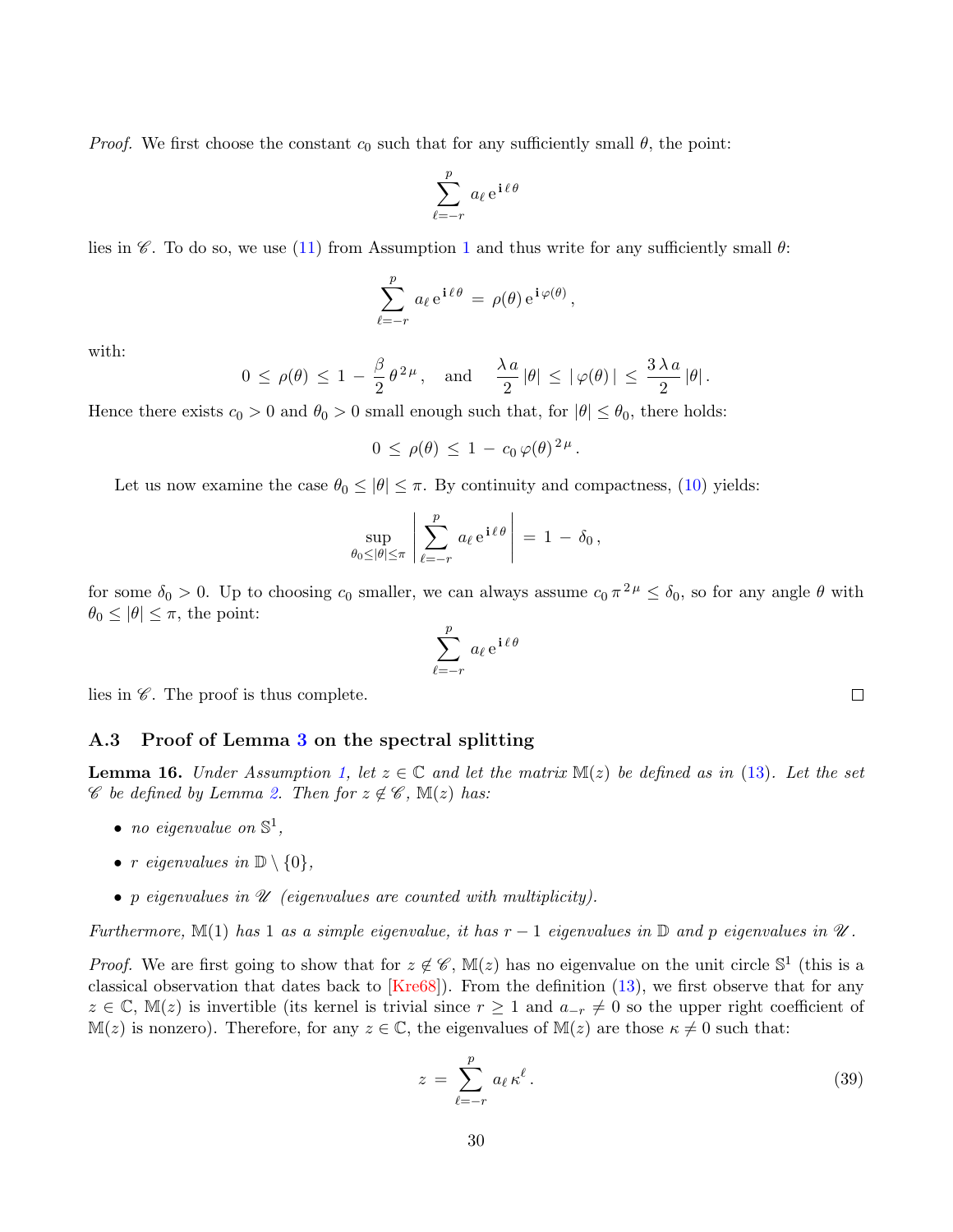In particular, Lemma [2](#page-4-0) shows that for  $z \notin \mathscr{C}$ ,  $\mathbb{M}(z)$  cannot have an eigenvalue  $\kappa$  on the unit circle for otherwise the right hand side of  $(39)$  would belong to  $\mathscr{C}$ .

Since  $\mathscr C$  is closed and star-shaped, its complementary is pathwise-connected hence connected. Therefore, the number of eigenvalues of  $M(z)$  in  $\mathbb D$  is independent of  $z \notin \mathscr{C}$  (same for the number of eigenvalues in  $\mathcal{U}$ ). Following [\[Kre68\]](#page-31-0) (see also [\[Cou13\]](#page-31-16) for the complete details), this number is computed by letting z tend to infinity for in that case, the eigenvalues of  $M(z)$  in  $D$  tend to zero (the eigenvalues in  $D$  cannot remain uniformly away from the origin for otherwise the right hand side of [\(39\)](#page-29-0) would remain bounded while the left hand side tends to infinity).

The final argument is the following. For any  $z \notin \mathscr{C}$ , the eigenvalues of  $M(z)$  are those  $\kappa \neq 0$  such that:

$$
\kappa^r \,=\, \frac{1}{z}\,\sum_{\ell=-r}^p\,a_\ell\,\kappa^{r+\ell}\,,
$$

which is just an equivalent way of writing [\(39\)](#page-29-0). Hence for z large, the small eigenvalues of  $M(z)$  behave at the leading order like the roots of the reduced equation:

$$
\kappa^r\,=\,\frac{a_{-r}}{z}\,,
$$

and there are exactly r distinct roots close to 0 of that equation. Hence  $\mathbb{M}(z)$  has r eigenvalues in  $\mathbb D$  for any  $z \notin \mathscr{C}$ .

There remains to examine the spectral situation for  $z = 1$ . Using [\(39\)](#page-29-0) again, the eigenvalues of M(1) are exactly the roots  $\kappa \neq 0$  to the equation:

<span id="page-30-3"></span>
$$
1 = \sum_{\ell=-r}^{p} a_{\ell} \kappa^{\ell}.
$$
 (40)

Thanks to Assumption [1](#page-3-0) (see [\(9\)](#page-3-4) and [\(10\)](#page-3-3)), the only root of [\(40\)](#page-30-3) on the unit circle is  $\kappa = 1$  and it is a simple root. This simple eigenvalue can therefore be extended holomorphically with respect to z as a simple eigenvalue of  $M(z)$  for z in a neighborhood of 1. Differentiating [\(39\)](#page-29-0) with respect to z, we obtain the Taylor expansion:

$$
\kappa(z) = 1 - \frac{1}{\lambda a} (z - 1) + O((z - 1)^2),
$$

so we necessarily have  $\kappa(z) \in \mathbb{D}$  for  $z \notin \mathscr{C}$  close to 1. This means that the eigenvalues of M(1) that are different from 1 split as follows:  $r-1$  of them belong to  $\mathbb D$  and p belong to  $\mathscr U$  (for otherwise the spectral splitting between D and U for  $z \notin \mathscr{C}$  would not persist for z close to 1. The proof of Lemma [3](#page-4-2) is now complete.  $\Box$ 

# References

- <span id="page-30-0"></span>[Aud11] C. Audiard. On mixed initial-boundary value problems for systems that are not strictly hyperbolic. Appl. Math. Lett., 24(5):757–761, 2011.
- <span id="page-30-1"></span>[BGS07] S. Benzoni-Gavage and D. Serre. Multidimensional hyperbolic partial differential equations. Oxford University Press, 2007. First-order systems and applications.
- <span id="page-30-2"></span>[CF20] J.-F. Coulombel and G. Faye. Generalized gaussian bounds for discrete convolution operators. 2020.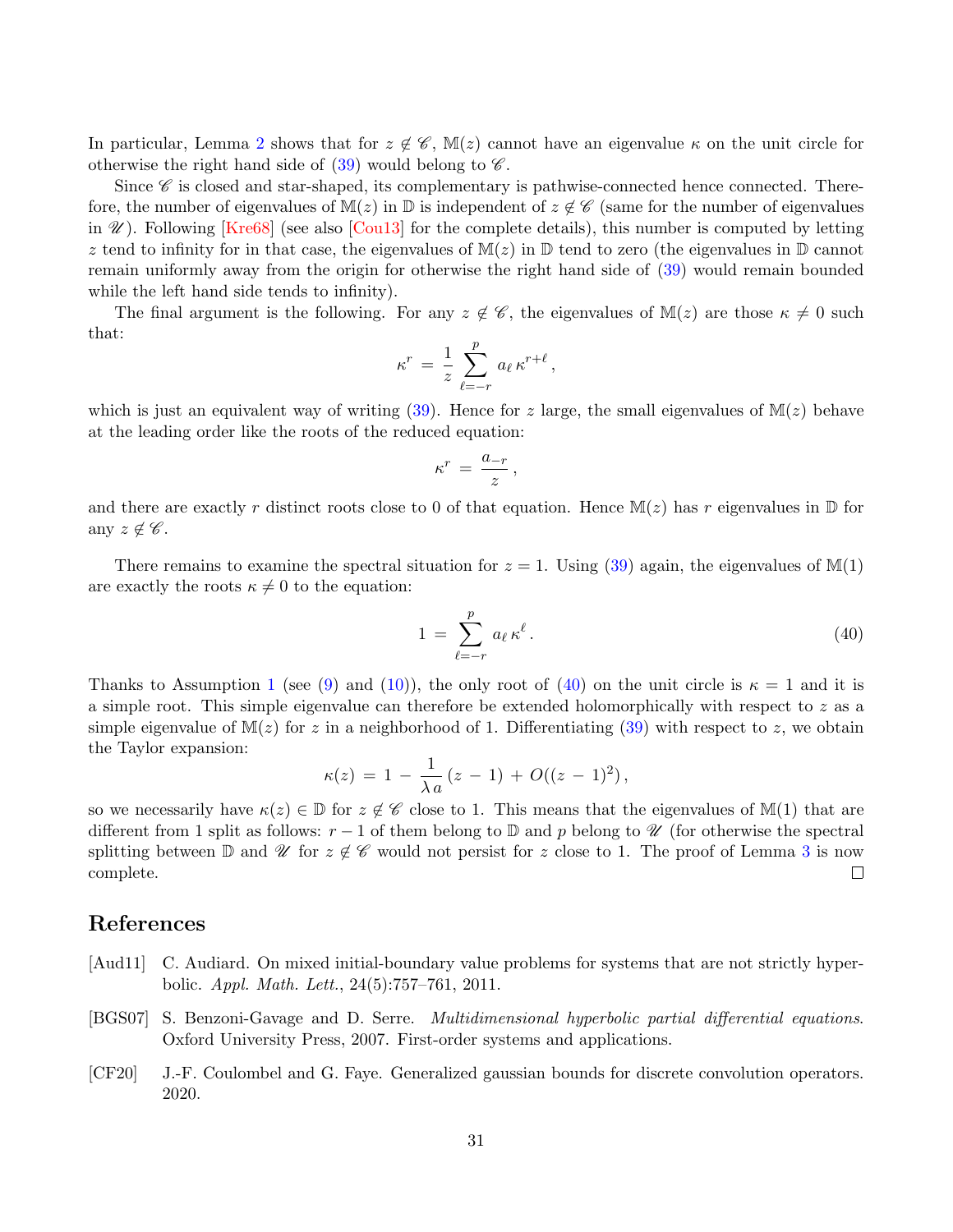- <span id="page-31-6"></span>[CG11] J.-F. Coulombel and A. Gloria. Semigroup stability of finite difference schemes for multidimensional hyperbolic initial boundary value problems. *Math. Comp.*,  $80(273):165-203$ ,  $2011$ .
- <span id="page-31-14"></span>[Con90] J. B. Conway. A course in functional analysis. Graduate Texts in Mathematics. Springer-Verlag, 1990.
- <span id="page-31-16"></span>[Cou13] J.-F. Coulombel. Stability of finite difference schemes for hyperbolic initial boundary value problems. In HCDTE Lecture Notes. Part I. Nonlinear Hyperbolic PDEs, Dispersive and Transport Equations, pages 97–225. American Institute of Mathematical Sciences, 2013.
- <span id="page-31-7"></span>[Cou15] J.-F. Coulombel. The Leray-Gårding method for finite difference schemes. J. Ec. polytech. Math., 2:297–331, 2015.
- <span id="page-31-11"></span>[Des08] B. Després. Finite volume transport schemes. Numer. Math., 108(4):529–556, 2008.
- <span id="page-31-12"></span>[DSC14] P. Diaconis and L. Saloff-Coste. Convolution powers of complex functions on Z. Math. Nachr., 287(10):1106–1130, 2014.
- <span id="page-31-15"></span>[Dur64] P. L. Duren. On the spectrum of a Toeplitz operator. Pacific J. Math., 14:21–29, 1964.
- <span id="page-31-5"></span>[GKO95] B. Gustafsson, H.-O. Kreiss, and J. Oliger. Time dependent problems and difference methods. John Wiley & Sons, 1995.
- <span id="page-31-3"></span>[GKS72] B. Gustafsson, H.-O. Kreiss, and A. Sundström. Stability theory of difference approximations for mixed initial boundary value problems. II. Math. Comp., 26(119):649–686, 1972.
- <span id="page-31-13"></span>[God03] P. Godillon. Green's function pointwise estimates for the modified Lax-Friedrichs scheme. M2AN Math. Model. Numer. Anal., 37(1):1–39, 2003.
- <span id="page-31-0"></span>[Kre68] H.-O. Kreiss. Stability theory for difference approximations of mixed initial boundary value problems. I. Math. Comp., 22:703–714, 1968.
- <span id="page-31-10"></span>[KW93] H.-O. Kreiss and L. Wu. On the stability definition of difference approximations for the initialboundary value problem. Appl. Numer. Math., 12(1-3):213–227, 1993.
- <span id="page-31-9"></span>[Mét17] G. Métivier. On the  $L^2$  well posedness of hyperbolic initial boundary value problems. Ann. Inst. Fourier (Grenoble), 67(5):1809–1863, 2017.
- <span id="page-31-2"></span>[Osh69a] S. Osher. Stability of difference approximations of dissipative type for mixed initial boundary value problems. I. Math. Comp., 23:335–340, 1969.
- <span id="page-31-1"></span>[Osh69b] S. Osher. Systems of difference equations with general homogeneous boundary conditions. Trans. Amer. Math. Soc., 137:177–201, 1969.
- <span id="page-31-8"></span>[Rau72] J. Rauch.  $\mathscr{L}^2$  is a continuable initial condition for Kreiss' mixed problems. Comm. Pure Appl. Math., 25:265–285, 1972.
- <span id="page-31-4"></span>[SW97] J. C. Strikwerda and B. A. Wade. A survey of the Kreiss matrix theorem for power bounded families of matrices and its extensions. In *Linear operators (Warsaw, 1994)*, pages 339–360. Polish Acad. Sci., 1997.